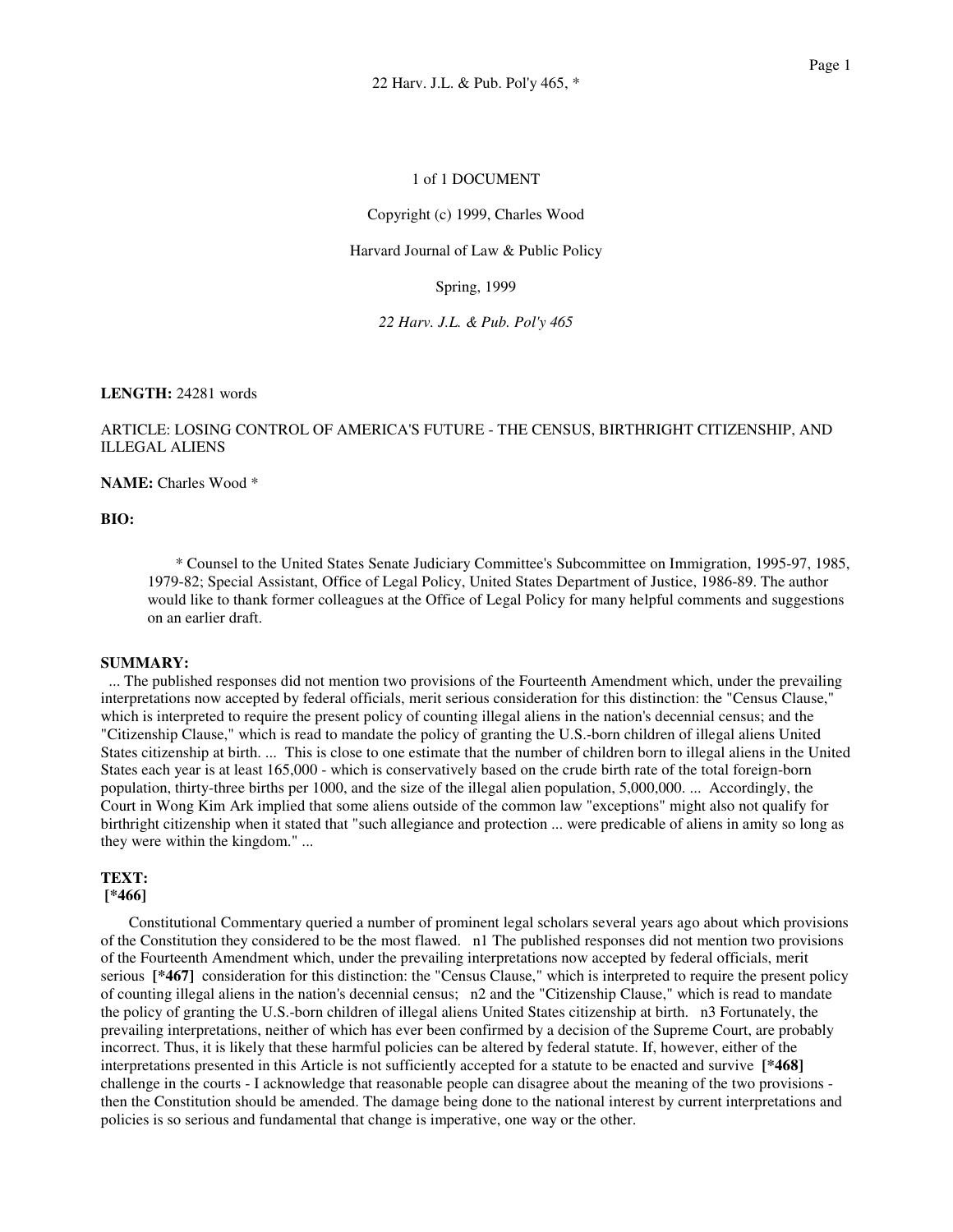Among the many reasons why these two policies should be changed, the most important by far relates to political self-determination. It is hard to imagine current policies that are more likely to undermine the democratic nature of our political system and erode the ability of the American people to control their own future. Each of these policies threatens to take away from legitimate citizen majorities in areas throughout the country their rightful share of power over the making and enforcement of law and other operations of government. Each jeopardizes the ability of the majority of Americans today to ensure that political control will always remain with them and their descendants - plus those persons, and only those persons, to whom they have given their consent to join the American political community.

The policy of counting illegal aliens in the census makes it possible for areas with many illegal aliens to elect more federal and state representatives than areas with a higher population of citizens and lawful residents, but few illegal aliens. The policy of granting American citizenship to U.S.-born children of illegal aliens will, over time, make it possible for what would otherwise be citizen majorities in particular areas to be outvoted by new majorities consisting in significant part of persons whose membership in the political community is derived from this policy, and thus is not based on the consent of the American people.

These issues have become more significant over the last several decades as the number of illegal aliens within our borders has increased dramatically. n4 The very ambiguity of the Fourteenth Amendment with respect to the census and birthright citizenship issues stems in large part from the fact that, at the time the Amendment was drafted in 1866, there was **[\*469]** no such person as an illegal alien. n5 Today, however, the number of illegal aliens is conservatively estimated at five million (an estimate for October 1996), n6 with a net annual increase of at least 275,000. n7 Whereas once a debate concerning illegal aliens and the Constitution would have been as academic as arguments now about the Third Amendment or titles of nobility, today the resolution of this debate will strongly influence America's political and demographic future in the Twenty-first Century and beyond.

Despite the stakes involved, Congress has devoted little recent attention to these census and birthright citizenship issues. n8 This neglect is extremely troubling. It is true that there are deep divisions on Capitol Hill with respect to many immigration issues, but the ones considered here should not be among them. I do not believe that any persuasive policy argument has been offered against changing - either through statute or constitutional amendment - the census and birthright citizenship policies which are so harmful to the interests of the American people. Quite literally, the issue is whether or not Americans will have the democratic right to control the nation's future - including, most fundamentally, whether the composition of "We the People of the United States," as Americans are referred to in the Preamble of the Constitution, will be determined solely by "We the People" or instead will continue to be influenced to a significant degree by individuals whose very presence in this country is in violation of its laws.

## I. ILLEGAL ALIENS AND THE CENSUS

Under the Constitution, a census must be conducted every ten years to determine the apportionment of members of the House of Representatives among the states. n9 The federal government's current policy is to count in the official census every illegal alien who asserts that his or her "usual residence" **[\*470]** is in the United States. n10 Whether the alien has just been transported into the United States by a smuggler, has received a deportation notice, or is simply an illegal resident who has not been apprehended because of ineffective federal law enforcement, the Census Bureau currently seeks to count every such illegal alien.

- A. Harm Caused by Counting Illegal Aliens in the Census for Apportionment
- 1. Undemocratic Reduction of Political Power for Many Americans

With only 435 congressmen for Americans to share, apportionment is a zero-sum game. Thus, the result of providing additional representatives for areas of the country with many illegal aliens is that some areas of the country with a relatively small number of such aliens will have fewer representatives. The Director of the Bureau of the Census has testified that, according to agency estimates, California and New York had one more congressman each, and Georgia and Indiana each had one fewer, because illegal aliens were counted in the 1980 census. n11 Similar figures were not calculated by the Census Bureau for the 1990 census, because of the "sensitivity" of the issue, according to one agency official. n12 Estimates from other experts indicate that the effect on the 1990 census was even greater: by one estimate California gained two congressmen, Texas gained one, and Kentucky, Massachusetts, and New Jersey each lost one. n13 Just as importantly, the illegal alien population is now also considered in the configuration of state and federal legislative districts within most states, although states have the constitutional authority to exclude illegal aliens for this purpose. n14 Thus, lawful residents even in **[\*471]** certain areas of California and Texas, as well as in other states,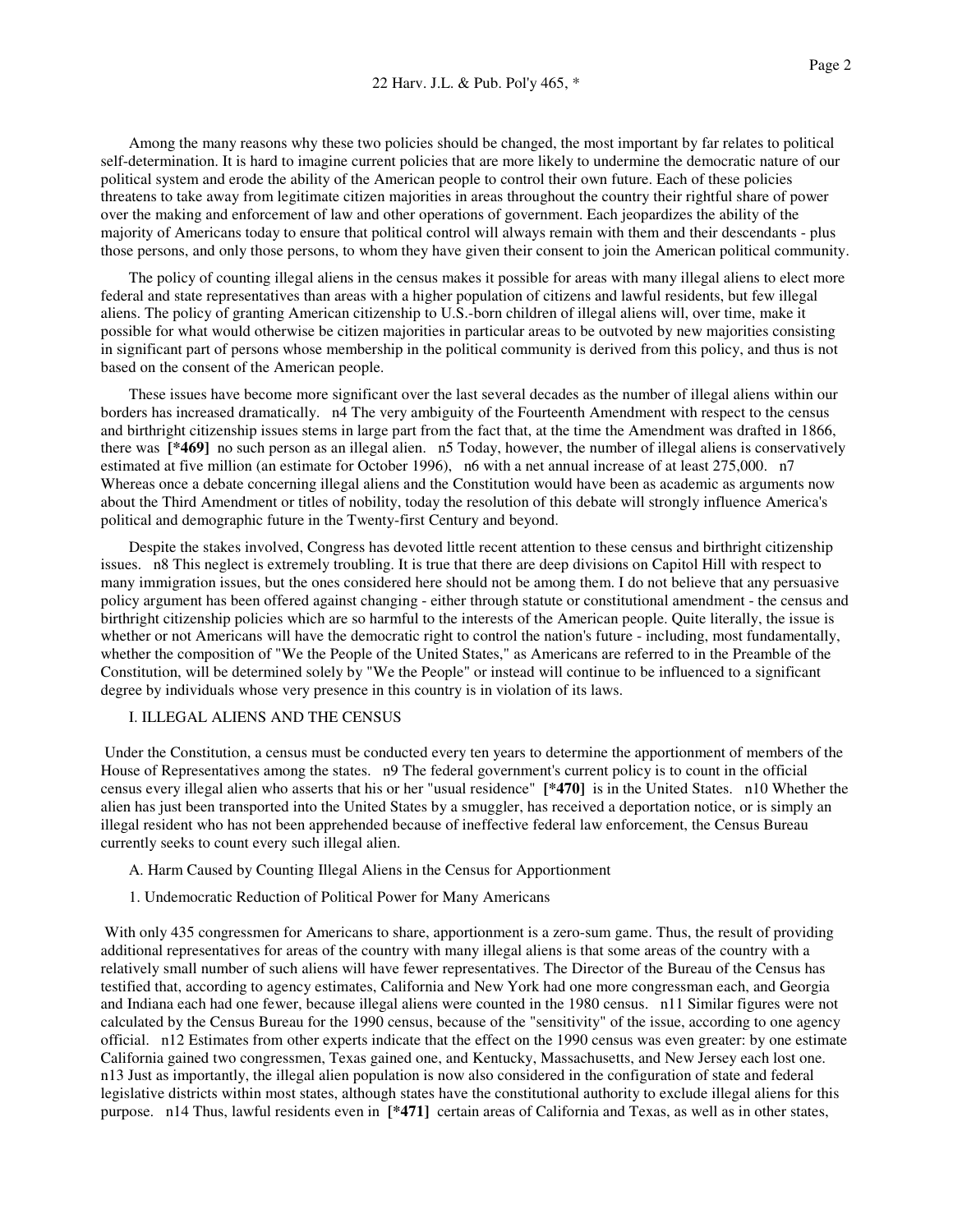may well have lost representatives because of the current policy, regardless of the effect on the state as a whole. It is a distortion of democratic principles to increase the number of representatives allocated to one area of the country at the expense of other areas, unless there is some relative increase in the constituency whose interests such representatives should actually serve - the area's lawful residents.

One practical result of the current policy is that congressional districts with many illegal aliens will have fewer citizens casting votes for their representatives than congressional districts in areas with many such aliens. Thus, each citizen-voter in the district with many illegal aliens will have a greater voice in selecting a representative. This, too, is undemocratic.

If illegal aliens were precisely distributed across the country in proportion to the population of lawful residents, then including them within the census would have no apportionment impact. But some areas have far more illegal aliens than other areas in relation to the number of citizens and legal immigrant residents. For example, the proportion of illegal aliens in California is at least four times that for the entire country. n15 This unequal distribution - in addition to the large number of illegal aliens in absolute terms, estimated to be two million in California n16 - is why counting them for purposes of apportionment has increased the number of representatives for some areas and decreased the numbers for others.

2. Perverse Incentives for Government Officials

In addition to its undemocratic impact on apportionment, **[\*472]** current policy creates several perverse incentives. There is a risk that some legislators from areas receiving enhanced representation because of a disproportionate number of illegal aliens may find it in their political interest to support policies that encourage such aliens to reside in their areas. Because the allegiances, values, and circumstances of illegal aliens may be very different from that of citizens, and even of legal immigrants, some of the policies they prefer will not be in the interests of lawful residents - including lax enforcement of the immigration laws. Similar incentives may cause other public officials to ignore immigration violations or to refuse to cooperate with Immigration and Naturalization Service (INS) law enforcement officers.

3. Unrealistic Ten-Year Apportionment Due to Instability of Illegal Aliens' Residence

The political impact of counting illegal aliens in the 2000 Census will last for at least ten years. This will happen even though the continued presence of an illegal alien in the United States is presumably much more uncertain than that of a citizen or lawful immigrant, because he is always potentially deportable and because he will find it increasingly difficult to obtain either work or welfare, in part due to immigration law and welfare reforms in 1995 and 1996. n17 The impact will last through at least the year 2010 no matter how considerable or how successful the efforts of our country's political leaders to reduce the number of illegal aliens prior to that time.

It may make practical sense to configure the country's political structure on the basis of a "snapshot" taken of the United States population on a single day every ten years if that snapshot includes persons who are reasonably likely to remain here for a substantial period. However, such a practice is far more dubious if individuals whose futures here are so tenuous are nevertheless included in the snapshot. No persuasive policy justification has been offered for allowing the highly uncertain **[\*473]** residences of a number of these individuals in certain areas of the United States such as southern California, on April 1, 2000, to cause an additional seat in the House of Representatives to go to one of these areas - and a seat to be taken away from Michigan, Pennsylvania, Maryland, Wisconsin, or some other area of our country, or from other parts of California - for the ensuing full decade. n18

B. Counter-Argument: Illegal Aliens Have Same Impacts that Result in Representation for Legal Residents

To argue against the proposed change is, in effect, to argue that an area with 600,000 lawful residents and 600,000 illegal aliens should have twice as many votes in the House of Representatives as an area with the same population of lawful residents but no illegal aliens. The primary policy argument for such a view of apportionment is that, in a practical sense, the illegal alien residents of an area are just as much a part of the area's population as anyone else because they have a similar impact on the community. For example, it is argued, illegal aliens contribute to the economy and to tax revenue, and they use the area's housing, government services, and public resources such as roads and parks. It follows, in this view, that the area's representation in the House should reflect their presence so that the interests of all the area's residents can be appropriately protected.

This view is not consistent with the traditional American conception of representative democracy. Additional representation is not given to wealthier areas merely because their residents may contribute more to the economy or pay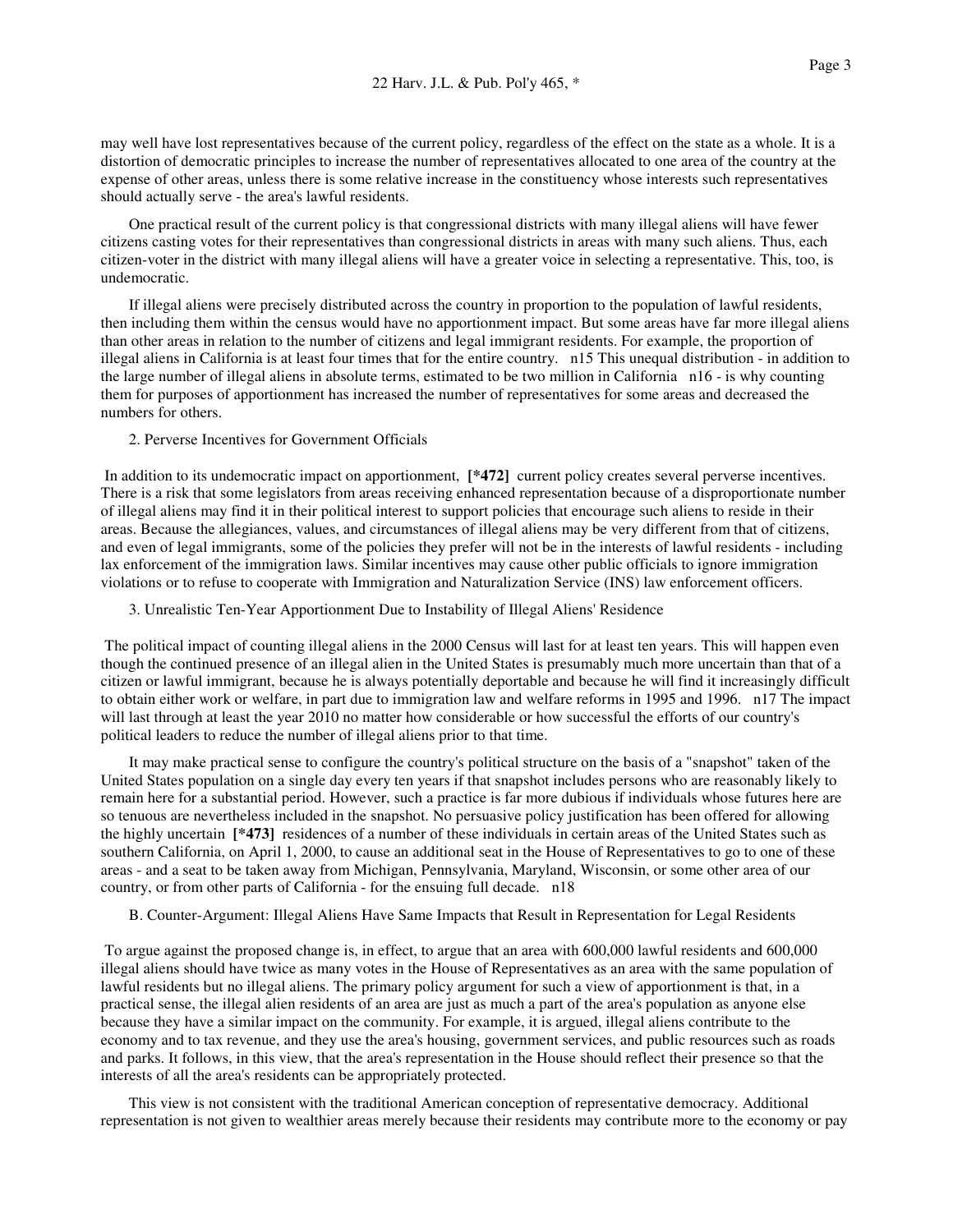more taxes, and it is not given to poorer areas merely because their residents may have a greater need for certain government services. Furthermore, just because a large group of individuals happens to be in a given area on census day, such as for a convention or rally, and is having a significant impact on the area, has never been thought a sufficient reason to count them in that area's population for purposes of apportionment, even if **[\*474]** it is characteristic of the area to have a group of that size and kind present. Rather, such persons are not counted, because each of the particular individuals in such group is not regarded as having a sufficiently strong and likely long-term connection to the area to be considered as part of its census population for the subsequent ten years. n19

C. Argument that Current Census Practice May Be Changed Constitutionally by Statute

Of course, if the Constitution requires that the census - the "actual enumeration" - include illegal aliens, then that is what must be done until it is amended. The interpretation of constitutional language ought not to be periodically changed to suit the current policy preferences of the majority of the American people. In my view, however, the census language does not contain such a requirement. The Constitution neither requires nor prohibits the counting of illegal aliens.

1. Census Clause Requires Interpretation

The controlling language in Section 2 of the Fourteenth Amendment states that "representatives shall be apportioned among the several States according to their respective numbers, counting the whole number of persons in each State, excluding Indians not taxed." n20

The current practice of counting illegal aliens is based on the view of the Census Bureau that this language requires that all persons whose "usual residence" is in a state be included in that state's apportionment base. n21 Note, however, that neither "resident" nor "residence" appears in the constitutional language. The agency's position is based on the view that an understanding of the meaning of the Census Clause requires an interpretation of the entire provision, not a literal reading of the single phrase "counting the whole number of persons in each State" taken out of context. I agree with the view that interpretation is required, but disagree with the interpretation of the Census Bureau. The language can, and should, be read **[\*475]** somewhat more narrowly to require a greater stability of residence.

The appropriate context for interpreting the phrase "counting the whole number of persons" is the entire census provision, especially the words "their [the states'] respective numbers." Given the clear purpose of the census - to determine relative state population totals that will be the basis for apportioning representatives for the subsequent decade - this latter phrase is most reasonably interpreted as calling for some meaningful connection to the state. Mere presence on the single day when the census is conducted should certainly not be enough. Indeed, I know of no one who has argued, for example, that non-residents should be counted if they happen to be present on that day. Nor was the phrase "whole number" understood by the framers to require otherwise. It was included in order to emphasize the change from the original Constitution, which provided that only three-fifths of the number of slaves would be counted. n22

Consistent with this universally held view, the Census Bureau has never attempted to count every person physically present in a state during the census. Current exceptions include tourists and other short-term visitors, seasonal residents, diplomats, members of Congress, and certain students and persons working and sleeping most of every week in a state other than where their family and possessions are located. n23 Several of these categories include persons who actually live in the state for most of the year.

Furthermore, the agency's own application of its "usual residence" standard has occasionally changed. For example, United States citizens residing on military bases abroad have sometimes been counted in a state's apportionment, and sometimes have not. n24 Thus, the Census Bureau itself has recognized that the determination of whether particular persons should be counted as part of a state's "respective number" is not a mere mechanical process. Rather, some **[\*476]** judgment is required concerning whether persons in particular circumstances have a sufficient connection to a particular state.

This Article does not argue that the Census Bureau's interpretation is unreasonable or that the policy based on it is unconstitutional. Instead, I suggest that there is another interpretation which is even more reasonable. If the language of the Census Clause is interpreted in light of the purpose of the census, it is reasonably read as mandating that persons be counted in a state's enumeration only if their principal residence is in the state and such residence has some minimum degree of stability and likely continuance. Under this interpretation, Congress and the President can decide either to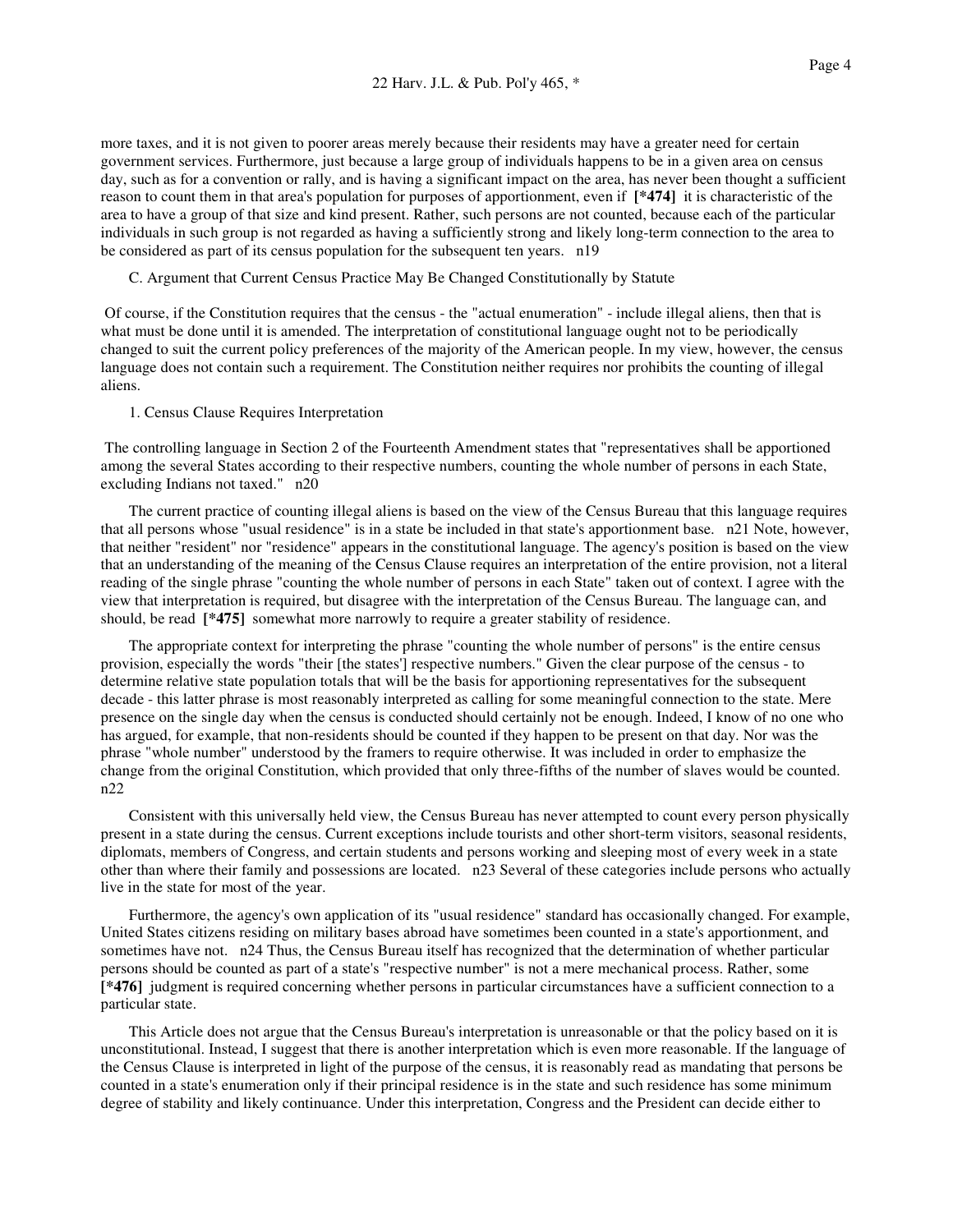count or not count illegal aliens, depending on their judgment about whether there is a sufficient degree of stability of residence to meet the constitutional requirement.

2. Framers Understood Clause to Mean that Persons with Stable Residence in State ("Inhabitants")Would Be Counted

Because the Census Clause itself is somewhat ambiguous, the process of interpreting its meaning should include an effort to determine how the framers themselves understood the language they adopted. I have found no evidence that the framers of the Fourteenth Amendment understood any differently than the original framers the reference to "their [the states'] respective numbers," which was also contained in the original Constitution of 1789, n25 or that they believed they were changing anything except the reference to the three-fifths rule for counting slaves. Thus, the original framers' understanding of this phrase is highly relevant in understanding the current language.

According to the available evidence, the understanding of the framers of the original provision of 1789 was that apportionment would be based on the relative number of "inhabitants" of the states. The drafts of the apportionment provision, including the version initially approved by the Constitutional Convention, used this term rather than "persons" or "residents." n26 The Committee of Style replaced the **[\*477]** phrase "citizens and inhabitants, of every age, sex and condition" with the single word "persons" in the description of how the states' "numbers" were to be counted. n27 I have found no evidence suggesting that the change was believed to broaden the scope of the provision. In addition, both the Federalist Papers and the original census statute refer to "inhabitants" as the subject of the census and the basis of apportionment. n28

The historical evidence is consistent with the statement of the Supreme Court in Wesberry v. Sanders, n29 the first of the Warren Court's reapportionment cases to be decided on the merits, that apportionment was to be based on the relative number of "inhabitants" of the various states:

The debates at the Convention make at least one fact abundantly clear: that when the delegates agreed that the House should represent "people" they intended that in allocating Congressmen the number assigned to each state should be determined solely by the number of the states' inhabitants. The Constitution embodied Edmund Randolph's proposal for a periodic census to ensure "fair representation of the people," an idea endorsed by Mason as assuring that "numbers of inhabitants" should always be the measure of representation in the House of Representatives. n30

Therefore, a key question is the original framers' **[\*478]** understanding of the word "inhabitant." The debate at the Constitutional Convention over the provisions relating to qualifications of members of Congress shows that an "inhabitant" was understood to have a longer-term connection to a state than a mere "resident." n31 In addition, contemporary dictionaries show that an "inhabitant" of a place was understood to be a person with some minimum degree of stability of residence there. For example, Webster's 1828 dictionary, the first and for many years the authoritative American dictionary, defines "inhabitant" as a

dweller; one who dwells or resides permanently in a place, or who has a fixed residence, as distinguished from an occasional lodger or visitor ... One who has a legal settlement in a town, city or parish. The conditions or qualifications which constitute a person an inhabitant of a town or parish, so as to subject the town or parish to support him, if a pauper, are defined by the statutes of different governments or states. n32

"Inhabit" is defined as "to live or dwell in; to occupy as a place of settled residence." n33 The definition of "dwell" is "to abide as a permanent resident, or to inhabit for a time; to live in a place; to have a habitation for some time or permanence ... Dwell imports a residence of some continuance." n34

Samuel Johnson's 1755 Dictionary defines "inhabitant" and related terms in a similar manner. n35 So does the Oxford English **[\*479]** Dictionary. n36 Its definition of "inhabitant" refers to Article I, Section 2 of the Constitution, which states that "no person shall be a representative who shall not ... be an inhabitant of that State in which he shall be chosen." As already pointed out, "inhabitant" was substituted for "resident" during the drafting of this provision. n37 The Oxford English Dictionary definition also contains a reference to a disputed congressional election that was resolved by the House of Representatives in 1824. This case, involving a Mr. John Bailey, was described in a report of the House Committee on Elections. This report states that the change was made because "inhabitant" was "a stronger term, intended more clearly to express [the convention's] intention that the persons to be elected should be completely identified with the State in which they were to be chosen." n38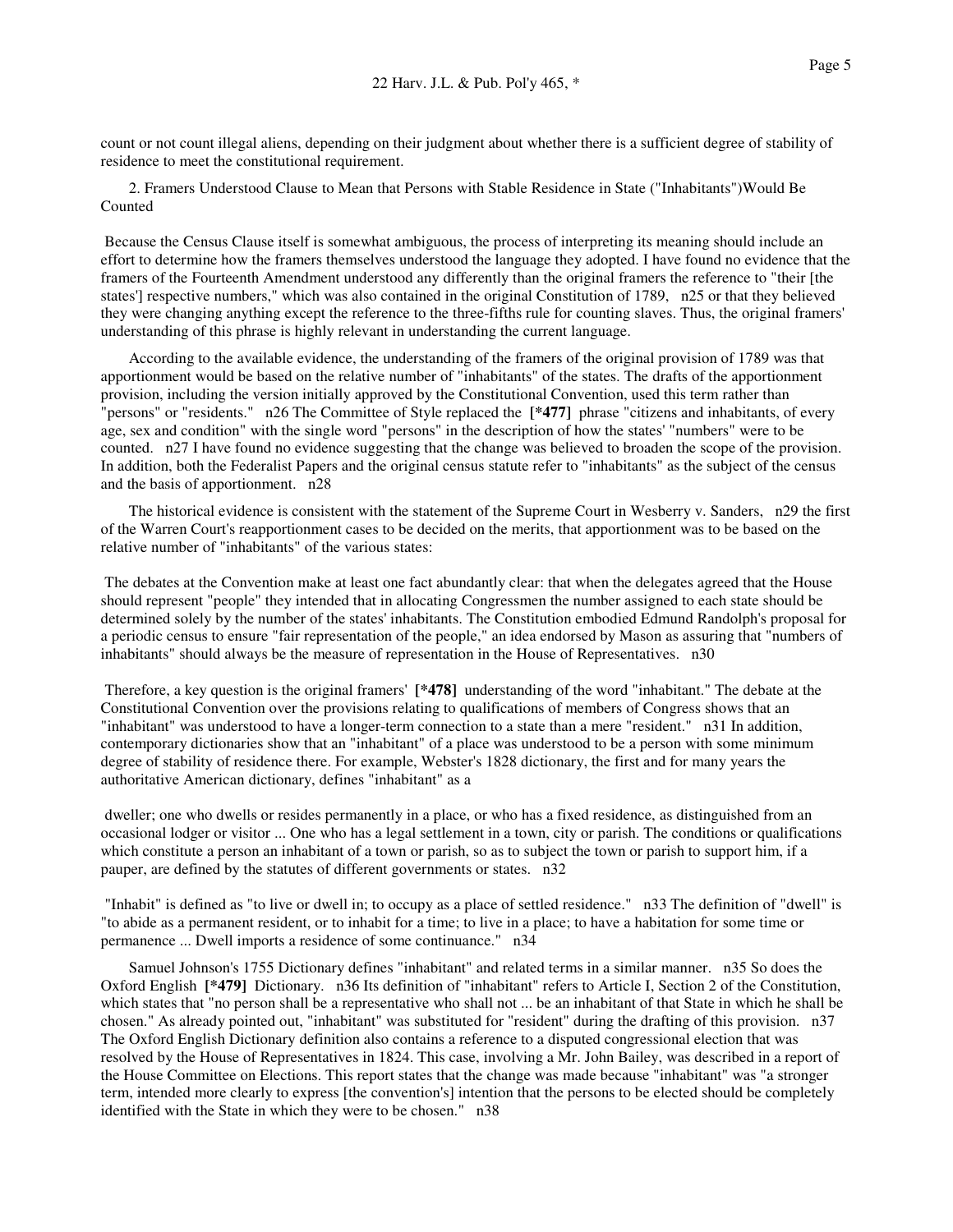Thus, there is strong historical evidence from varied sources that the framers of the original census provision believed that in order for a person to be part of a state's "number," not only must the person have principal residence in the state, but such residence must have some minimum degree of stability or likelihood of continuance. The Fourteenth Amendment changed the original provision by omitting the reference to direct taxes and to the three-fifths rule for counting slaves. n39 There is no evidence that the phrase "their respective numbers" in the new apportionment language was understood to have other than the original meaning. n40

## **[\*480]**

3. Congressional Authority to Determine Residency Required; Judicial Review Limited

The census provisions of the Constitution do not specify the kind or degree of connection to a state, or the degree of stability of residence in it, which a person must have before such person may or must be counted as part of that state's "number" for apportionment purposes. Furthermore, the proper responsibilities of the courts do not include the kind of policy judgments which are involved in such determinations. n41 Of necessity, therefore, one of the elected branches of the federal government must make the necessary determinations.

In fact, the Constitution grants considerable authority to the legislative branch to act in this area. Congress may (1) direct by law the "manner" in which the census is conducted; n42 (2) "enforce" provisions of the Fourteenth Amendment; n43 and (3) make all laws that are "necessary and proper for carrying into execution" its specifically enumerated powers, including those relating to the census. n44 These provisions appear to provide ample authority for Congress to make the necessary determination, within reason, of whether or not any particular set of circumstances evidences a lack of the degree of stability of residence necessary for a person to be counted as part of a state's "number" for apportionment purposes. n45 It would, **[\*481]** moreover, be appropriate for Congress to exercise its authority by enacting legislation providing that the stability of residence of aliens without lawful status is per se insufficient for them to be included in a state's apportionment base. Such a per se rule would be reasonable because illegal aliens are continuously vulnerable to deportation, and are ineligible for employment and most public assistance programs. n46 As a result, they may well be compelled, by INS officers or out of practical necessity, to leave the United States at any time.

Furthermore, the judiciary would likely be reluctant to disagree with such a congressional judgment, and properly so. As the Supreme Court stated in a unanimous opinion in Mathews v. Diaz:

Any rule of constitutional law that would inhibit the flexibility of the political branches of government to respond to changing world conditions should be adopted only with the greatest caution. The reasons that preclude judicial review of political questions also dictate a narrow standard of review of decisions made by the Congress or the President in the area of immigration and naturalization. n47

After the phrase "political question," the Court inserted as a footnote a quotation from Baker v. Carr, n48 including the passage quoted below. The passage describes criteria that courts should use in order to identify a case involving a "political question," a kind of case that should not be decided by the judiciary. For a court to do so would violate a fundamental principle of the American political system, namely the separation of legislative, executive, and judicial powers. The passage reads as follows:

Prominent on the surface of any case held to involve a political question is found [1] a textually demonstrable constitutional commitment of the issue to a coordinate political **[\*482]** department; or [2] a lack of judicially discoverable and manageable standards for resolving it; or [3] the impossibility of deciding without an initial policy determination of a kind clearly for nonjudicial discretion; or [4] the impossibility of a court's undertaking independent resolution without expressing lack of the respect due coordinate branches of government; or [5] an unusual need for unquestioning adherence to a political decision already made; or [6] the potentiality of embarrassment from multifarious pronouncements by various departments on one question. n49

The issue of how much permanence and stability of residence in a state a person should have in order to be included in the state's "number" for apportionment requires prudential judgment and therefore ought to be decided by the elected branches of government. Judicial restraint is especially appropriate in this area because, as already stated, the Constitution explicitly authorizes Congress to direct the "manner" of the census. n50 Thus, there would be several of the conditions stated by the Court in Baker to characterize cases involving a "political question," cases that should not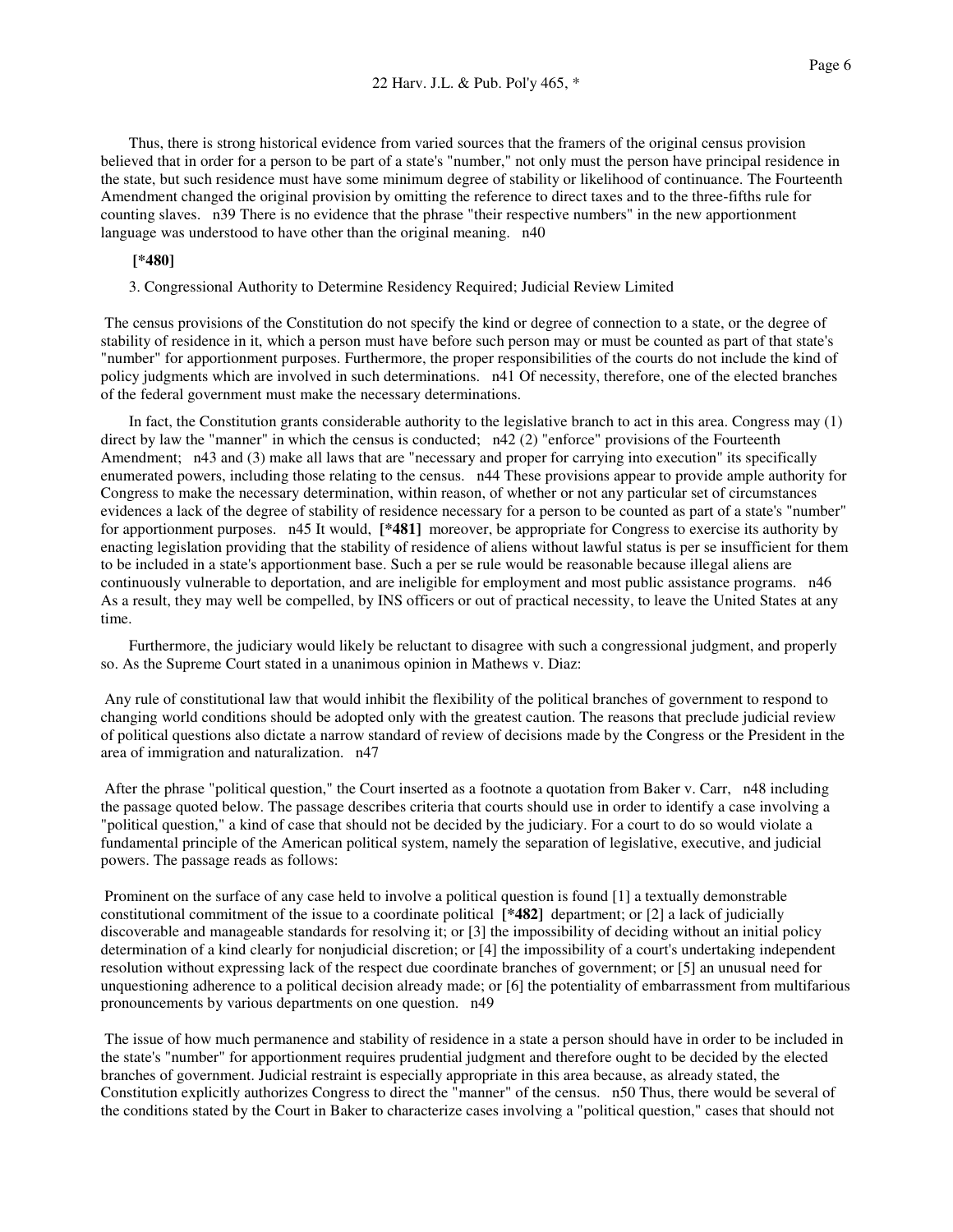be decided by the judicial branch. n51 In addition, for Congress or the President to decide the specific issue of whether illegal aliens have the necessary kind of residence to be counted for apportionment would be "in the area of immigration" - and for the Court to adopt a rule that Congress or the President may not do so would certainly "inhibit the flexibility of the political branches to respond to changing world conditions." Thus, the criteria described in Matthews would be present in a case challenging executive or legislative branch authority in this area.

In Mathews the Court expressed a special reluctance to reject congressional line-drawing policy judgments. Although the context of that case did not involve the census, but rather the residence requirements for the distribution to aliens of certain federal benefits, the same separation of powers principles are relevant. The Court stated:

We may assume that the five-year line drawn by Congress is longer than necessary to protect the fiscal integrity of the program ... But it remains true that some line is essential, **[\*483]** that any line must produce some harsh and apparently arbitrary consequences, and, of greatest importance, that those who qualify under the test Congress has chosen may reasonably be presumed to have a greater affinity with the United States than those who do not[ n52 ]...

The task of classifying persons ... inevitably requires that some persons who have an almost equally strong claim to favored treatment be placed on different sides of the line; the differences between the eligible and the ineligible are differences in degree rather than differences in the character of their respective claims. When this kind of policy choice must be made, we are especially reluctant to question the exercise of congressional judgment. n53

In terms of legal status, the difference between illegal and legal aliens is a difference in kind. However, with respect to the key issue - whether a person's residence in a state is sufficiently stable that the person should be counted as part of that state's "number" under the Citizenship Clause - the difference is one of degree.

A federal statute excluding illegal aliens from the census for apportioning members of the House among the states would be even less likely to be overturned because of the right to equal protection than a state statute excluding such aliens from in-state apportionment. n54 Congress can undoubtedly treat illegal aliens differently from other aliens. As the Court stated in Mathews:

The fact that all persons, aliens and citizens alike, are protected by the Due Process Clause does not lead to the further conclusion that all aliens are entitled to enjoy all the advantages of citizenship or, indeed, to the conclusion that all aliens must be placed in a single homogeneous legal classification. For a host of constitutional and statutory provisions rest on the premise that a legitimate distinction between citizens and aliens may justify attributes and benefits for one class not accorded to the other; and the class of aliens is itself a heterogeneous multitude of persons with a wide-ranging variety of ties to this country. n55

**[\*484]** The Court even gave examples of aliens that have the least ties to the United States.

Neither the overnight visitor, the unfriendly agent of a hostile foreign power, the resident diplomat, nor the illegal entrant, can advance even a colorable constitutional claim to a share in the bounty that a conscientious sovereign makes available to its citizens and some of its guests. The decision to share that bounty with our guests may take into account the character of the relationship between the alien and this country: Congress may decide that as the alien's tie grows stronger, so does the strength of his claim to an equal share of that munificence. n56

Note that each class listed - except illegal aliens - is already excluded from the census.

D. Counter-Arguments

Proponents of the more widely accepted view of the Census Clause - that it requires the current policy of counting illegal aliens for apportionment and leaves Congress no discretion to enact legislation to prevent it - offer a number of legal arguments in support of their opinion. I will describe and respond to the five that are most frequently made. Before doing so, however, I want to emphasize again that the thesis of this Article is not that the census provisions of the Constitution forbid the current policy. Instead, my thesis is that Congress has the discretion to decide either way, to count or not to count, depending on its judgment about the question of whether illegal aliens have sufficient stability of residence to meet the constitutional standard of being among the states' "respective numbers." In addition, I argue that this issue is a "political question," and thus its resolution requires the kind of prudential judgment that the courts would be properly reluctant to overrule.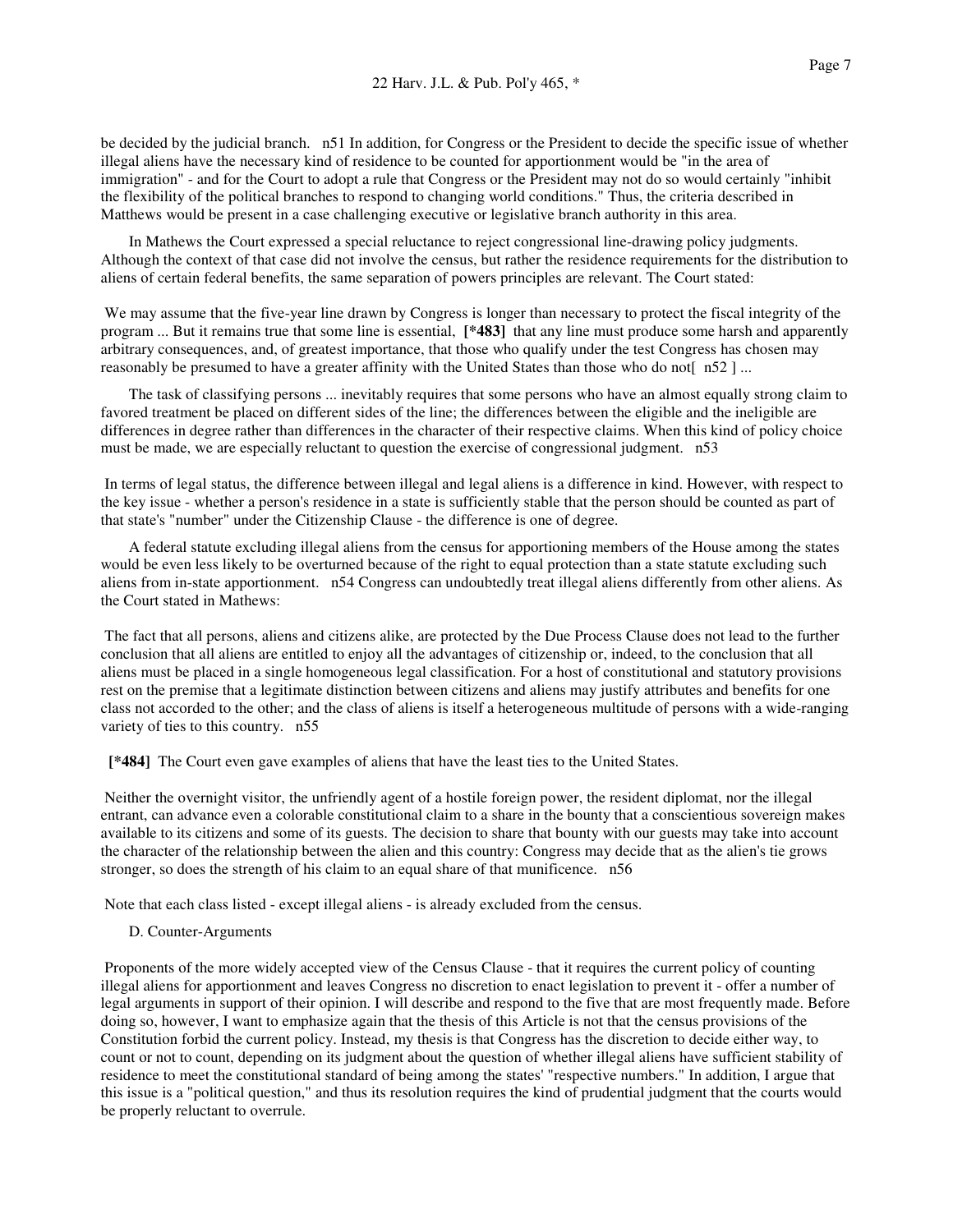#### 1. Plain Language of Census Clause

One of the arguments made for the prevailing view is that the "plain language" of the census provisions - "whole number of free persons" in Article I, Section 2, and "whole number of persons" in the Census Clause of the Fourteenth Amendment - **[\*485]** expressly requires the counting of all persons residing in a state and not specifically excluded. n57

This argument, however, focuses excessively on the single word "persons" and the phrase "whole number." It does not consider context, a crucial task in ascertaining the meaning of most constitutional provisions. In order to understand the census language, the entire sentence in which these words appear must be interpreted. To do this, the manifest purpose of the provision has to be taken into account. That purpose was and is to provide that members of the House of Representatives will be divided among the states in proportion to their relative populations, and that such relative populations will be determined by a census to be held only every ten years.

Given that the period between censuses is so long, it would have been reasonable for the framers to have intended that persons be counted as part of a state's population only if they have a certain degree of stability of residence there. Otherwise, the totals would not be as good an indicator of the states' relative populations over the full ten-year period until the next census. As previously shown, the historical evidence is that the framers did indeed intend that only such persons would be counted, and that this is what they believed their chosen language meant. n58

The context shows that the phrase "whole number" was used in the original language to modify "free persons" because only three-fifths of "other persons" (slaves) were to be counted. "Whole number" could not have been included in order to require that literally all persons physically present in a state on the census day must be counted - the meaning the phrase would have if it really served the semantic function that proponents of the prevailing interpretation assert, which is to require the very broadest coverage. In any case, "whole number" does not make the provision literally require that all of a state's "residents" must be counted: "resident," "residence," or "reside" do not appear in the provision. The phrase was most likely retained in the amended language because there was no reason to change it, or to emphasize that former slaves were to **[\*486]** be counted under the same circumstances as those who had never been slaves. There is no evidence to indicate otherwise.

Thus, the assertion that the "plain language" requires the counting of all persons who reside or live in a state, much less the persons who satisfy the Census Bureau's "usual residence" standard, is incorrect. No such words are present and none of the words that are present requires that meaning. The Census Bureau's standard is no less an interpretation, rather than a literal reading of unambiguous language, than the standard proposed in this Article. Indeed, as pointed out previously, the Census Bureau itself has occasionally changed its policy concerning which persons will be counted. For example, overseas United States military personnel were counted in the 1970 and 1990 censuses, but not in any others. n59

## 2. Intended Meaning of "Persons"

Proponents of the prevailing interpretation also assert that the word "persons" was understood to have a broad meaning, as evidenced by the fact that the framers of the original Constitution rejected narrower terms such as "inhabitants." n60 It is, in their view, unreasonable to interpret "persons" to mean "inhabitants" if the latter word is understood as having a different meaning: if this is what the framers meant, they would have used the word "inhabitant" itself, as they did in several other provisions of the Constitution. n61 In addition, proponents argue that the coverage of the original census language was understood to be very broad because it was part of the Great Compromise between large and small states that the national legislature would be composed of one house where members would be distributed equally among the states and another house where members would be apportioned on the basis of relative population. n62 The latter was desired by populous states in order to link a state's relative wealth, which they believed generally reflected relative **[\*487]** population size, not only to a state's obligation to provide tax revenue - as desired by small states - but also to its representation in Congress.

The historical evidence does not, however, support this argument. The framers' use of the word "persons" in the census provisions instead of "inhabitants," which was used elsewhere, does not show that the census was intended to count anyone as part of a state's number other than persons who have the attributes of "inhabitants" - persons who have their principal residence in the state, and whose residence there has more than some minimum degree of permanence and stability. n63 The use of a word with a potentially broad meaning, such as "persons," instead of a narrower but not incompatible term like "inhabitant," does not show that a broader meaning was intended if the context shows otherwise.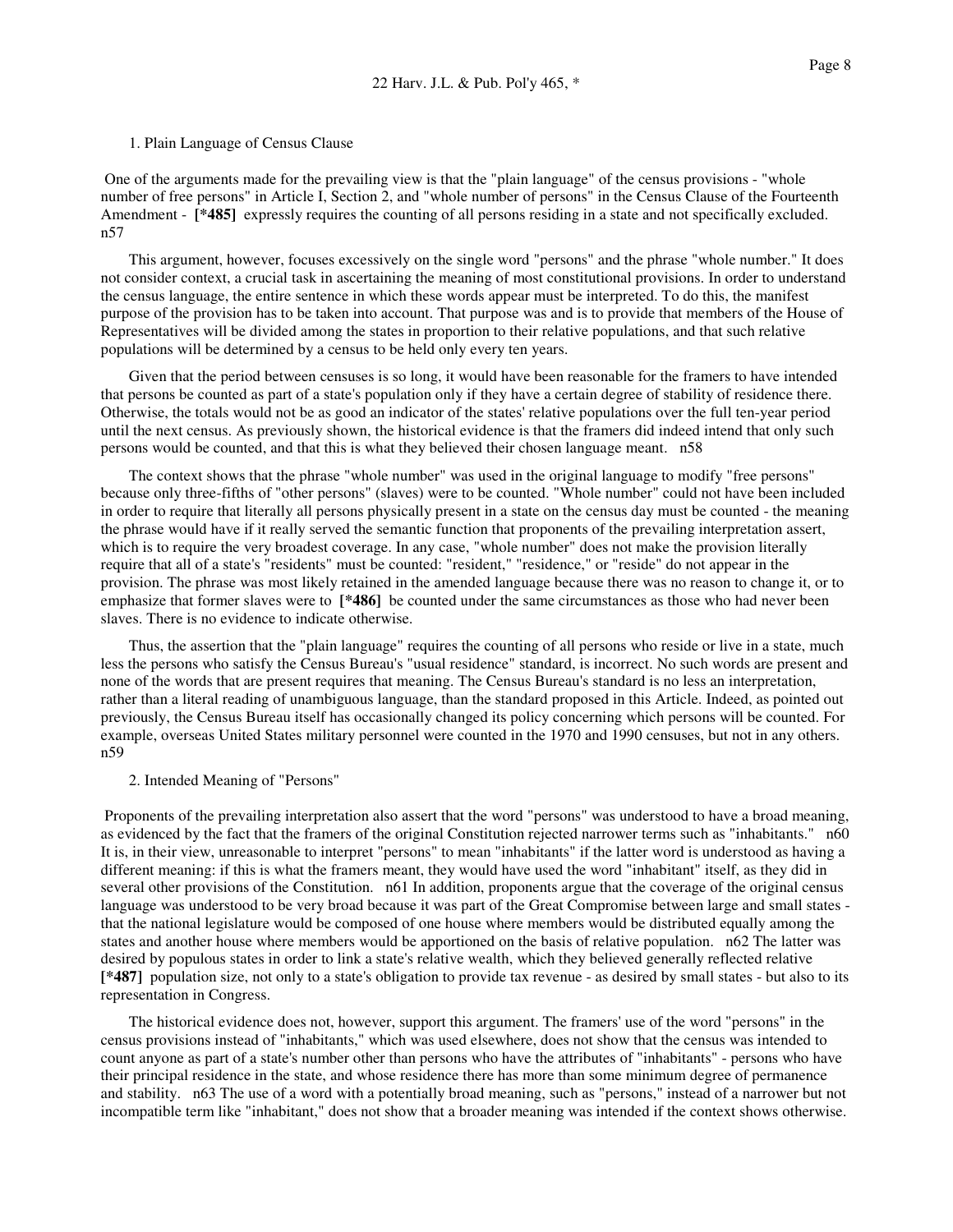That is why, for example, under any reasonable interpretation of the Constitution's apportionment language, including that of the Census Bureau, foreign tourists - who are obviously "persons" - would not be included in the apportionment base.

When the Committee of Style replaced the nine-word phrase "citizens and inhabitants, of every age, sex and condition", which had appeared in the draft approved by the Committee of Detail and by the Convention as a whole, with the single word "persons," the framers would not have had any reason to believe that the meaning had changed in the absence of statements to the contrary by the Committee or others. As previously noted, there is no evidence that the change was intended or understood to be other than stylistic. n64

The framers of the Fourteenth Amendment would have had no reason to substitute "inhabitant" for "persons" in its apportionment language. It was only necessary for the framers to modify those aspects of the original provision whose substantive meaning they wanted to change, which included the three-fifths rule for counting slaves and the reference to direct taxation. n65

**[\*488]** With respect to the Great Compromise issue, even if it is assumed for the sake of discussion that the framers of the original apportionment language intended to base a state's share of members of the House on its relative wealth, n66 here, too, the policy would have been seen as best served by counting in the population of a state only those with a reasonable degree of stability of residence there. Furthermore, there is a crucial difference between illegal aliens and all other persons who are counted for purposes of apportionment: all these other persons are lawfully in this country. Thus it cannot be argued with respect to them that the states they inhabit may be benefiting politically, through increased representation in the House, from violations of federal law - violations that by definition are wrongs against the American people as a whole - or that their inclusion would create the kind of perverse incentives for legislators and other public officials previously described. There is no evidence that the framers agreed, or would have agreed, to a system in which such inappropriate results would occur.

## 3. Meaning of "Person" in Due Process and Equal Protection Clauses

Proponents of the prevailing interpretation also argue that it is unreasonable to interpret the word "person" to include illegal aliens when it is used in the Due Process and Equal Protection Clauses of Section 1 of the Fourteenth Amendment, n67 but not when it is used in the apportionment provision of Section 2. n68

This third argument, like the first, stems from a failure to appreciate that what must be interpreted in Sections 1 and 2 of the Fourteenth Amendment is not the single word "person" or "persons" or short phrases in which they appear, but rather the **[\*489]** entire provision of which they are part. The Due Process Clause prohibits a state from depriving "any person" of life, liberty, or property without due process of law. The Equal Protection Clause prohibits a state from denying "any person within its jurisdiction" the equal protection of the laws. There is nothing in either of these clauses of Section 1 which is comparable to the part of the Census Clause of Section 2 - "apportioned among the states according to their respective numbers" (emphasis added) - which suggests that only certain persons present in the several states are to be included in the apportionment base, namely those who have some minimum degree of stability of residence in one of the states and who are, therefore, among its number. Under the language of Section 1, due process and equal protection are owed to all persons present in a state, regardless of the degree of their connection to it. That is why foreign tourists, for example, are entitled to these protections.

Furthermore, the difference in scope of coverage between the Census Clause and these other two clauses of the Fourteenth Amendment is quite reasonable because the policy considerations that apply to them are vastly different. Apportionment is a form of zero-sum game, in which a relative increase in the population of one state can result in an increase in that state's share of the members of the House and its share of electoral college votes for President, along with a decrease in the share of one or more other states - a possibility which experts from the Census Bureau and elsewhere believe has already happened. n69 In contrast, equal protection and due process can be provided to additional persons in a state without a decrease in the protections afforded to other persons in the state or in other states.

In addition, if it were correct that the persons covered by the Due Process Clause, the Equal Protection Clause, and the apportionment provisions of the Fourteenth Amendment are the same, then census practices ever since 1868 would have to be regarded as unconstitutional. Rights of due process and equal protection are owed to all "persons" present in a state, including nonresidents. However, in every apportionment census in United States history, some persons present in a state **[\*490]** at the time have not been counted. The coverage of the census language has never been considered universal, and it is not considered universal now by the Census Bureau or, apparently, by anyone else.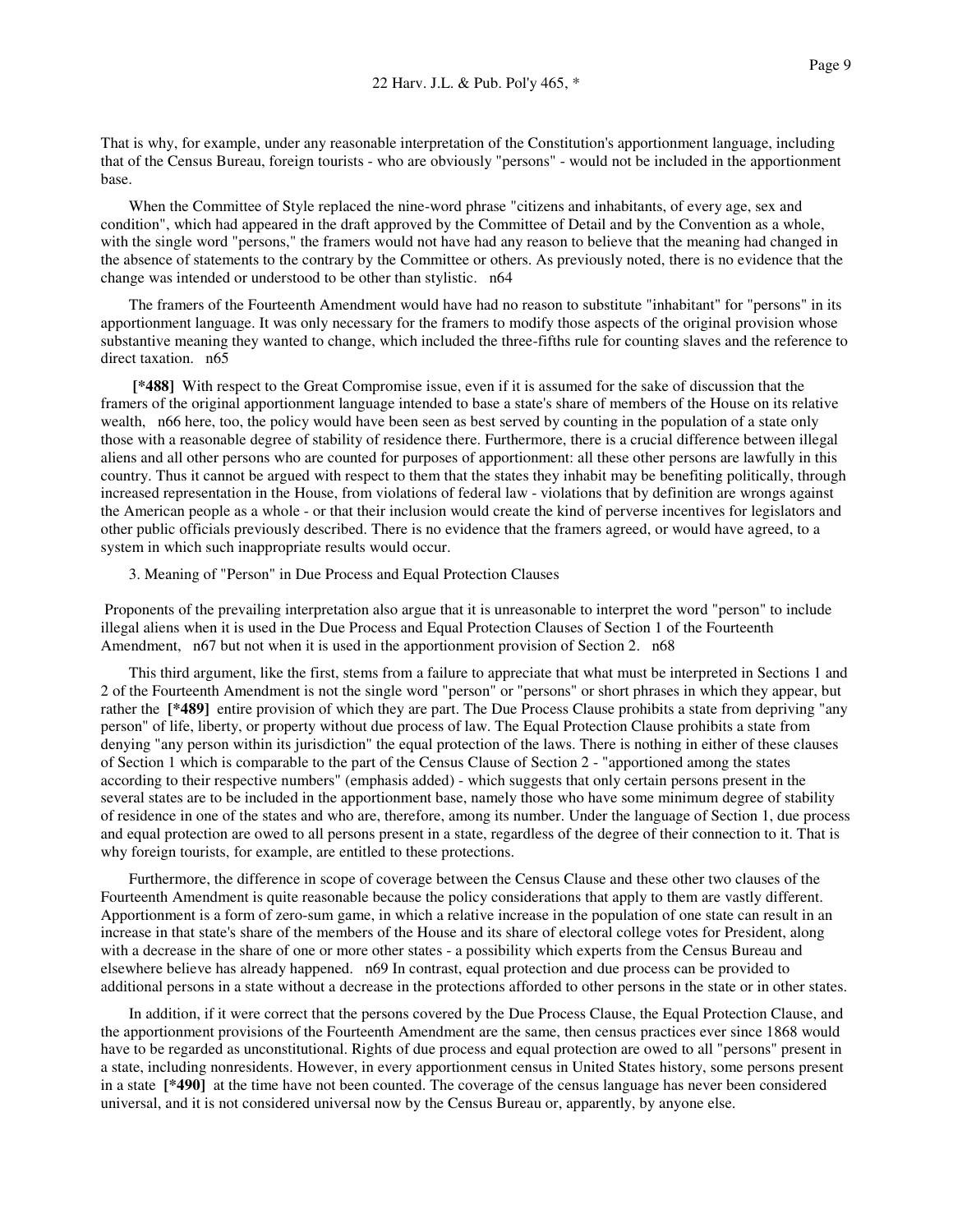4. Original Intent to Include All Aliens

It is also argued that the framers of the Fourteenth Amendment intended that aliens be counted for apportionment, and there is no indication that for this purpose they distinguished between illegal and legal aliens. n70

The first part of this argument is true. The framers did indeed understand that alienage would not exclude a person from the census. n71 It is incorrect, however, to state that there is no historical evidence supporting a distinction between legal and illegal aliens. As already shown, the framers did not intend to change, except with respect to direct taxes and the distinction between free persons and slaves, the apportionment provision's original meaning, which was that a state's "number" included persons with a degree of stability of residence there.

Furthermore, it is at least misleading to claim that there were illegal aliens at the time of the framing of the Fourteenth Amendment, and that the failure to provide expressly for their exclusion shows that the framers understood the apportionment language to mean that any illegal alien resident must be counted no matter how uncertain or temporary his residence may be. Although certain aliens could not at the time be transported lawfully to this country, and others could not enter lawfully without permission, this did not mean that aliens who entered the United States in connection with a violation of such a law faced a significant risk of deportation. An 1862 statute made it a criminal offense for any person to prepare or operate any U.S.-owned or U.S.-registered vessel to transport certain Chinese laborers to the United States - or anywhere else. n72 Persons who violated that law were subject to fine, imprisonment, or forfeiture of their vessel, but the aliens themselves were not in an unlawful status that made them **[\*491]** subject to deportation from the United States at any time. n73 There was also no statute making it unlawful to employ them.

Thus, the residence of aliens to which the advocates of the prevailing view refer does not appear to have been significantly less likely to be stable and long-term than that of citizens or other aliens. It is the realistic risk of deportation, or departure after an inability to find employment or to obtain public assistance, that now provides the justification for Congress to conclude that the residence of illegal aliens is not sufficiently stable for them to be included in the apportionment base.

5. Congressional Acquiescence

Lastly, proponents of the prevailing view argue on the basis of congressional acquiescence in the current policy. They argue that for two hundred years the census has aimed at counting every person whose "usual residence" was in a state during the census, including aliens - even illegal aliens after that category came into existence. Congress's failure to require any substantial change, proponents argue, supports the view that the policy is constitutionally required. n74

Some individual members of Congress have indeed stated that the Constitution requires that illegal aliens be counted, n75 but, as already explained, this view is simply not as well supported by the available evidence as the view proposed in this Article. Furthermore, many members of Congress have expressed a different view. n76 It is also important to note that **[\*492]** past congressional action or opinion with respect to proposals to exclude all aliens from the apportionment base did not necessarily reflect the congressional support that might have existed for a bill to exclude only illegal aliens after that category came into existence.

Moreover, the fact that administrative practice and the opinion of some members of Congress in the past have supported a "usual residence" standard does not show that an "inhabitant" standard is unconstitutional. Indeed, as already shown, the "usual residence" standard itself is no less an interpretation, rather than a literal reading of unambiguous language, than the standard proposed in this Article. The constitutional language has never been understood to require that all persons physically present in a state during the census be counted.

Congressional acquiescence in the practice of counting all "usual residents" does not in any way show that most members of Congress believed that this practice is constitutionally required. The most such acquiescence shows is a belief that the practice is constitutionally permitted. More importantly, the mere fact that Congress acquiesced in a practice in the past does not mean that it must continue to do so.

Finally, congressional acquiescence may in theory be some evidence that an executive branch agency's interpretation of a federal statute is correct, though not necessarily that it is the only correct interpretation. But no similar principle applies in constitutional interpretation - except, perhaps, to the extent the acquiescing Congress is composed of the same individuals as the Congress that ratified the constitutional language. Because illegal aliens in the modern sense - with unlawful status and continuous liability to expulsion - did not exist in 1789, or 1868, or at any time close to those years, that exception could not apply.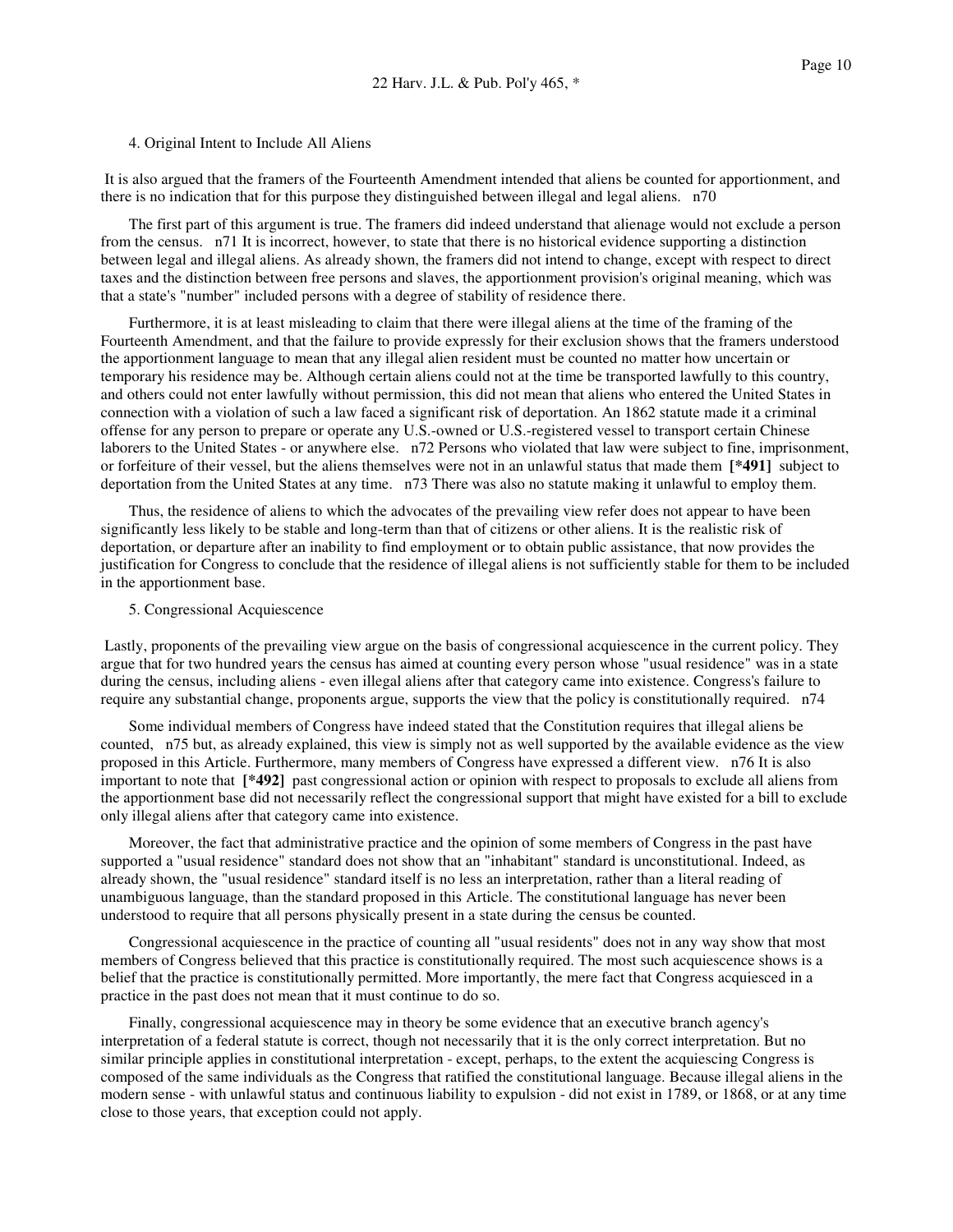I want to emphasize once again that the thesis of this Article is not that the interpretation which refers to "usual residence" is unreasonable, or that the manner in which the Census Bureau is implementing this interpretation is unconstitutional. Instead, this Article argues that there is a second interpretation which is even more reasonable and consistent with the constitutional **[\*493]** language. Under this interpretation, Congress or the Executive can decide to count or not to count illegal aliens, depending on the judgments made by the political branches regarding the stability of such aliens' residence.

If Congress wants to reverse the Census Bureau's current policy of including illegal aliens in the apportionment base and if it wants to do so in time to affect the 2000 Census, it must take immediate legislative action. For Congress to treat the problem as anything other than a matter of high priority is to decide, in effect, to continue for another decade the harmful effects of a policy that a majority of Americans almost certainly oppose strongly, and that most likely would have been disfavored by the framers of both the original Constitution and the Fourteenth Amendment. Indeed, ignoring the issue might well have the effect of permanently embedding this adverse policy within our constitutional system because of political conditions increasingly unfavorable to the reform - conditions that the policy itself helps advance.

## II. ILLEGAL ALIENS AND BIRTHRIGHT CITIZENSHIP

There were nearly 80,000 Medicaid-funded births to illegal alien women in the single year of 1995 in California alone. n77 It is unknown how many other children such illegal aliens bore in the state that year. One study of Hispanic women who gave birth in five hospitals in San Diego County in 1991-92 found that forty-one percent of the women who said they had come to the United States in order to bear their child in this country did not receive Medicaid benefits. n78 Therefore, the total number of such children born in California in the mid-1990s - adding together those funded by Medicaid and those not so funded - was most likely well above 80,000.

Under current policy, all of these children became United States citizens at birth. California most likely has somewhere between forty and fifty percent of the total number of births to **[\*494]** illegal alien mothers, given that the state has about forty percent of the total illegal alien population, n79 and about fifty-four percent of the "citizen children" receiving Food Stamps. n80 Therefore, the number of such new "citizen children" for the entire country every year could be well over 160,000. This is close to one estimate that the number of children born to illegal aliens in the United States each year is at least 165,000 - which is conservatively based on the crude birth rate of the total foreign-born population, thirty-three births per 1000, and the size of the illegal alien population, 5,000,000. n81

On the conservative assumption that in their lifetime such children each make possible the immigration of two relatives, either directly through their own petition or indirectly through the petition of someone for whom they had earlier petitioned, each year's group of such birthright citizens could ultimately lead to the entry of more than 300,000 immigrants over time. Many of these immigrants are likely to receive their lawful permanent resident status through immigrant categories that are not limited in number - namely, the spouses, unmarried minor children, and certain parents, of citizens n82 - and thus will represent real increases in total immigration. Such immigration can reasonably be viewed as contrary to the will of most Americans, because it is ultimately derived from an illegal immigration. It is also to the disadvantage of prospective immigrants abroad who would otherwise receive the visa numbers many of these relatives will use.

- A. Harm Caused by Birthright Citizenship for Illegal Aliens
- 1. Loss of Control over Nation's Future

The current policy is contrary to the national interest in several ways. Most importantly, automatically granting citizenship to the children of persons who are present in the United States against the will of most Americans deprives the American people of the ability to determine the future of their **[\*495]** own nation, including its demographic and cultural characteristics. In the words of Professors Peter Schuck and Rogers Smith,

Permitting a democratic community the power to shape its own destiny by granting or refusing its consent to new members is essential if the community is to be able to protect its interests, maintain harmony, and achieve a unifying sense of shared values. n83

Professor Michael Walzer puts the issue this way: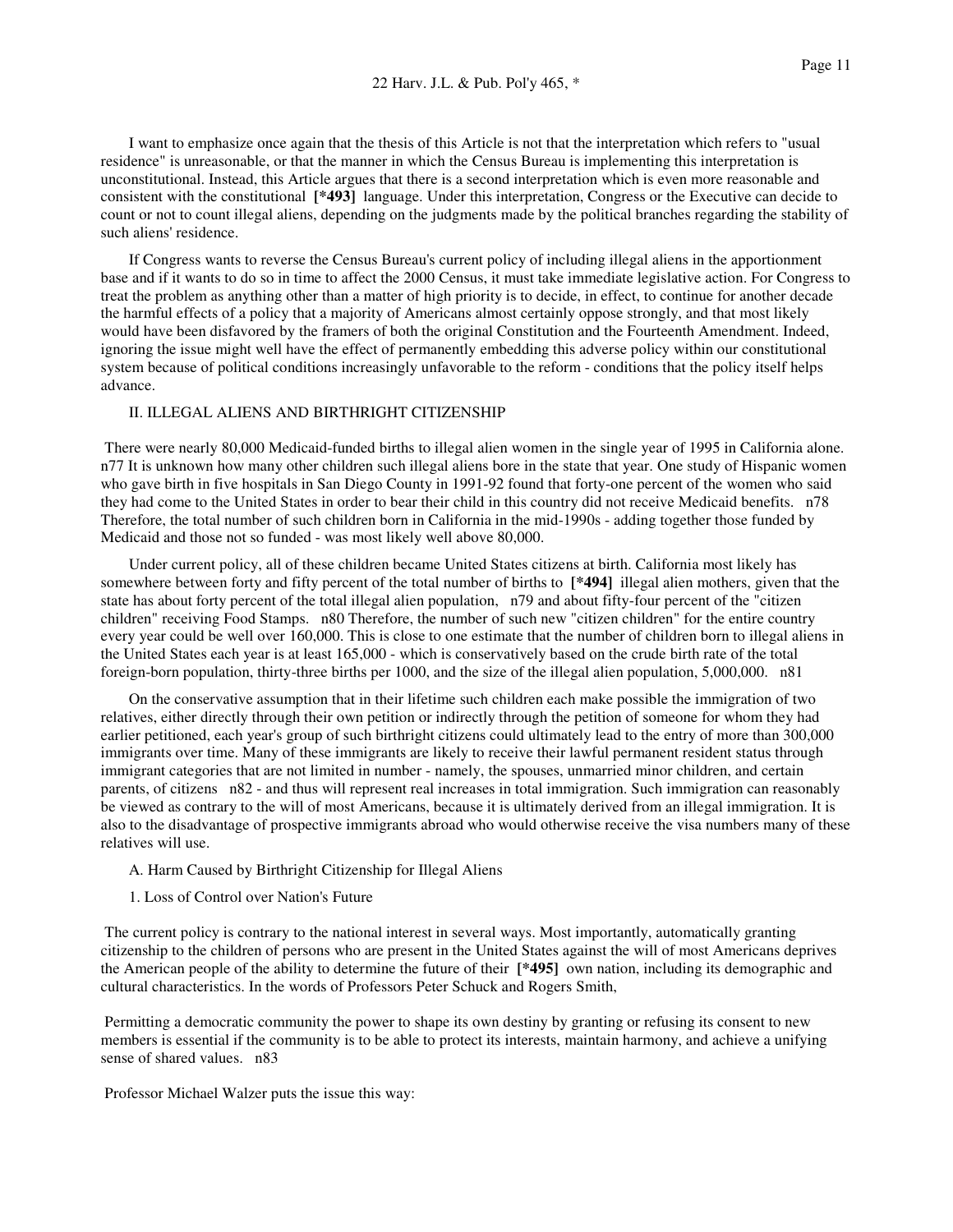Admission and exclusion are at the core of communal independence. They suggest the deepest meaning of selfdetermination. Without them, there could not be ... historically stable, ongoing associations of men and women with some special commitment to one another and some special sense of their common life. n84

Any nation, if it is to survive as more than a name or geographic location, must be capable of wisely selecting which aliens will be allowed to live within its territory and which will be granted full membership in its political community and must be capable of enforcing its selections. Granting birthright citizenship to the U.S.-born children of illegal aliens undermines the process by which the American people and their representatives have sought to design and enforce the country's immigration, naturalization, and citizenship laws. The current policy takes away a substantial part of the decision-making power concerning new membership in the American political community from its existing members, and transfers it to illegal aliens who are here against the will of the American people and in defiance of United States law and government.

2. Increased Number of Citizens without Traditional American Values

Second, because the parents are illegal, and hence to some degree fearful of apprehension and deportation, their children are less likely to participate in the wider community, to learn English, and otherwise to assimilate fully. As a result, U.S.-born **[\*496]** children of illegal aliens seem less likely to become fully Americanized than the children of citizens or legal immigrants. To the extent they are not fully Americanized before they reach voting age, their votes are less likely to be based on traditional American values and concerns, n85 and therefore more likely to favor policies opposed by most Americans. Less rapid or complete Americanization also frequently results in greater ethnic tensions and other problems associated with the growing multiculturalism in our country.

3. Increased Number of Dual Citizens

Third, because most illegal alien parents are nationals of countries that grant automatic citizenship to the children of their citizens, n86 the number of United States citizens with dual citizenship and dual loyalty is substantially increased by current policy. Furthermore, this is occurring under conditions in which the child's primary loyalty may often not be to the United States, but to the country of which the parents remain nationals. It is interesting to note that, with the exception of Canada, these countries, like most others, do not themselves grant citizenship on the basis of birth within their territory. n87

4. Dilution of Rights and Privileges of Current Citizens without Their Consent

Current policy also results in the granting of a wide range of **[\*497]** "zero-sum" rights and privileges based on citizenship or legal residence to additional persons without the consent of preexisting citizens, whose own such rights and privileges are thereby necessarily diluted. Examples include not only voting power and political representation, but rights to petition for immigrants, public benefits such as government employment and services, and affirmative action "entitlements."

5. Incentive for Illegal Immigration

In addition, current policy creates a significant additional incentive for illegal immigration. In one study of a sample of Hispanic women who gave birth in 1991-92 in several hospitals in San Diego County, including citizens as well as legal and illegal aliens, fifteen percent said they had come to the United States in order to have their child in this country, and of the fifteen percent, about two-thirds stated that they had come so their child would be a United States citizen. n88 The researchers suspected that the true figure was higher than fifteen percent, but that others were afraid to admit it. n89 Furthermore, because the sample included citizens and lawful resident aliens, the fifteen percent figure was lower than the one for illegal aliens alone. As former Rep. Anthony Beilenson of California observed, "While millions of people around the world wait patiently - sometimes for many years - to immigrate legally to the United States, those individuals who manage to circumvent our immigration laws are rewarded by having their children granted the greatest gift that we as a nation confer on individuals." n90

6. Greater Difficulty Deporting the Parents

The policy also results in the presence of U.S.-citizen children in the families of an increasing number of illegal alien residents of this country. This increases the political, if not the legal, difficulty of deporting the illegal alien parents and siblings. One former United States Attorney for the San Diego region was quoted recently as saying that he can recall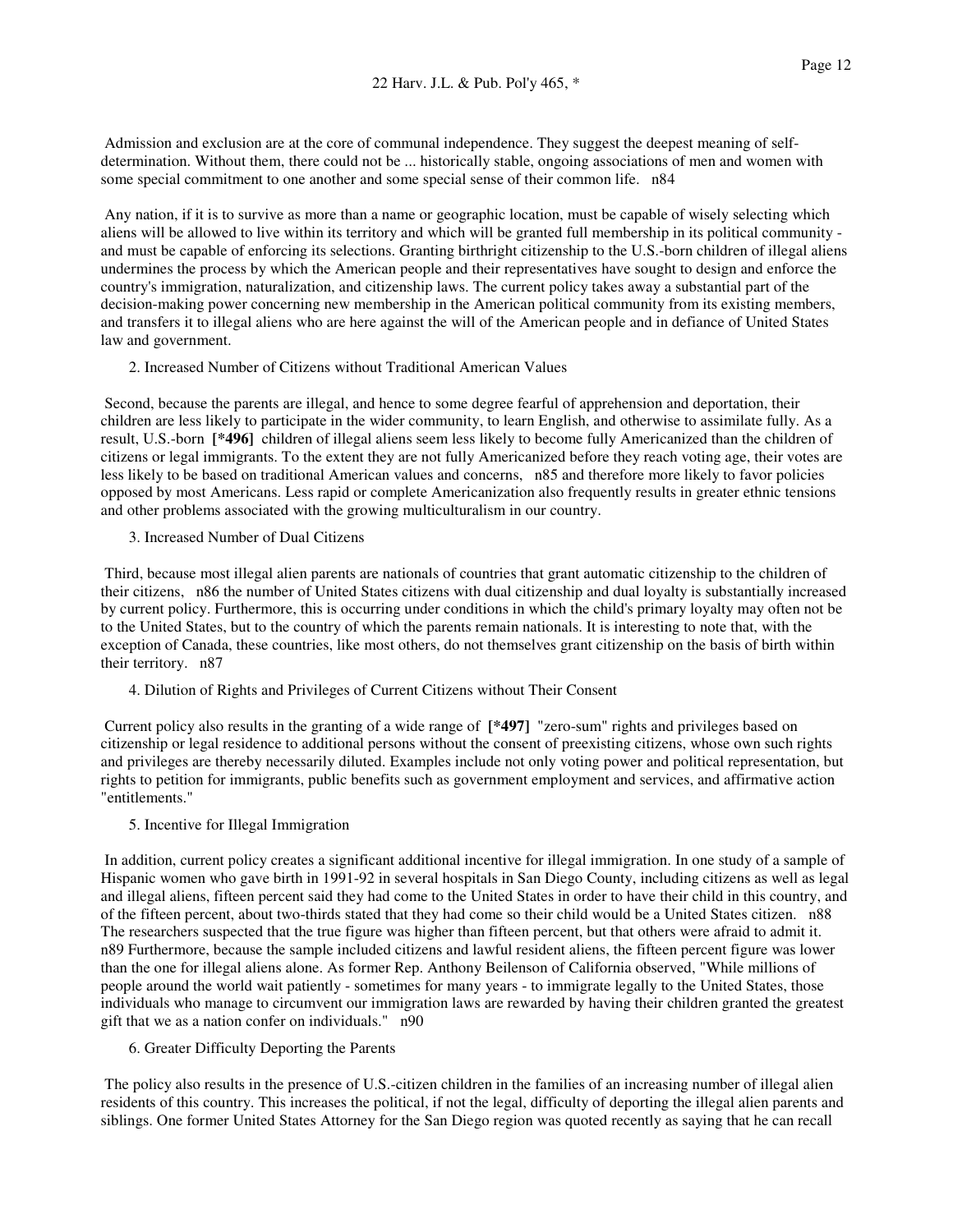no case in the last ten to fifteen years where the illegal alien parents of a U.S. **[\*498]** citizen child were deported. n91 Indeed, at least one legal scholar has argued that it is unconstitutional for the government to deport a citizen child's illegal alien parents because this amounts to a de facto deportation of the child. n92 Although several courts have already rejected this concept, n93 that the argument is still being made reflects the moral and emotional dilemma created by current policy. In addition, this situation makes it difficult to deny certain kinds of public assistance to illegal aliens, such as welfare and subsidized housing, for which only those legally in the country qualify, n94 but which, if provided, benefit all family members.

7. Higher Welfare Costs

Finally, the policy results in major welfare costs to the taxpayer. All the new "citizen children" instantly qualify for all of the benefits citizenship provides, including welfare and other social services. According to one study, forty-one percent of the "citizen children" born in 1992 in San Diego County immediately began receiving welfare. n95 In fiscal year 1995, over 200,000 children of illegal aliens received Aid to Families with Dependent Children (AFDC) or Food Stamps in California, at an estimated cost of \$ 720 million. n96 This would be questionable enough if all of the welfare money had been spent on the children themselves, but because the benefits are generally sent directly to the illegal alien parents, this is unlikely to have been the case.

## B. Counter-Arguments

The three most frequent policy arguments against changing current law on birthright citizenship are (1) the change would be contrary to the national interest because it would increase **[\*499]** the number of illegal aliens n97 and create a growing and hereditary underclass; n98 (2) it would be unfair to "punish" the U.S.-born children for the immigration law violations of their parents; n99 and (3) the change would create major practical problems for parents - citizens as well as aliens - and for hospitals and other document-issuing agencies. n100

1. Increase in Illegal Aliens; Reduced Assimilation

Persons making the national interest argument assert that changing the current birthright citizenship rule would probably increase the population of aliens in an unlawful status. They argue that the number of such aliens the change would create - that is, the number of children of illegal aliens who would enter or remain in the United States after the change, for reasons unrelated to birthright citizenship - is likely to be greater than the number of aliens who would be deterred from illegally entering or remaining because they would find insufficient incentive to do so without the possibility of having U.S.-citizen-children. n101 As a result, the problems associated with the presence of a large number of aliens in an illegal status - problems such as failure to report crimes or public health problems, to testify in legal proceedings, or to seek medical care, out of fear of deportation n102 - would be likely to increase, not decrease, if the change is made. These problems would not exist to the same extent if the same persons were here but in a legal status.

Opponents of the change also assert that it would cause social disunity by interfering with the process by which the descendants of immigrants, including unlawful immigrants, **[\*500]** assimilate into American society. n103 They argue that after such a change, illegal aliens would continue to be present in this country and would continue to have children here, yet there would no longer be a one-generation limit on how long a family line living here remained apart from the mainstream. If the U.S.-born children do not receive United States citizenship, they will be less likely to assimilate - to enter fully into the life of their school and the society beyond their own neighborhood and ethnic group, and hence to acquire American values, customs, and beliefs. They will be more likely to remain apart, not to cooperate with agents of a government they fear - including law enforcement or public health officials - and to exacerbate interethnic tensions. This decreased level of assimilation might also retard the assimilation of others of the same ethnicity by contributing to the growth and continuation of ethnic enclaves.

A major flaw in this argument is that most of the problems which opponents allege would be caused by changing birthright citizenship rules already exist under current law. That is because the parents, and often some of the other children in the family, remain illegal after the U.S.-born citizen-child joins the family. Thus, the family does not fully integrate anyway. This inevitably affects the extent to which the citizen-child assimilates.

More fundamentally, the limited level of assimilation of illegal aliens is as it should be. It is not desirable for such individuals to fully and permanently enter American society. The national interest would be better served if the entire family returned to their homeland, which would eliminate the political and other problems they may cause while in this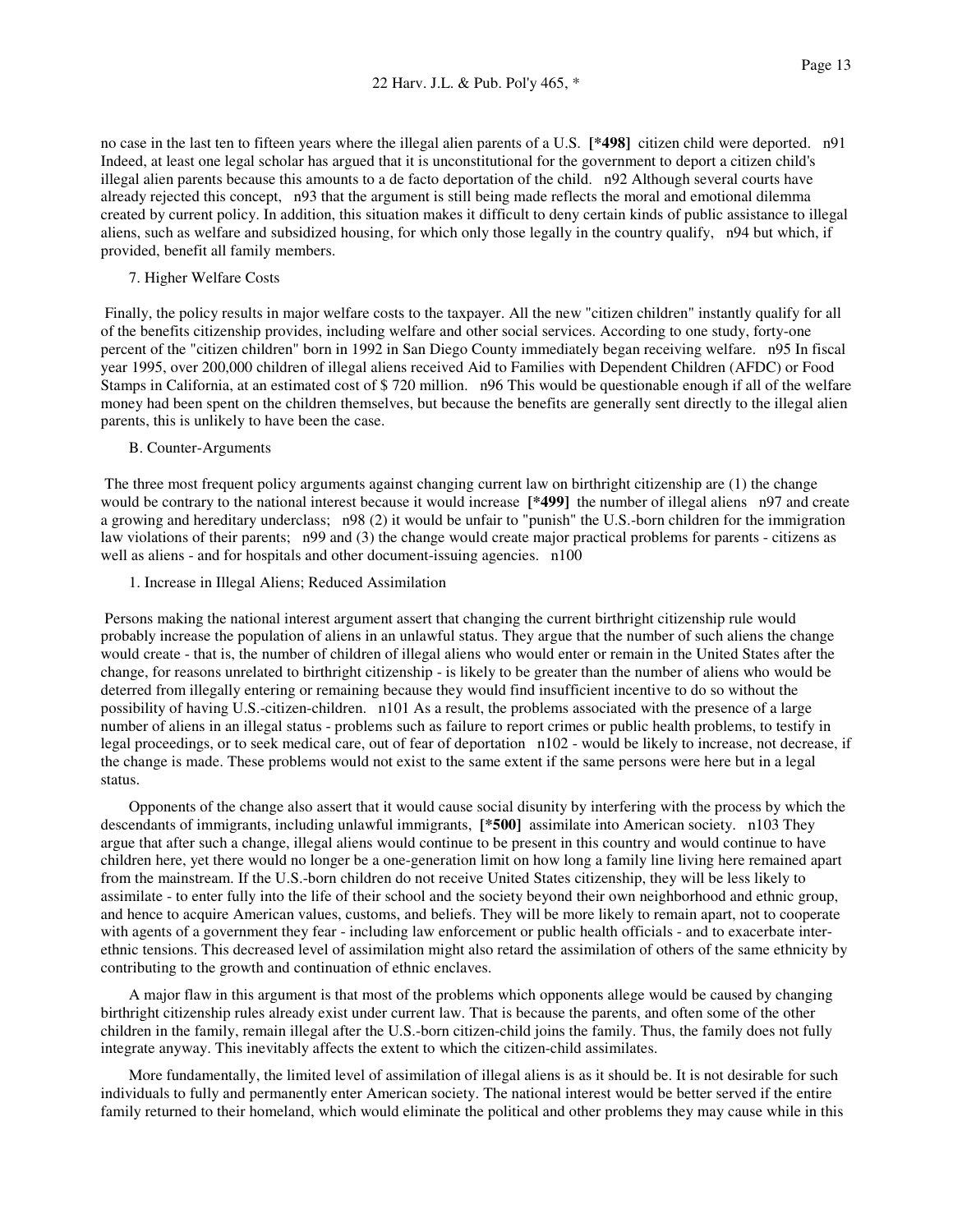country. This result could actually be brought about, moreover, if an adequate effort were made to enforce current laws against hiring illegal aliens and against providing most forms of welfare to them - so that illegal aliens would be more likely to return home on their own - and if higher penalties were imposed for immigration law violations.

Even if Congress and the President cannot, or will not, make such an effort, the current birthright citizenship rules are not the only way to avoid the presence of a large group of persons **[\*501]** who were born in the United States and who have resided here for many years, but remain illegal aliens. If political leaders concluded at any time that the problems caused by the unlawful status of such aliens were too great and that it was not sufficiently likely they would leave or be deported, then some form of amnesty program could be developed for a portion of the illegal population. n104

Although not the best solution, amnesty would at least create an opportunity to screen for criminality and would grant only lawful permanent residence status, not citizenship. Voting rights would not be available until the individual had completed the naturalization process. In most cases this would mean that he or she had successfully taken tests of English language competence and knowledge of United States political institutions - tests that should be substantially strengthened if they are to serve adequately the purpose of requiring a meaningful degree of such competence and knowledge before citizenship can be obtained.

There are also various automatic mechanisms that could be adopted to insure that a permanent and hereditary class of illegal aliens did not develop. In France, for example, anyone is born a French citizen if one of his or her parents was born in that country. Under such a rule, only the first generation of U.S.-born children would be illegal. Their U.S.-born children would be United States citizens. n105 As in the case of amnesty, however, such a rule would have the effect of taking away from Americans part of the power to determine the political future of their country, because it would result in the permanent addition to the United States population - and to the electorate - of a line of persons which originated in this country without the consent of the American people.

## **[\*502]**

## 2. Unfairness

The second argument against changing the law - that this would be unfair to the U.S.-born children who would no longer receive birthright United States citizenship - is also flawed. The group to which United States political leaders owe their primary obligation is the American people. It is fairness to the citizens of this country that should take precedence, and accepting a process by which they lose political control against their will is not fair to them.

Furthermore, the proposition that the change advocated here would be unfair to the U.S.-born children of illegal aliens because they are innocent of any wrongdoing is fundamentally inconsistent with most of this country's immigration control policies. It is not clear, for example, why such children have a moral claim to remain in the United States which is any greater than their equally innocent foreign-born siblings who may also be young and may also have been in the United States most of their lives - yet who routinely face deportation along with their parents. It is also not clear why the presence in the United States of either of these groups of children should be viewed as giving them a greater moral claim to a life in this country than millions of equally innocent children abroad. Indeed, the moral claim of these latter children could be seen as greater because they have not had the benefit of any time in the United States - and because their circumstances are frequently much worse than those under which the U.S.-born children of illegal aliens would live if returned to the country of the parents' nationality (a country of which, in most cases, they too are nationals). n106

Some persons have argued that if the law were changed, a certain number of the U.S.-born children of illegal aliens would be stateless - that is, would not receive citizenship in any other country either. n107 This is unlikely, because the vast majority of countries grant citizenship to the children of their nationals wherever born. n108 However, the possibility that this could happen could easily be eliminated by appropriate language in the legislation that changed the law.

#### **[\*503]**

## 3. Practical Difficulties

The third argument against change is that it would create major practical difficulties. This, too, has little merit. Most countries do not have a birthright citizenship rule, even for the children of aliens who are lawful residents. n109 Such countries recognize an individual as a citizen at birth only if one or both of the individual's parents is a citizen. The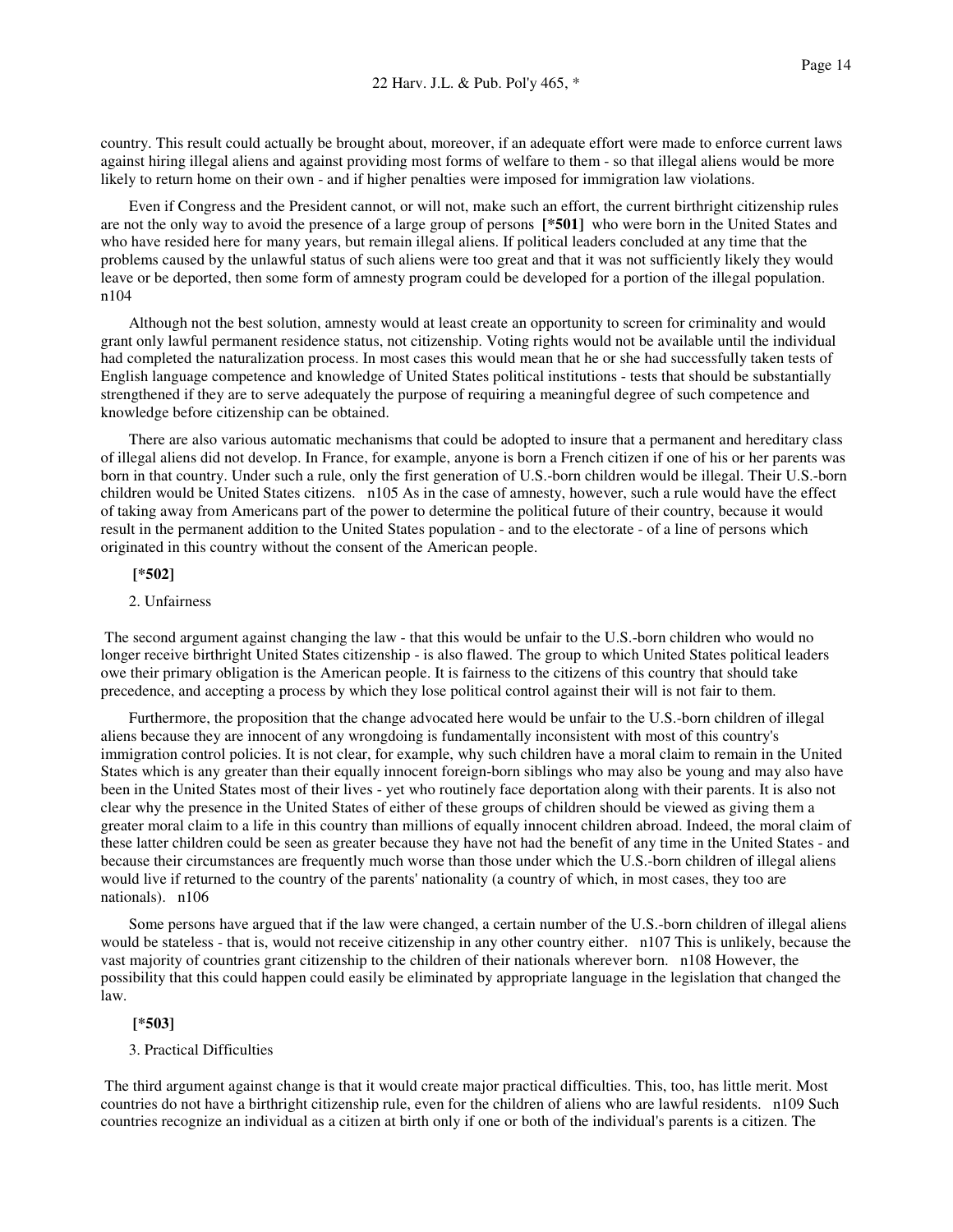result is that at some point in the individual's life, if his or her citizenship status must be established - in order, for example, to obtain a passport or to vote - proof of the nationality of one or both parents must be provided. n110 Yet this requirement does not seem to cause undue difficulty, and few, if any, countries have changed their citizenship rules because of it.

C. Argument that Current Birthright Citizenship Rule May Be Changed Constitutionally by Statute

Despite the many good reasons why the current birthright citizenship rules as applied to the children of illegal aliens should be changed, I emphasize once again that if the Constitution requires it, those rules will have to be maintained until an appropriate amendment can be ratified. As in the census area, however, a strong argument can be made that current law is not compelled by the Constitution.

The language that establishes the citizenship status of persons born in the United States is the first sentence of the Fourteenth Amendment, which states that "All persons born or naturalized in the United States, and subject to the jurisdiction thereof, are citizens of the United States and of the State wherein they reside."

The meaning of the Citizenship Clause is not clear on its face. The clause certainly provides that some persons born in the United States are not citizens, namely those who at birth are not "subject to" the jurisdiction of the United States. But the language concerning jurisdiction is ambiguous and is not defined anywhere in the Constitution. Does it refer only to formal legal authority, to bring a person before a court or other government adjudicator for violations of the law - or rather to **[\*504]** a combination of formal authority and actual physical power to exercise the authority, to have the power in a practical sense to bring a person to justice? Must the degree to which an illegal alien is "subject to" federal jurisdiction be equivalent to what exists with respect to citizens and lawful aliens?

1. Framers Understood Citizenship Clause to Codify Traditional Legal Principles

These ambiguities should be resolved in a way that is most consistent with the understanding of the framers of the Fourteenth Amendment. The Citizenship Clause, and the citizenship provision of the Civil Rights Act of 1866 n111 upon which it was based, n112 were believed to codify the existing common law and to clarify its application to the major non-European minorities in America at the time, which were blacks and Indians. n113 Rep. James F. Wilson (R-Iowa), Chairman of the House Judiciary Committee, stated that the citizenship provision in the Civil Rights Act was "merely declaratory of what the law now is." n114 When Senator Jacob M. Howard (R-Mich.) proposed the definition of citizenship for the Fourteenth Amendment, he stated that "this amendment which I have offered is simply declaratory of what I regard as the law of the land already ...." n115 Thus, the English common law principles governing birthright citizenship provide important insight into how the framers of the Fourteenth Amendment understood its citizenship provision.

The leading Supreme Court case interpreting the Citizenship Clause, and the common law it was intended to constitutionalize, is the 1898 case of United States v. Wong Kim Ark. n116 The Court held that the U.S.-born child of a legal immigrant from China was a United States citizen at birth, n117 and made the following points about the common law:

**[\*505]** (1) In order to be born a British subject, a person had to be born "within the allegiance," in other words, under circumstances in which there was a duty of allegiance, including obedience, on the part of the person born on British soil and a reciprocal duty of the sovereign to provide protection. Each was considered a "compensation for the other." n118 In order to be born within the allegiance, a person had to be born under the protection and control of the Crown and, at the time and place of birth, the sovereign had to be "in full possession and exercise" of its power. n119

(2) The common law contained at least two "exceptions," which provided that certain persons would not be British subjects even though born on British territory: first, a person whose parent was a foreign diplomat, and second, a person born to a member of a foreign military force occupying the British territory where the birth took place. n120 The requirements of birth "within the allegiance" were not satisfied with respect to either group. Thus, these "exceptions" are not really exceptions from the general rule, but rather applications of the rule to specific factual circumstances.

It is important to note that in the common law, the allegiance and protection of the parents were imputed to the child born on the sovereign's territory. This is most clear in the "exceptions," which relate explicitly to the circumstances of the parents.

Although the "exceptions" each involved official representatives of a foreign sovereign, this may not have been viewed as an essential element. Accordingly, the Court in Wong Kim Ark implied that some aliens outside of the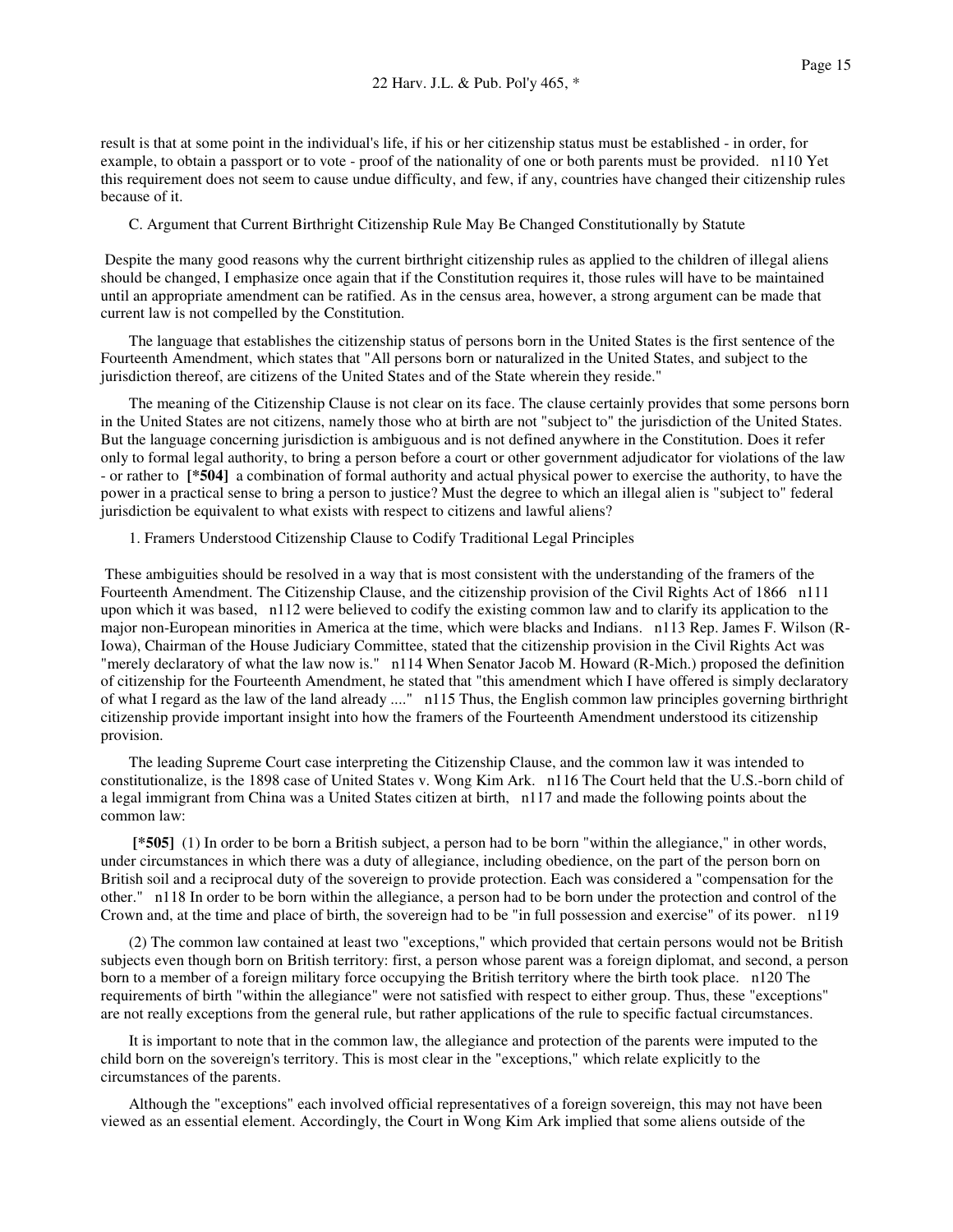common law "exceptions" might also not qualify for birthright citizenship when it stated that "such allegiance and protection ... were predicable of aliens in amity so long as they were within the kingdom." n121 "Amity" is defined by Webster's 1828 dictionary as "friendship, in a general sense, between individuals, societies or nations; harmony; good understanding ...." n122

**[\*506]** The Wong Kim Ark Court's reference to "aliens in amity" was not, moreover, a product of the court's own reasoning and interpretation of the common law. It was present in Calvin's Case, n123 described by the Court in Wong Kim Ark as the "leading case" on the "fundamental principle of the common law with regard to English nationality. n124 Recently, a commentator stated that "[Sir Edward] Coke's report of Calvin's Case was one of the most important English common-law decisions adopted by courts in the early history of the United States. Rules of citizenship derived from Calvin's Case became the basis of the American common-law rule of birthright citizenship, a rule that was later embodied in the Fourteenth Amendment ...." n125

Coke seems to have understood the phrase "aliens in amity" to exclude more than hostile enemy soldiers, more even than the subjects of foreign sovereigns with whom the English monarch was at war. Although it could not have been his intention to exclude from the meaning of "aliens in amity" any alien who was in England in violation of English immigration law - there were no such laws - Coke did make certain other relevant statements with an apparently similar meaning. He explained that an alien was either a friend (amicus) or an enemy (inimicus) at birth, n126 and could become a friend only if there was a "league" between the alien's sovereign and that of England. n127 If an alien's sovereign was "in league" with the English sovereign, the alien was a friend (amicus) and could enter England without "license" of the English sovereign. n128 The implication is that if an alien requiring a "license" came into England without one, he would be regarded as not "in amity". Thus, his children born in England would not be born "within the allegiance."

2. Children of Illegal Aliens Are Not "Born Within the Allegiance"

If the Citizenship Clause is interpreted as a codification of the common law - in accordance with the explicitly **[\*507]** stated understanding of its sponsors - then there is arguably no constitutional requirement that the U.S.-born children of illegal aliens be granted United States citizenship, because none of the essential elements of common law birthright citizenship is present.

In the first place, the U.S.-born child of an illegal alien mother is born on the territory of the sovereign, but is not born "within the allegiance." It makes no sense to say that the illegal alien has a duty of allegiance, including obedience, to the United States, because such allegiance is never present. Indeed, for any alien not in a lawful status, it is impossible. The illegal alien is disobedient to United States law in a way that is fundamentally different from other lawbreakers, whether citizen or lawful alien. Except during the limited periods of time when the latter are engaged in committing particular criminal acts, they are in obedience to law. The illegal alien mother, however, is disobeying United States law by her very presence in the country and does so at every moment she is within the United States. At no time does she, or can she, fulfill, even for an instant, the duty of obedience which is an essential element of allegiance.

Second, the U.S.-born child of an illegal alien is not born "under the protection and control" of the United States. The mother does not receive the full protection of the sovereign - not even that given to nonresident aliens if they are in a lawful status. For example, the protection provided by the sovereign to illegal aliens omits the most basic element, the right to be at liberty on the sovereign's territory, free to act lawfully according to his or her will. The partial protection the illegal alien mother does receive, beyond that of the most fundamental liberties, is not provided because it is regarded as her right as a matter of reciprocal obligation resulting from her allegiance to the United States. Rather, it is provided out of discretion, or it is stolen by her - taken against the nation's will despite attempts to withhold it.

Furthermore, aliens can reasonably be viewed as not "in amity" with the United States - the condition referred to by the Wong Kim Ark Court in its description of the "fundamental principle of the common law with regard to English **[\*508]** nationality," citing Calvin's Case n129 - because they are within the country against the will of the American people, in a continuous state of disobedience to United States law, and despite the efforts of the United States Government to apprehend and deport them. Such an interpretation would be consistent with Coke's use of the phrase in his report on Calvin's Case. n130

3.

"Subject To" Clause Requires Degree of Actual Power to Bring to Justice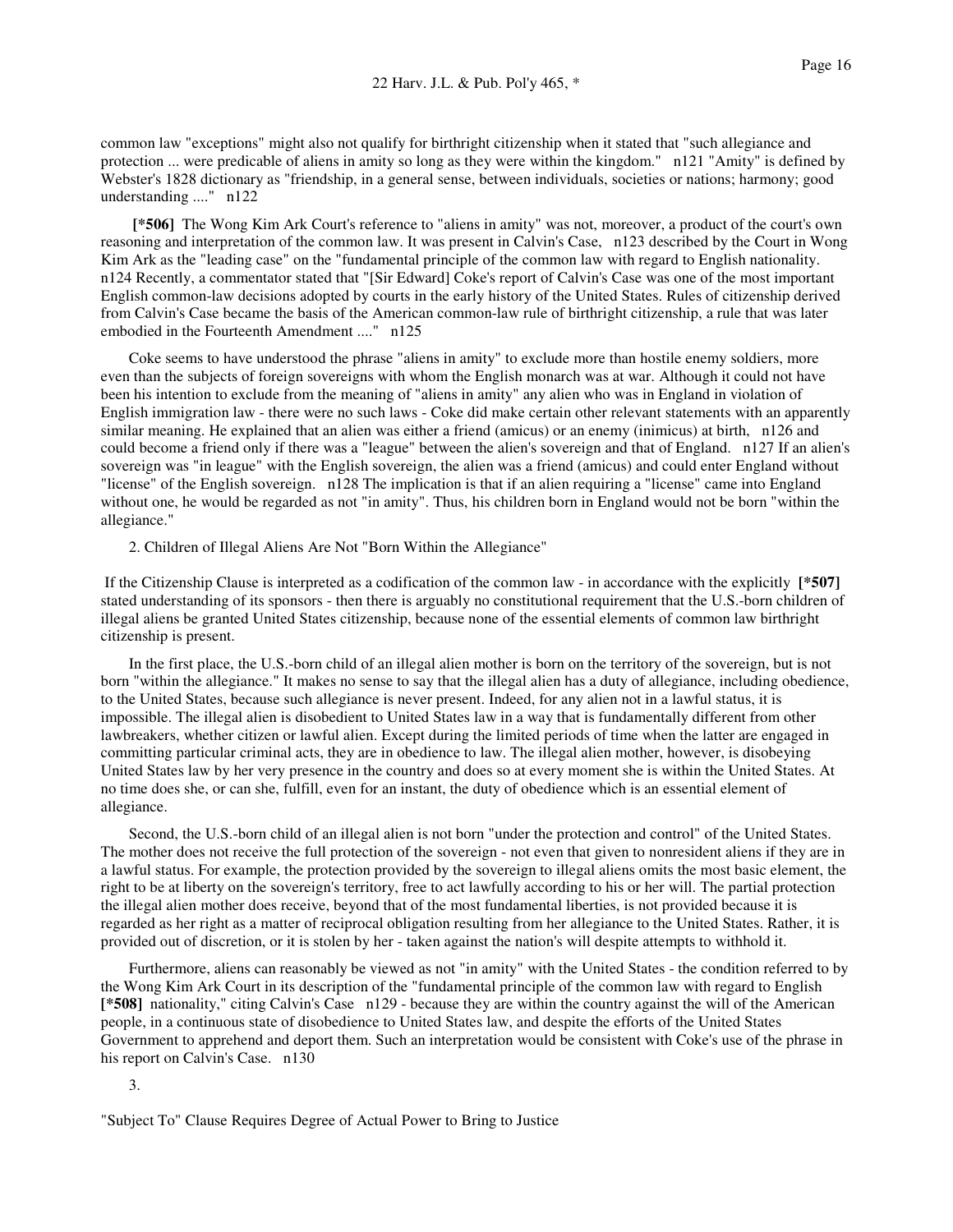It is clear that the framers understood their language to withhold citizenship from some U.S.-born persons, in addition to those within the common law "exceptions." The citizenship provision of the Civil Rights Act of 1866, upon which the Citizenship Clause was based, n131 states that "all persons born in the United States and not subject to any foreign power, excluding Indians not taxed, are hereby declared to be citizens of the United States." n132 The Citizenship Clause contains no such explicit exception for Indians. The framers believed that the "subject to the jurisdiction thereof" requirement was sufficient to achieve the desired result of excluding Indians still living in tribes. Such persons were seen as primarily subject to the jurisdiction of their tribes, a view subsequently upheld by the Supreme Court. n133 In other words the basis for placing persons in an excepted category was that they were not fully "subject to" the jurisdiction of the sovereign, in this case the United States.

The importance of the degree of the sovereign's jurisdiction was emphasized repeatedly by the congressional sponsors of the Fourteenth Amendment. In their view, birthright citizenship required the U.S.-born child to be completely subject to the jurisdiction of the United States. This meaning was necessary if one of the intended results of the Amendment - the exclusion of Indians still living within their tribe - was to be achieved. Senator Lyman Trumbull (R-Ill.), Chairman of the Senate Judiciary Committee and author of the "subject to" **[\*509]** language, stated that "the provision is, that "all persons born in the United States, and subject to the jurisdiction thereof, are citizens.' That means "subject to the complete jurisdiction thereof.'" n134

Sen. Jacob M. Howard (R-Mich.), floor manager of the Fourteenth Amendment and author of the rest of the Citizenship Clause, agreed. He argued that "'jurisdiction' as here employed, ought to be construed so as to imply a full and complete jurisdiction on the part of the United States ... ; that is to say, the same jurisdiction in extent and quality as applies to every citizen of the United States now." n135

Sen. George H. Williams (Union Rep.-Ore.), a member of the Joint Committee on Reconstruction and later United States Attorney General, made a similar statement:

All persons living within a judicial district may be said, in one sense to be subject to the jurisdiction of the court in that district, but they are not in every sense subject to the jurisdiction of the court until they are brought, by proper process, within the reach of the power of the court. I understand the words here ... to mean fully and completely subject to the jurisdiction of the United States. n136

It is true that the statements of Senators Trumbull, Howard, and Williams were made in a discussion about Indians and the tribes' formal jurisdiction over them in most matters. However, the rationale that underlies the denial of birthright citizenship to the children of parents who are not fully subject to the formal jurisdiction of the United States applies also to parents who are continuously disobedient, yet cannot in a practical sense be brought before United States courts to answer for it. This rationale is that when the duty of full obedience to the sovereign is not in effect with respect to an individual - that is, when the individual is not answerable for acts of disobedience, or the individual's day-to-day actions are outside the formal scope of the sovereign's rules, as was the case with Indians still living in the tribes - the reciprocal duty of the sovereign to provide full protection is also not in effect, and hence the essential elements of the relationship between sovereign and subject are not present. Given this rationale, the insistence that **[\*510]** "jurisdiction should be complete and equal to that over citizens," and "the same jurisdiction in extent and quality as applies to every citizen," may reasonably be read as implicitly assuming a situation in which the sovereign has more than some minimum degree of actual power to bring the individual to justice for disobeying United States law. In other words, being fully subject formally to the jurisdiction of the United States is a necessary but not a sufficient condition.

This interpretation is, moreover, consistent with the literal meaning of the words "subject to" in the Citizenship Clause. One of the meanings given by Black's Law Dictionary for this phrase is "governed or affected by." n137 Webster's 1828 Dictionary defines "subject" in its adjective form as "being under the power and dominion of another ...." n138 As an example of this meaning, the definition provides the following: "Jamaica is subject to Great Britain." n139

Furthermore, it would be reasonable for Congress to conclude that illegal aliens are not "subject to" the jurisdiction of the government in a manner similar to the rest of us, and that the federal government's actual power to bring illegal aliens to justice is insufficient to satisfy the constitutional standard for birthright citizenship. It seems indisputable that such power is substantially less than the power with respect to other violators of the law. The violation committed by illegal aliens - presence in the United States without legal authority - is in a practical sense invisible, although it continues for every instant that they are in the country. Unless they engage in other violations, illegal aliens are able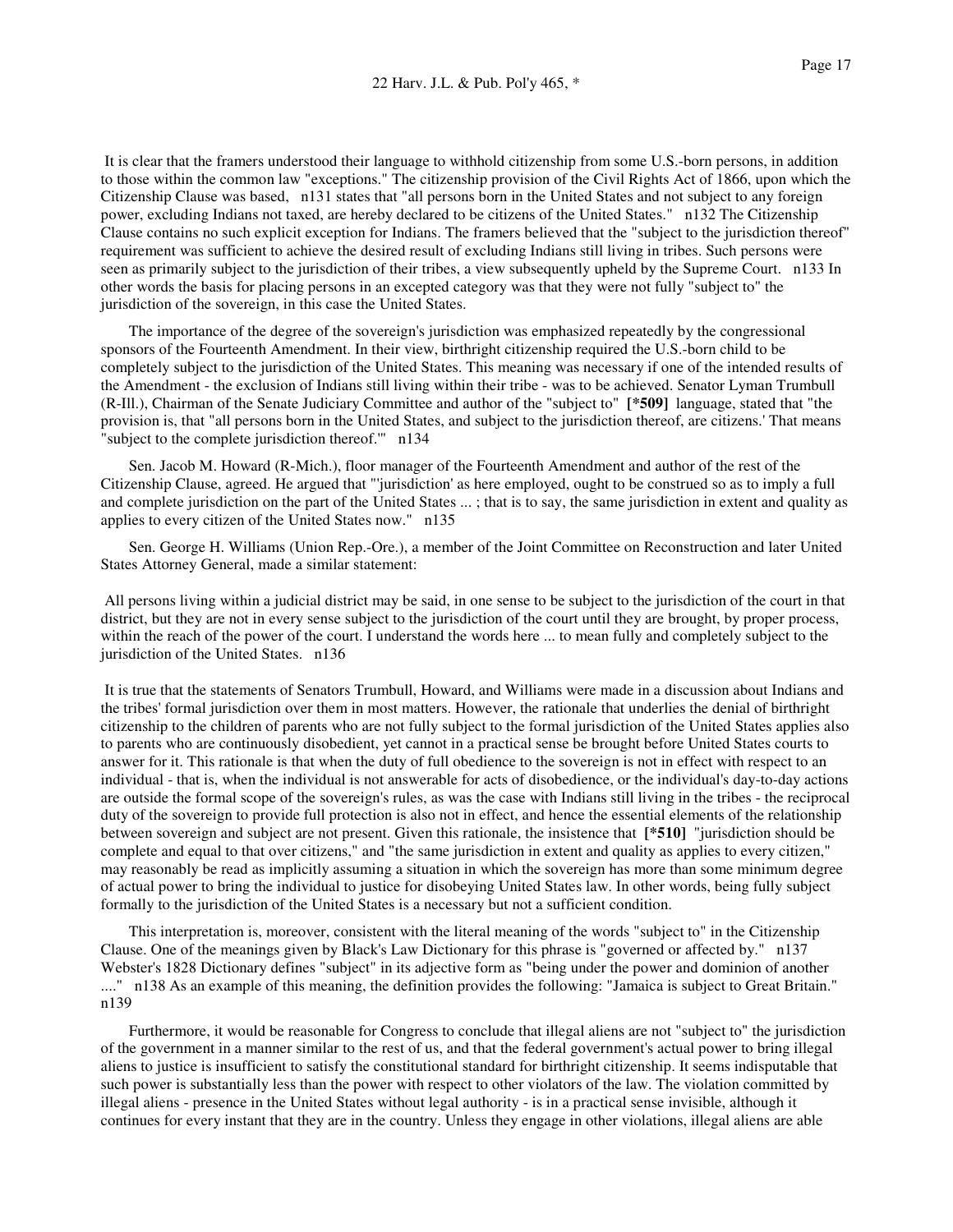continuously to ignore the law enacted by the representatives of the American people and disregard the authority of their government. Yet, they face relatively little risk of being brought to justice. This is not to say that illegal aliens may not find long-term residence here difficult due to the enforcement of laws making them ineligible for employment and most welfare. n140 However, because it is essentially only their status, and not their actions, which distinguishes them from the law-abiding persons around them, **[\*511]** even if the probability of their apprehension and prosecution were greatly increased it is unlikely ever to be equivalent to that of other lawbreakers.

## D. Counter-Arguments

Proponents of the prevailing interpretation of the Citizenship Clause - that birthright citizenship for the U.S.-born children of illegal aliens is constitutionally required - offer two basic arguments. n141

## 1. Required Jurisdiction Is Purely Formal

First, they argue that the jurisdiction required by the Citizenship Clause is purely formal n142 in that "subject to the jurisdiction thereof" means formally subject to United States law, in other words liable to prosecution for violating that law. It means that the federal government has a right to prosecute, but not necessarily that it has the actual power or the likely opportunity to do so. Furthermore, in their view, any person present in the United States is subject to its jurisdiction unless the person has formal immunity, the kind of immunity a diplomat has. A U.S.-born child is born subject to the jurisdiction of the United States if, at the time of birth, his or her parents are subject to its jurisdiction. Because illegal aliens are formally subject to United States law while in this country - they have no formal immunity their American-born children are at birth subject to the jurisdiction of the United States and must be recognized as United States citizens.

In support of this position, proponents of the prevailing view refer to the common law birthright citizenship rules that the framers of the Fourteenth Amendment believed they had adopted in the Citizenship Clause. Proponents argue that because illegal aliens are not within one of the specific common law exceptions, the general territorial rule would apply to them. This would mean that their U.S.-born children would be **[\*512]** American citizens at birth. Proponents believe that the alleged fact that this would be the result under the common law rules is evidence that the same result is correct under the Citizenship Clause itself because it was believed to incorporate those rules. Their analysis of the common law rules, like the analysis in this Article, is based primarily on Wong Kim Ark.

The most extensive recent presentation of this view was in testimony by then-Assistant Attorney General Walter Dellinger, representing the United States Department of Justice, at a 1995 joint hearing of two subcommittees of the House Judiciary Committee. n143 For the proposition that prior to the Fourteenth Amendment the common law conferred citizenship upon all persons born within the territory of the United States, in the absence of one of the traditional exceptions, he cited several cases. n144 Each of these cases was, however, decided before enactment of the first federal immigration statute that made the presence in the United States of certain aliens unlawful. n145 As a result, unqualified statements that were made in such cases - referring, for example, to "all persons" or "every person" born in the United States - were not even dicta with respect to illegal aliens, because such statements could not have been understood to cover them. This is true, too, of the several other authorities the testimony cites on United States law before the Fourteenth Amendment. n146

**[\*513]** The testimony also cited Wong Kim Ark itself, and quoted several passages from its majority opinion. But the alien parents involved in that case were in lawful status, as has already been pointed out. Therefore, although this case is important as the most extensive Supreme Court description of the common law background to the Citizenship Clause, its holding does not cover the children of illegal aliens. Thus, any statement in the opinion which is broad enough to cover them is dictum.

## One of the passages quoted from Wong Kim Ark was as follows: n147

The Fourteenth Amendment affirms the ancient and fundamental rule of citizenship by birth within the territory, in the allegiance and under the protection of the country, including all children here born of resident aliens, with the exceptions or qualifications (as old as the rule itself) of children of foreign sovereigns or their ministers, or born on foreign public ships, or of enemies within and during a hostile occupation of part of our territory, and with the single additional exception of children of members of the Indian tribes owing direct allegiance to their several tribes. The Amendment, in clear words and in manifest intent, includes the children born, within the territory of the United States, of all other persons, of whatever race or color, domiciled within the United States. Every citizen or subject of another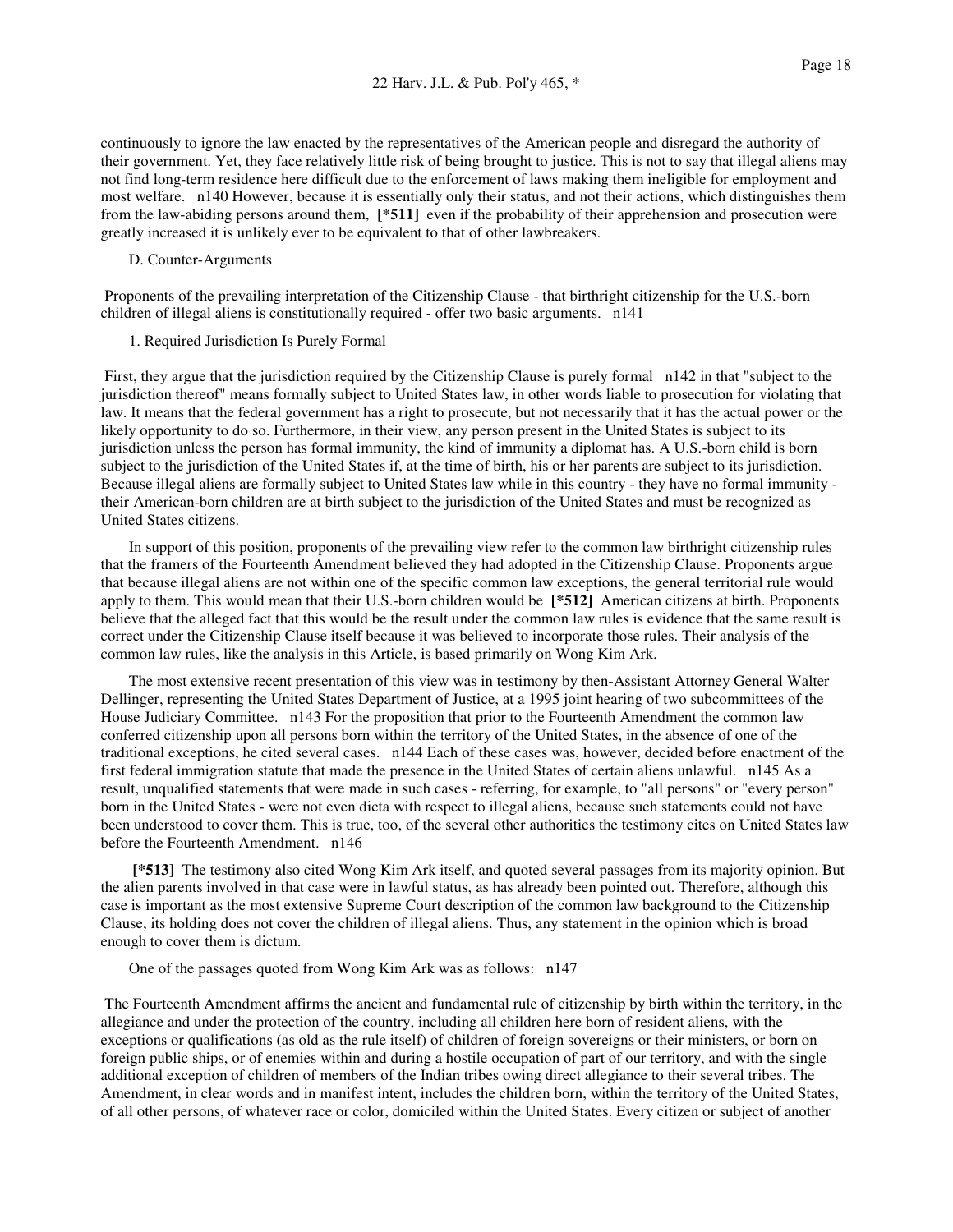country, while domiciled here, is within the allegiance and the protection, and consequently subject to the jurisdiction, of the United States." n148

Despite the breadth of these statements, and of others in the Court's opinion, Wong Kim Ark is not direct authority for the proposition that the U.S.-born children of illegal aliens are United States citizens at birth. The Court's adoption of such a rule was not essential to its holding in favor of the U.S.-born person involved in the case, because his parents were lawful aliens. Thus, the statements are dicta.

**[\*514]** It is notable that the Court's statement refers to aliens who are "domiciled" in the United States, yet neither domicile nor residence would be required under the common law principles described by the Court elsewhere in the opinion. I point this out to show that some of the Court's statements, if read by themselves, can be misleading.

The Department of Justice argued that "the only common law exceptions to this generally applicable rule of jus soli [ n149 ] were children born under three circumstances - to foreign diplomats, on foreign ships, and to hostile occupying forces - which, under principles of international law, were deemed not to be within the sovereignty of the territory." n150 The case relied upon for this proposition was again Wong Kim Ark. Although the Court's opinion in Wong Kim Ark does state the common law exceptions, it cites Dicey and quotes his description of the principles that underlie the general rule and its exceptions:

The exceptional and unimportant instances in which birth within the British dominions does not of itself confer British nationality are due to the fact that, though at common law nationality or allegiance in substance depended on the place of a person's birth, it in theory at least depended, not upon the locality of a man's birth, but upon his being born within the jurisdiction and allegiance of the King of England; and it might occasionally happen that a person was born within the dominions without being born within the allegiance, or, in other words, under the protection and control of the Crown. n151

This expresses the fundamental point - the real common law principle was that birthright citizenship followed from birth "within the allegiance," as I have explained at length. As Coke stated in his report on Calvin's Case, "It is neither the climate nor the soil, but ligeantia and obedientia that make the subject born ...." n152

**[\*515]** The Department of Justice also quoted Senator Jacob M. Howard (R-Mich.) when he proposed the definition of citizenship which became the opening sentence of the Fourteenth Amendment:

This amendment which I have offered is simply declaratory of what I regard as the law of the land already, that every person born within the limits of the United States, and subject to their jurisdiction, is by virtue of natural law and national law a citizen of the United States. n153

Senator Howard explained that his proposed rule was not meant to include those discrete classes of persons excluded by the common law, "but will include every other class of persons." n154

Senator Howard could not have meant this literally, because at least one class of persons not within a specific common law exception was understood as excluded by the jurisdiction requirement - Indians still living in tribes. n155 Furthermore, as in the case of the other cited authorities, such statements by the framers of the Fourteenth Amendment came at a time when the status of illegal alien did not exist. n156 Such pronouncements cannot reasonably be taken as evidence that the framers believed that the coverage of the Citizenship Clause was frozen forever, that the only classes of persons who could ever be excluded because of the jurisdiction requirement were those excluded in 1868. Such statements cannot be regarded as expressing the view that if at a later time a new class of person was present in the United States - a class whose relation to the United States Government was similar in fundamental ways to the relation between the persons covered in the common law exceptions and the Crown - the new class would necessarily have to be within the general rule, even if the "subject to" requirement allowed a different result.

In summary, the common law based arguments made by proponents are flawed in two important ways. First, their arguments oversimplify the common law in this area by describing it as a territorial general rule, combined with a fixed **[\*516]** set of unchanging exceptions. This neglects not only the general rule's essential condition of birth "within the allegiance" - that there is a duty of obedience by the subject and protection by the sovereign - but the relation between that essential condition and the "exceptions." The latter were not really exceptions from the general rule as it actually existed, because they are not inconsistent with it. Rather, they were applications of the rule to particular factual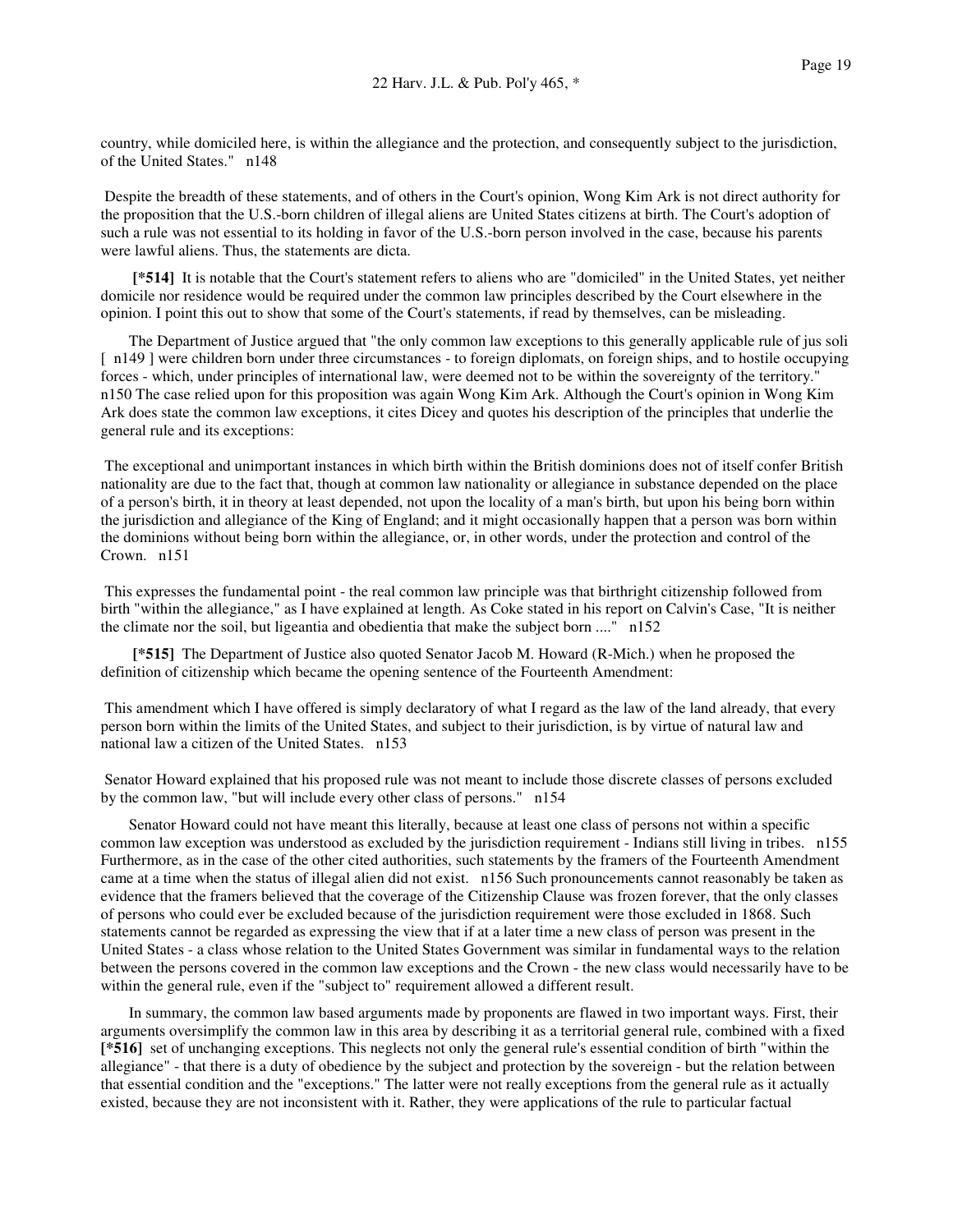circumstances that had thus far been judicially considered - circumstances that lacked the essential condition of birth within the allegiance.

In addition, their arguments implicitly assume that had the Fourteenth Amendment not been adopted, the common law birthright citizenship rules would never again have changed in response to new factual circumstances, that the common law rules were frozen in the form that existed at the time of ratification. Therefore, in their view, because the Citizenship Clause was understood by the framers to be based on those common law rules, its meaning is also frozen in that form - with the one additional exception of Indians still living in tribes. In fact, however, there are good reasons for believing that the common law rules were not frozen and would have changed in response to the presence of illegal aliens, whose U.S.-born children are arguably not born "within the allegiance."

Furthermore, the framers did not use language in the Citizenship Clause which expressly excludes only specific groups, such as Indians. Instead, they chose abstract language that they believed excluded Indians still living in tribes, as well as the persons covered by the traditional common law "exceptions," but which provides for the possibility that other groups could also be excluded.

Therefore, it is reasonable to believe that the Citizenship Clause does not exclude from birthright citizenship only the specific groups believed by the framers at the time of ratification to be excluded. Instead, the abstract language chose by the framers should be interpreted, if possible, in a way that is consistent with the principles underlying the common law rules such language was intended to reflect. Such principles include "birth within the allegiance."

As the Fourth Amendment's search and seizure coverage has been broadened to include telephone and other modes of **[\*517]** communication that did not exist in the Eighteenth Century, so should the set of specific groups that were not originally covered by the "subject to" clause be expanded as the principles underlying birthright citizenship are applied to new circumstances. The presence in the United States of a class of aliens not known to the common law or to the framers of the Fourteenth Amendment - illegal aliens - is such a new circumstance. n157 I have already explained why the U.S.-born children of illegal aliens are not born "within the allegiance," n158 as required by the common law, and why their exclusion from birthright citizenship would be consistent with the jurisdictional language of the Citizenship Clause. n159

One of the possibly key common law prerequisites for aliens to be born within the allegiance - being "in amity" while on the sovereign's territory - deserves additional emphasis because of its relevance to illegal aliens. n160 A part of Justice Gray's introductory explanation in Wong Kim Ark of what he called the "fundamental principle of the common law with regard to English nationality" was the statement that allegiance and protection "were predicable of aliens in amity." n161 The phrase "aliens in amity" came from Calvin's Case, n162 which Justice Gray described as the "leading case" on that fundamental principle. This condition - being present in the United States "in amity" - is arguably not one that illegal aliens can meet, as I have explained previously.

I will end this response to the first of the arguments made by proponents of the prevailing interpretation by considering a portion of Professor Gerald L. Neuman's testimony at the joint hearing cited earlier. n163 In his oral remarks, he presented an interesting explanation of the jurisdiction requirement:

The meaning of the phrase "subject to the jurisdiction" ... means actual subjection to the lawmaking power of the **[\*518]** United States ... The common law exceptions included children of foreign diplomats, who were legally immune from domestic law, and children born to women accompanying invading armies, who were practically immune from domestic law. n164

This reference to being "practically immune" is close to the condition that I have argued makes illegal aliens not "subject to" United States law in the same sense as citizens and legal aliens. Professor Neuman clarified his meaning in the written testimony:

The common law did not consider as subjects or citizens children born to aliens who did not enter the country as individuals, but rather entered under the auspices of their governments with legal or factual immunity from local law. Children born to ambassadors of foreign nations were covered by comity principles of international law that restrain the state's exercise of lawmaking power. Children born to parents accompanying an invading army, enter under extraordinary circumstances that temporarily oust the operation of local law." n165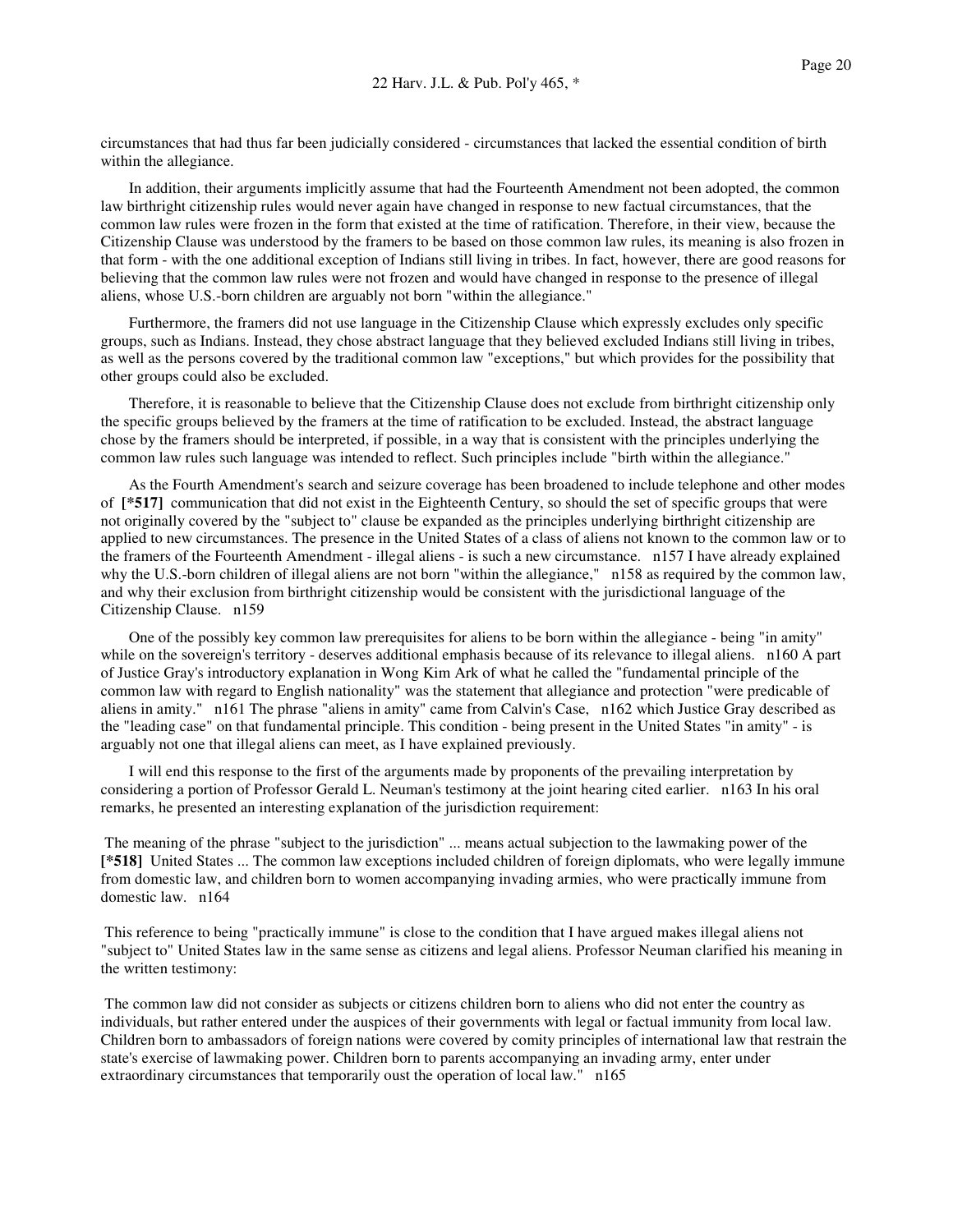It is certainly true, as a factual matter, that diplomats and occupying soldiers are "under the auspices of their governments," but Professor Neuman gives no citation for the view that this is an essential element of the two common law exceptions, or that excepted persons must either have immunity under international law or enter under circumstances that "temporarily oust the operation of local law."

As stated earlier, I believe that the words "subject to" in the Citizenship Clause must have either (a) a purely formal meaning under which the only U.S.-born children who are excepted from birthright citizenship are those whose parents have a legal immunity from prosecution, or (b) a practical meaning, which requires not only formal jurisdiction, but also more than some minimum degree of actual power on the part of the United States to bring the parents to justice for disobeying federal law. If Professor Neuman does not believe it is the latter, then it is unclear why he would refer to the "factual" or "practical" immunity of occupying soldiers. If the **[\*519]** latter is indeed the correct meaning, then why must persons be "under the auspices of their government" in order to be insufficiently "subject to" the jurisdiction of the United States for their American-born children to receive birthright citizenship? This does not appear to have been necessary in order for an alien not to be "in amity" as that concept was used by Coke in Calvin's Case. n166

The two traditional common law exceptions, diplomats and occupying soldiers, might be thought of as the core members, respectively, of two classes of exception. The first would include persons who had entered with consent, as agents of a foreign sovereign; who had legal immunity from much of the local sovereign's jurisdiction; and who received only limited governmental protection from the local sovereign. The second class would include persons who had entered the territory against the local sovereign's will, who had practical immunity from the local sovereign's jurisdiction, and who did not receive essential elements of governmental protection from the local sovereign.

2. Jurisdiction Requirement Same as in Equal Protection Clause

The second major argument made by proponents of the prevailing interpretation of the Citizenship Clause is based on the fact that the Equal Protection Clause contains a jurisdictional requirement with similar language. They argue that persons "within [a state's] jurisdiction" for purposes of the Equal Protection Clause must be "subject to the jurisdiction" of the United States for purposes of the Citizenship Clause. Therefore, because illegal aliens are covered in the Equal Protection Clause, n167 they must satisfy the jurisdiction requirement of the Citizenship Clause. For support, proponents cite a footnote from the majority opinion in Plyler v. Doe, in which Justice Brennan stated a view that was similar to one expressed by Justice Gray at one point in his opinion in Wong Kim Ark. Justice Brennan's footnote reads as follows:

Although we have not previously focused on the intended meaning of this phrase [i.e., "within its jurisdiction" in the Equal Protection Clause of the second sentence of the **[\*520]** Fourteenth Amendment], we have had occasion to examine the first sentence [i.e., the Citizenship Clause] ... Justice Gray, writing for the Court in *United States v. Wong Kim Ark, 169 U.S. 649 (1898),* detailed at some length the history of the Citizenship Clause, and the predominantly geographic sense in which the term "jurisdiction" was used. He further noted that it was "impossible to construe the words "subject to the jurisdiction thereof,' in the opening sentence [of the Fourteenth Amendment (the Citizenship Clause)], as less comprehensive than the words "within its jurisdiction,' in the concluding sentence of the same section [the Equal Protection Clause]; or to hold that persons "within the jurisdiction' of one of the States of the Union are not "subject to the jurisdiction of the United States.'" *Id. at 687.*

Justice Gray concluded that "every citizen or subject of another country, while domiciled here, is within the allegiance and the protection, and consequently subject to the jurisdiction, of the United States." *Id. at 693.* As one early commentator noted, given the historical emphasis on geographic territoriality, bounded only, if at all, by principles of sovereignty and allegiance, no plausible distinction with respect to Fourteenth Amendment "jurisdiction' can be drawn between resident aliens whose entry into the United States was lawful, and resident aliens whose entry was unlawful. See C. Bouve, Exclusion and Expulsion of Aliens in the United States 425-427 (1912). n168

Justice Gray's statement in Wong Kim Ark that persons "within [a state's] jurisdiction" for purposes of the Equal Protection Clause must be "subject to the jurisdiction" of the United States for purposes of the Citizenship Clause is dictum with respect to illegal aliens. Wong Kim Ark did not concern either illegal aliens or the Equal Protection Clause.

There are, moreover, good reasons for not believing that persons covered by one clause are necessarily covered by the other. The right to equal protection of the laws is not a "zero-sum game": Recognizing the right of illegal aliens to equal protection is not prejudicial to the possession of the same right by citizens and lawful aliens. This is not the case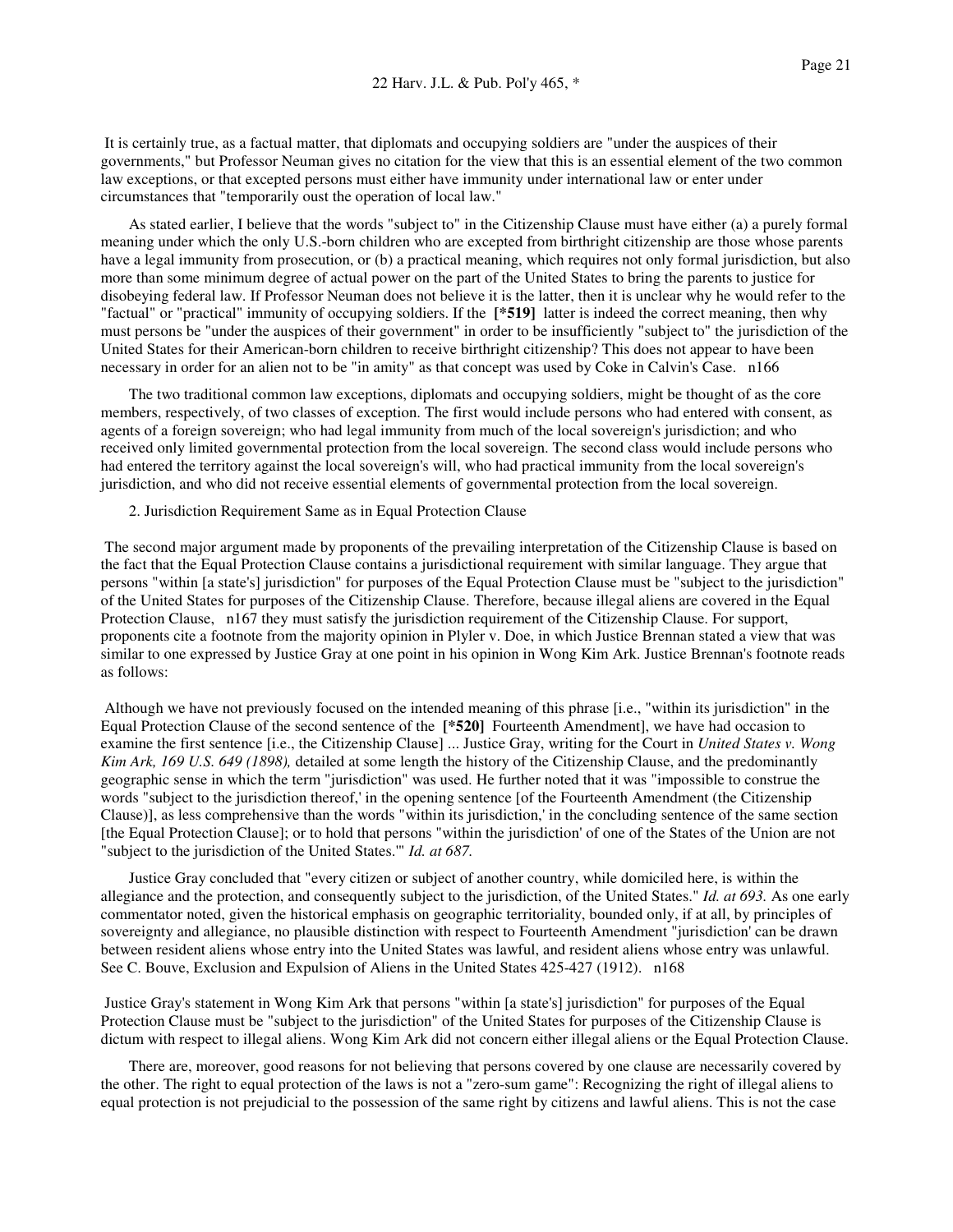with citizenship. Additional citizens dilute the political power of preexisting citizens. Furthermore, not only are the consequences of the two clauses different, but so are their common law histories.

**[\*521]** Like the first Wong Kim Ark statement he cites, Justice Brennan's footnote in Plyler is dictum. Although Plyler did involve illegal aliens, the issue was not whether the U.S.-born child of an illegal alien is a United States citizen at birth under the Citizenship Clause. Instead, the issue was whether the Equal Protection Clause prohibited a state law that denied a foreign-born illegal alien child a free education in the public schools. Not only did this dictum appear in a footnote, but Justice Brennan provided no support for his view beyond citing the Wong Kim Ark dicta and the assertion of Mr. Bouve. As a result, this dictum relying on dicta should not be accorded much weight.

Furthermore, Justice Brennan's assertion about "the historical emphasis on geographic territoriality, bounded, if at all, by principles of sovereignty and allegiance" is quite misleading. The use of the "if at all" phrase questions the significance of what has clearly been a central element of the common law in this area - "birth within the allegiance" which, as I have explained, undoubtedly requires more than birth on the sovereign's territory. The second Wong Kim Ark quotation, from page 693 of Justice Gray's opinion, is also questionable because it begs the fundamental question of whether illegal aliens are "within the allegiance and the protection" of the United States in the common law sense understood by the framers of the Fourteenth Amendment. I have already explained why I believe there is a reasonable argument that they are not.

## III. CONCLUSION

The needed changes in the current census and birthright citizenship policies should be treated by Congress as matters of high priority. Such policies have several harmful outcomes, including perverse effects on incentives important to the control of illegal immigration. But the most important impact, the one that makes change so urgent, relates to political power. It relates to the question of whether legitimate citizen majorities in all areas of this country will have their rightful share of power over the making and enforcement of laws - a key element in the determination of America's future.

This Article has explained how each of the two policies can lead to a decline in such political power. If these policies are maintained, and illegal immigration continues to grow and **[\*522]** spread to new areas, this decline will be increasingly likely to make a significant difference in legislative votes at the national and state levels, and in electoral votes for President. Ultimately, these policies threaten the ability of the majority of Americans to ensure that political control at every level of government will always remain with them and their descendants - plus those persons, and only those persons, to whom they have given their consent to join the American political community.

The needed reforms should be completed expeditiously. If the policy of counting illegal aliens for apportionment is not changed soon, it will be too late for the next census in 2000. In that event, the effect of current policy on representation in the Congress and the state legislatures, and on electoral votes in Presidential elections, will continue for another decade. How deeply depressing it would be if the new millennium began with such powerful evidence of the declining ability - and perhaps the declining will - of the American people to control the future of their nation.

With respect to the current birthright citizenship policy, in every week that passes thousands more children of illegal aliens are born in this country, and each is now granted citizenship. The political impact of such individuals increases greatly when, at age eighteen, they reach voting age and when, at age twenty-one, they can petition for the legal immigration of their parents and other relatives, each of whom can naturalize and each of whom can petition for additional immigrants who may also become citizens. I ask again - who should decide which persons may join our political community and thereby acquire a share of political power?

The thesis of this Article is that the needed changes can be accomplished by statute. If, however, either change cannot be made in this way without significant delay, because the President, Congress, or even the Supreme Court believes that the Constitution precludes it, then a constitutional amendment should be pursued until ratification is achieved. If these reforms are not accomplished one way or another soon, "We the People of the United States" risk losing control of the nation's future.

## **FOOTNOTES:**

n1. Constitutional Stupidities: a Symposium, *12 Const. Commentary 139 (1995).*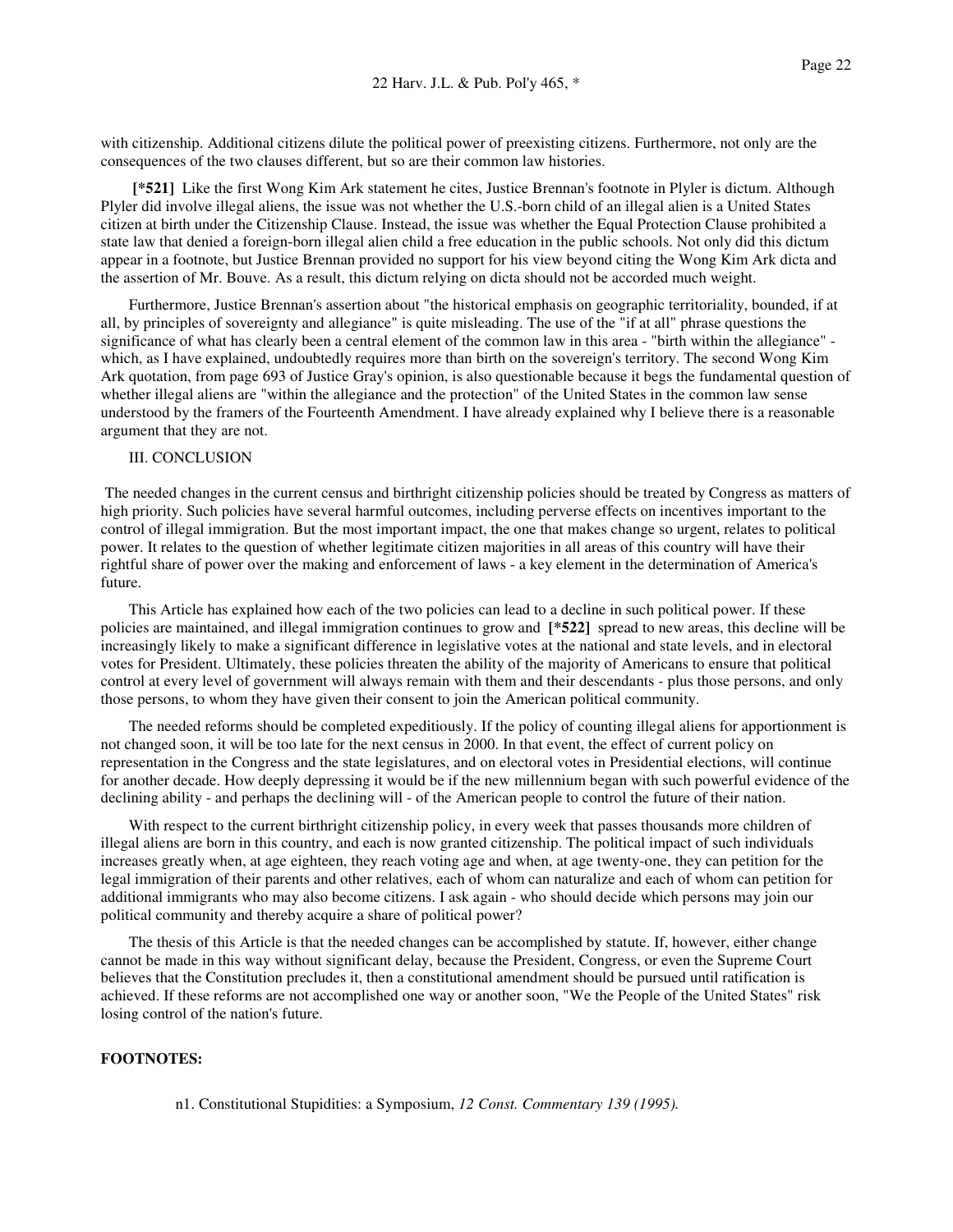n2. "Representatives shall be apportioned among the several States according to their respective numbers, counting the whole number of persons in each State, excluding Indians not taxed." U.S. Const. amend. XIV, 2. This provision modifies part of the language pertaining to apportionment and the census in Article I, Section 2, Clause 3 of the original Constitution. The original language, with the part changed by the Fourteenth Amendment indicated within brackets, is as follows: "[Representatives and direct Taxes shall be apportioned among the several States which may be included within this Union, according to their respective Numbers, which shall be determined by adding to the whole Number of free Persons, including those bound to Service for a Term of Years, and excluding Indians not taxed, three fifths of all other Persons.] The actual Enumeration shall be made within three Years after the first Meeting of the Congress of the United States, and within every subsequent Term of ten Years, in such Manner as they shall by Law direct ...." U.S. Const. art. I, 2, cl. 3.

The Census Clause is now interpreted by the United States Department of Justice and the Bureau of the Census to require that illegal aliens who say that their "usual residence" is at an address in the United States must be counted in the apportionment census. 1980 Census: Counting Illegal Aliens: Hearing on S. 2366 Before the Subcomm. on Energy, Nuclear Proliferation and Federal Services of the Senate Comm. on Governmental Affairs, 96th Cong. 96 (1980) (testimony of David A. Strauss); Census Equity Act: Hearing on H.R. 2661 Before the Subcomm. on Census and Population of the House Comm. on Post Office and Civil Service, 101st Cong. 42-60 (1989) (testimony of C. Louis Kincannon) [hereinafter 1989 Hearing]; Hearing on Enumeration of Undocumented Aliens in the Decennial Census Before the Subcomm. on Energy, Nuclear Proliferation, and Government Processes of the Senate Comm. on Government Affairs, 99th Cong. 13 (1985) (testimony of John Keane). See also United States Dept. of Justice Memorandum of Law in Support of Defendants' Motion for Judgment on the Pleadings or, in the *Alternative, for Summary Judgment, Ridge v. Verity, 715 F. Supp. 1308, 1321 (W.D. Pa. 1989)* (summary judgment granted on grounds that plaintiffs [certain Members of the United States House of Representatives, states, and private organizations] failed to meet injury-in-fact and redressability elements necessary for standing to challenge proposed inclusion of illegal aliens in 1990 census by defendants [the Secretary of Commerce and certain other United States Government agencies and officials]) [hereinafter DOJ Memo].

n3. "All persons born or naturalized in the United States and subject to the jurisdiction thereof, are citizens of the United States and of the State wherein they reside." U.S. Const. amend. XIV, 1. This is interpreted by the Department of Justice to require that the U.S.-born children of illegal aliens be citizens at birth. Societal and Legal Issues Surrounding Children Born in the United States to Illegal Parents: Joint Hearing on H.R. 705, H.R. 1363, H.J. Res. 56, H.J. Res. 64, H.J. Res. 87, H.J. Res. 88, and H.J. 93 Before the Subcomm. on Immigration and Claims and the Subcomm. on the Constitution of the House Comm. on the Judiciary, 104th Cong. 74-91 (1995) (testimony of Walter Dellinger) [hereinafter 1995 Hearing]. See also Citizenship Reform Act of 1997 and Voter Eligibility Verification Act: Hearing on H.R. 7 and H.R. 1428 Before the Subcomm. on Immigration and Claims of the House Comm. on the Judiciary, 105th Cong., 19-29 (1997) (testimony of Dawn E. Johnson).

n4. U.S. Immigration & Naturalization Serv., Statistical Yearbook, 1996, at 169-73 (1997) (available at INS website (last modified June 22, 1998) <http://www.ins.usdoj.gov/statyrbook96/index.html>).

n5. See infra notes 73-74 and accompanying text.

n6. See U.S. Immigration & Naturalization Serv. website (last modified June 22, 1998) <http://www.ins.usdoj.gov/stats/illegalalien/index.html>.

n7. The estimated annual growth after subtracting estimated emigration, adjustments to legal status, and deaths is 275,000. See id.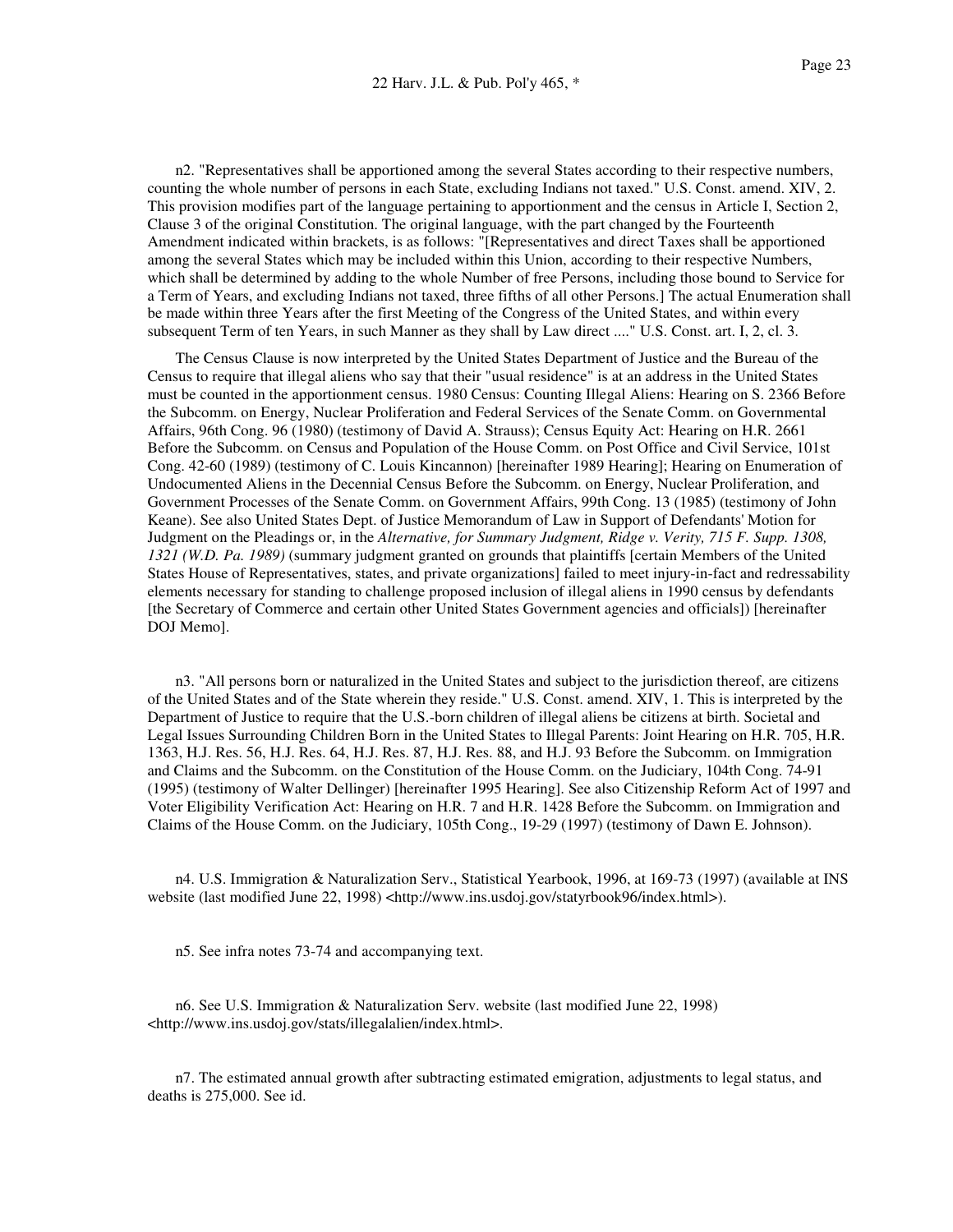n8. The last hearing on the census issue was held in 1989. See supra note 2. With respect to birthright citizenship, the only hearings in the last 20 years were held in 1997 and 1995, both in the House. See supra note 3.

n9. See U.S. Const. art. I, 2, cl. 3.

n10. See 1989 Hearing, supra note 2, at 42-43. See also Enumeration and Residence Rules for the 1990 Census, 1990 Decennial Census Policy Memorandum No. 12, U.S. Bureau of the Census, Washington, D.C. (1987) [hereinafter 1990 Census Policy Memo].

n11. See Keane, supra note 2, at 14-15.

n12. Telephone interview (name withheld to preserve confidentiality) (1997).

n13. See Poston, Camarota, Bouvier, Li & Dan, Remaking the Political Landscape - How Immigration Redistributes Seats in the House 7 (Backgrounder No. 2-98, Center for Immigration Studies, Washington, D.C. 1998).

n14. The only potential constraint on their actions is the Equal Protection Clause of the Fourteenth Amendment because within-state apportionment is not addressed in the apportionment provisions of Article I, Section 2, Clause 3 or Section 2 of the Fourteenth Amendment. However, because illegal aliens are not a "suspect class" and are entitled to only minimum protection under the Equal Protection Clause, see *Plyler v. Doe, 457 U.S. 202, 219 n.19 (1982),* a state decision would be subject to the most limited test of rational relationship to a legitimate state governmental interest. See Carl E. Goldfarb, Allocating the Local Apportionment Pie: What Portion for Resident Aliens? *104 Yale L.J. 1441-72 (1995).*

A federal statute excluding illegal aliens from the apportionment census also would not be restrained by equal protection requirements (as incorporated into the Due Process Clause of the Fifth Amendment). See infra notes 47-53, 55-56 and accompanying text.

n15. The population of California in 1996 was about 32 million, including about two million illegal aliens (6.25%). The population of the United States outside of California was about 233 million, including about three million illegal aliens (1.3%). 6.25 divided by 1.3 equals 4.8. See State Population Estimates: Annual Time Series (last modified Dec. 31, 1998) <http://www.census.gov/population/estimates/state/st-98-3.txt>. See also supra note 6.

n16. See State Population Estimates, supra note 15.

n17. See Illegal Immigration Reform and Immigrant Responsibility Act of 1996, enacted as Division C of the Omnibus Consolidated Appropriations Act for Fiscal Year 1997, P.L. 104-208 (codified in U.S.C. in a large number of locations); Personal Responsibility and Work Opportunity Reconciliation Act of 1996, *8 U.S.C. 1611,* 1621 (1997) [hereinafter 1996 Welfare Reform Act]. The prohibition on the knowing employment of illegal aliens is at *8 U.S.C. 1324*(a).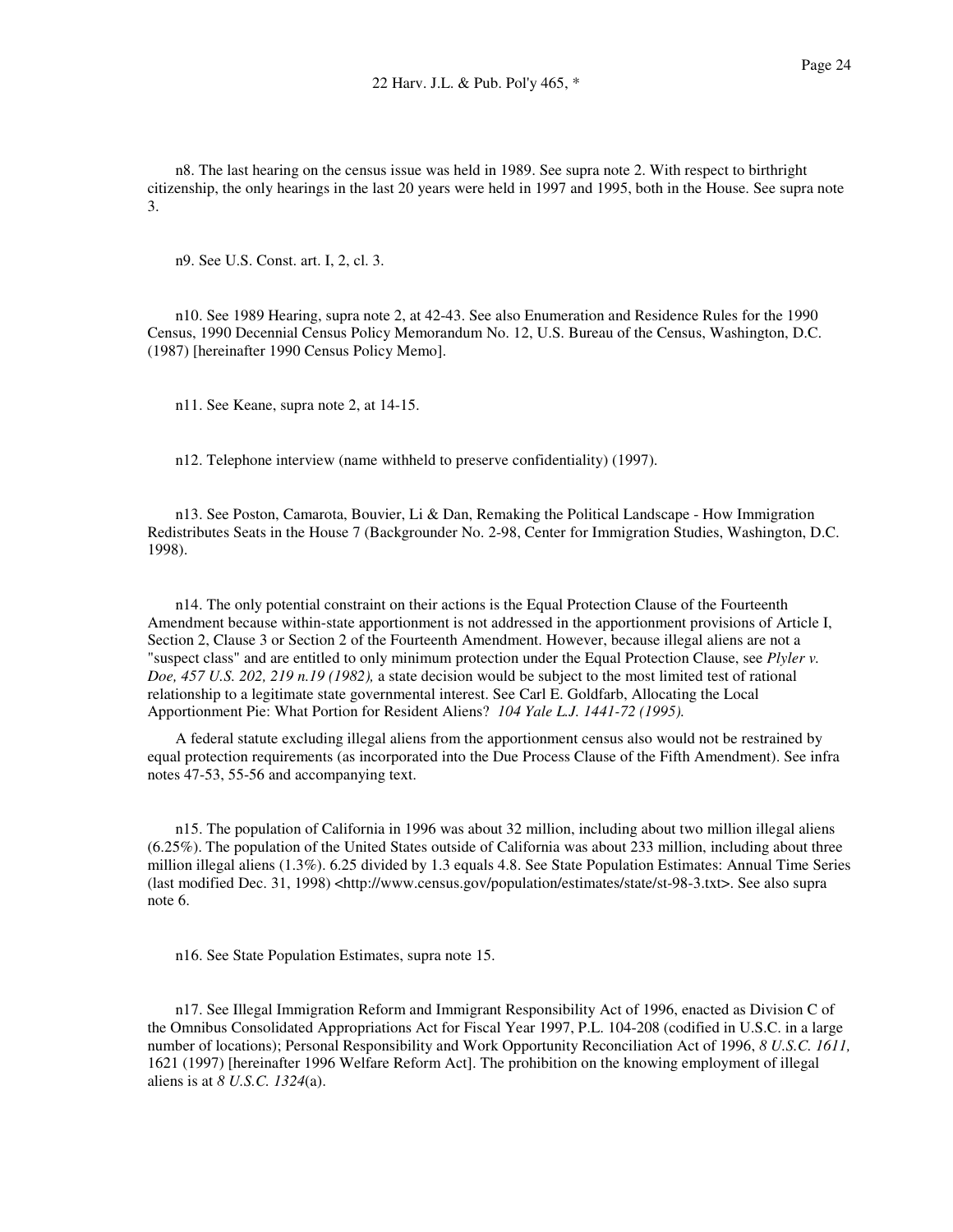n19. The vulnerability of illegal aliens to deportation at any time, and the laws making them ineligible for employment and most forms of welfare, are likely to make their residence increasingly uncertain. See supra note 17 and accompanying text.

n20. See supra note 2.

n21. See supra note 10.

n22. See supra note 2.

n23. See 1990 Census Policy Memo, supra note 10.

n24. See 1989 Hearing, supra note 2, at 45 (testimony of Kincannon); *Declaration of Susan M. Miscura,* Chief, Decennial Planning Division of the Bureau of the Census at 3, Ridge v. Verity, 715 F. Supp. 1308 (D. Pa. *1989);* Census Bill Would Force Count of Many Americans Overseas, Cong. Q., June 11, 1988, at 1602.

n25. See supra note 2.

n26. The initial version of the apportionment and census provision was adopted by the Constitutional Convention on July 12, 1787. This version referred to a "census ... of all the inhabitants of the United States in the manner and according to the ratio recommended by Congress in their resolution of April 18, 1783 [counting three-fifths of the number of slaves]." 1 The Records of the Federal Convention of 1787 590, 595 (Max Farrand, ed., Yale University Press, 1937) [hereinafter Farrand]. After modification by the Committee of Detail and by the Convention itself, the census provision was approved by the Convention on August 21, 1787. The modified provision referred to the "whole number of free citizens and inhabitants, of every age, sex and condition, including those bound to servitude for a term of years, and three fifths of all other persons not comprehended in the foregoing description (except Indians not paying taxes)" (emphasis added). 2 Farrand at 350, 352. This approved language was included in the draft Constitution referred to the Committee of Style on September 10, 1787. See id. at 571.

n27. In its September 12 report the Committee of Style proposed to substitute what became the final language of Article I, Section 2. The substitute was adopted on September 17 without comment or debate. See id. at 585, 590, 641.

n28. See The Federalist No. 54, at 338 (James Madison) (Clinton Rossiter ed., 1961) ("It is a fundamental principle of the proposed Constitution that ... the aggregate number of representatives allotted to the several States is to be determined by a federal rule founded on the aggregate number of inhabitants ....") (emphasis added); The Federalist No. 58, at 356 (James Madison) ("Within every successive term of ten years a census of inhabitants is to be repeated. The unequivocal objects of these regulations are, first, to readjust, from time to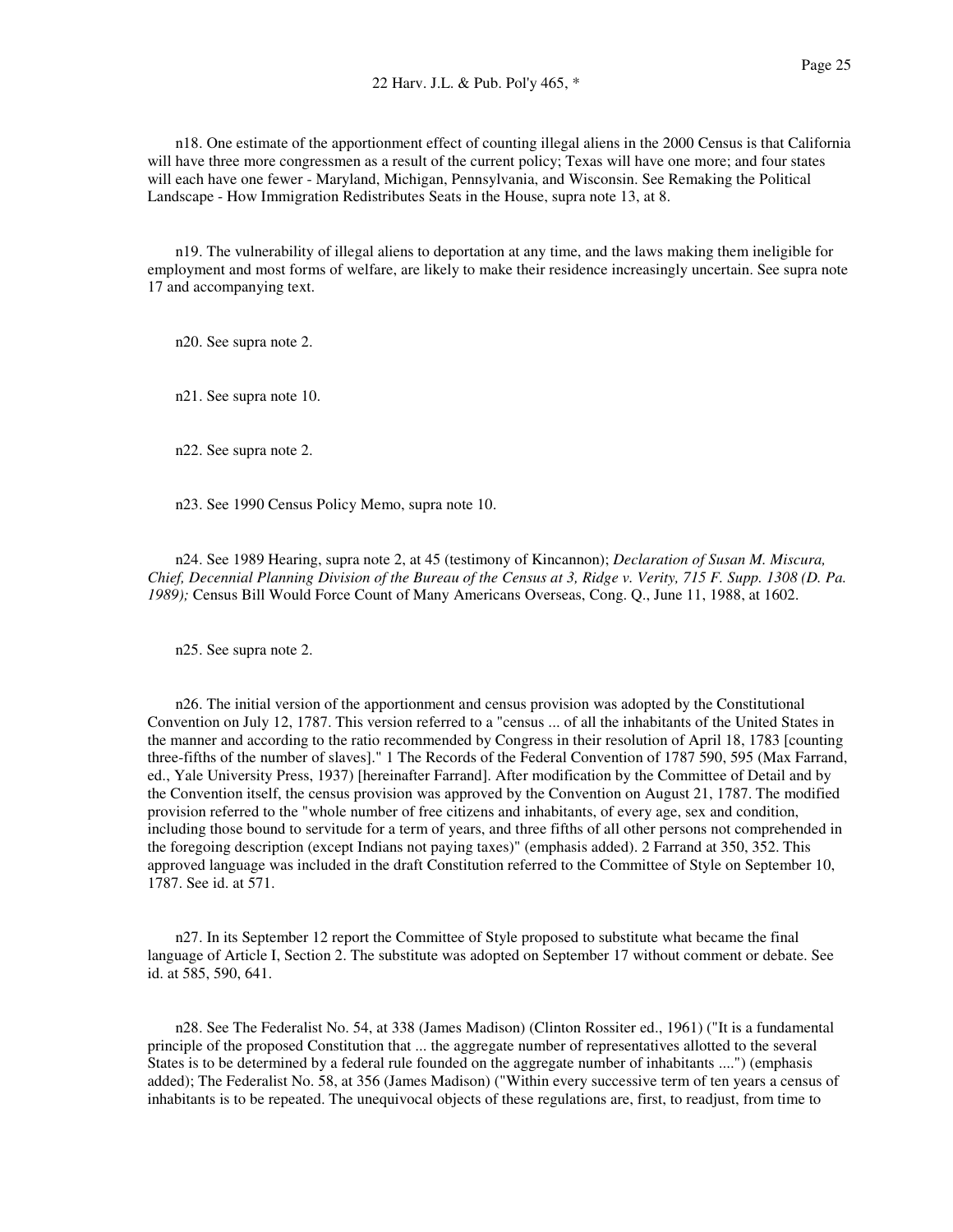time, the apportionment of representatives to the number of inhabitants ....") (emphasis added); Act of March 1, 1790, ch. 2, 1, 1 Stat. 101.

n29. *376 U.S. 1 (1964).*

n30. *Id. at 13-14* (1964) (emphasis added) (footnotes omitted).

n31. During debate at the Constitutional Convention, in connection with the substitution of "inhabitant" for "resident" in the section containing the qualifications of members of the House (Article I, Section 2, Clause 2 of the final document), Madison stated: "Both ['resident' and "inhabitant'] were vague, but the latter least so in common acceptation, and would not exclude persons absent occasionally for a considerable time on public or private business." 2 Farrand, supra note 26, at 217. John Dickinson of Delaware unsuccessfully proposed "inhabitant actually resident for year." Id. at 218. James Wilson of Pennsylvania replied that such a provision "might be construed to exclude the members of the Legislature, who could not be said to be actual residents in their States while at the seat of the Genl. Government" (emphasis added). Id. The word "inhabitant" apparently connoted a more stable and permanent connection than "resident." To these leaders one could be a resident of a state and yet not be an inhabitant of that state, and vice versa. The more long-term connection - that of an inhabitant - was what they sought.

n32. N. Webster, American Dictionary of the English Language (Facsimile Edition by Foundation for American Christian Education 5th ed. 1828, 1967, 1987) (not paginated) (emphasis added).

n33. Id.

n34. Id.

n35. The Johnson dictionary defines "inhabitant" as a "dweller," one who "resides" in a place; "reside," "residence," and (as adjective) "resident" are defined with reference to "abode." Samuel Johnson, A Dictionary of the English Language (1755). The definition of "abode" refers to "continuance in a place." Id.

n36. The dictionary defines "inhabit" as "to dwell in, occupy as an abode; to live permanently or habitually in ... to reside in ...." 5 The Oxford English Dictionary 290 (James A.H. Murray et al. eds., 1933) (reissue of A New English Dictionary (1884-1928)). "Dwell" is defined as "to abide or continue for a time in a place, state, or condition; ... to remain (in a house, county, etc.) as in a permanent residence; to have one's abode; to reside, "live'." 3 id. at 733.

n37. See supra note 31.

n38. Clarke & Hall, Cases of Contested Elections in Congress 415 (1834) (emphasis added). At a later point in the report, the Committee stated: "The ['inhabitant'] appellation is derived from habituation and abode ...." Id. at 416. The House Report also stated that "inhabitant" referred to "bona fide members of the State, subject to all the requisitions of its laws, and entitled to all the privileges and advantages which they confer." Id. at 415 (emphasis added). Illegal aliens obviously cannot satisfy the latter requirement.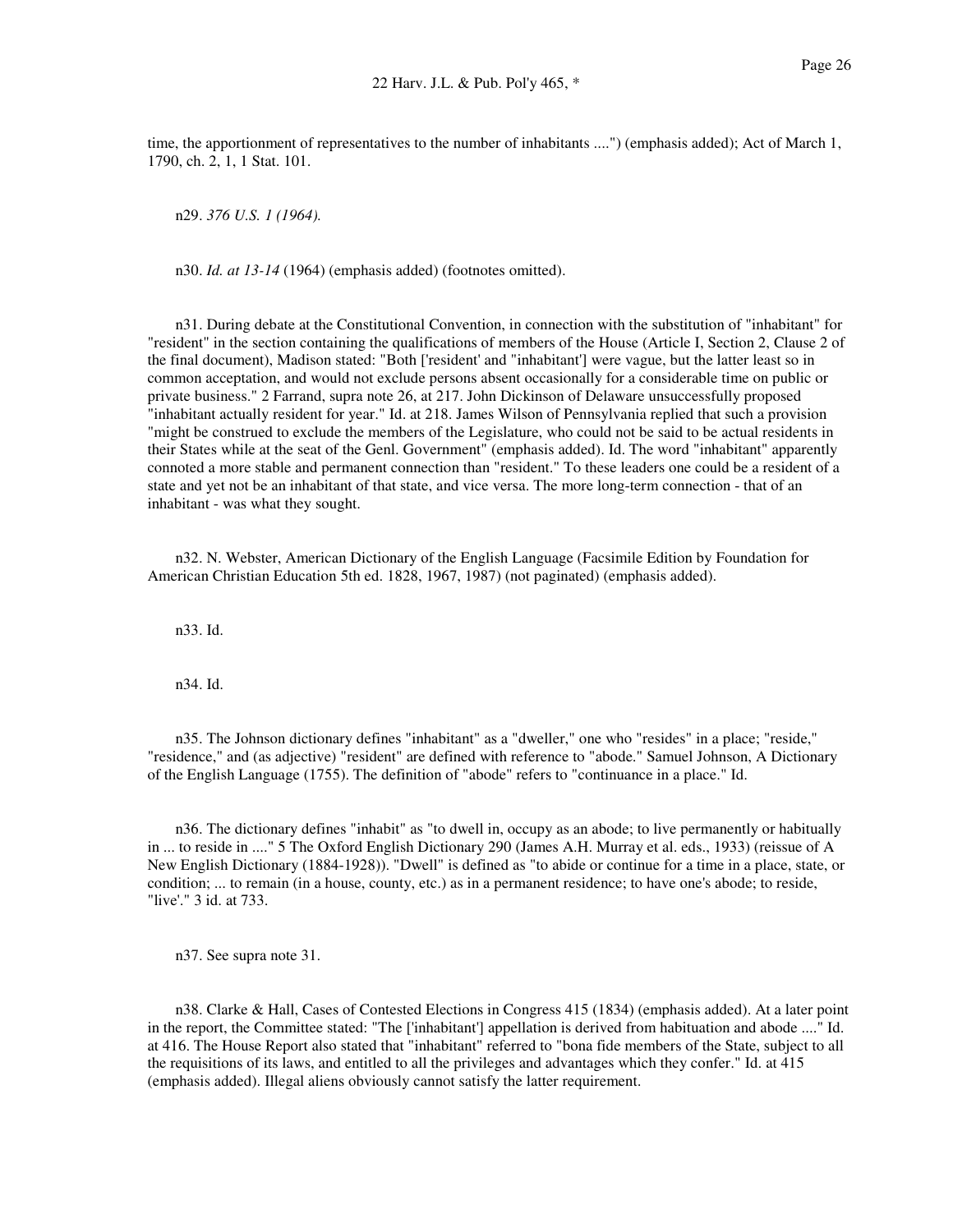n39. See supra note 2.

n40. Rep. Roscoe Conkling stated, with respect to the apportionment provision of the predecessor of Section 2 of that Amendment, which used essentially the same apportionment language, that "the committee has adhered to the Constitution as it is, proposing to add to it only as much as is necessary to meet the point aimed at." Cong. Globe, 39th Cong., 1st. Sess. 359 (1866). Conkling was a prominent Republican member of the Joint Committee on Reconstruction, which drafted the Fourteenth Amendment.

It is also relevant to the framers' intent in 1789 and 1868 that not only the 1790 census statute, but every subsequent statute of that kind through at least 1870, referred to an enumeration of "inhabitants." For the first census: Act of March 1, 1790, ch. 2, 1, 1 Stat. 101; second census: Act of February 28, 1800, ch. 12, 1, 2 Stat. 11; third census: Act of March 26, 1810, ch. 17, 1, 2 Stat. 564; fourth census: Act of March 14, 1820, ch. 24, 1, 3 Stat. 548; fifth census: Act of March 23, 1830, ch. 40, 1, 4 Stat. 383; sixth census: Act of March 3, 1839, ch. 80, 1, 5 Stat. 331; seventh, eighth, and ninth censuses: Act of May 23, 1850, ch. 11, 1, 9 Stat. 428; see 18(1) Rev. Stat. (2d ed.) 2175, 2176 (1878).

n41. See infra notes 47-53, 55-56 and accompanying text.

n42. U.S. Const. art. I, 2, cl. 3.

n43. U.S. Const. amend. XIV, 5.

n44. U.S. Const. art. I, 8, cl. 18.

n45. There also appears to be no constitutional obstacle to the Census Bureau's making such a determination itself and changing its practice without a statute that specifically mandates the change, for example in response to an order of the President or the Secretary of Commerce. *13 U.S.C. 141* (1994) provides that "the Secretary [of Commerce] shall, in the year 1980 and every 10 years thereafter, take a decennial census of population ... in such form and content as he may determine" (emphasis added). Cf. *Borough of Bethel Park v. Stans, 319 F. Supp. 971 (W.D. Penn. 1970)* (holding that the criteria by which persons are to be enumerated in decennial census as residing in one state rather than another lie within the discretion granted to the Census Bureau in the Census Acts, and that it was not an abuse of discretion to (1) enumerate college students, members of the armed forces stationed in the United States, and inmates of institutions, as inhabitants of states in which their colleges, military bases, and institutions are located; (2) enumerate military servicemen and governmental personnel abroad as residents of state from which they came and not as residents of particular addresses or local subdivisions within state; or (3) not enumerate private citizens living and working abroad as residents of state), aff'd, *449 F. 2d 575 (3d Cir. 1971).* "When the court looks into the allegation that the Secretary of Commerce has abused the discretion vested in him by Congress in Title 13, U.S.C., judicial review is limited to ascertaining whether any rational basis exists for the Secretary's decision." *319 F. Supp. at 977.*

n46. See supra note 17.

n47. *426 U.S. 67, 81-82 (1976)* (footnotes omitted) (holding that five-year residence requirement for permanent resident aliens to receive Medicare did not violate Due Process Clause of Fifth Amendment).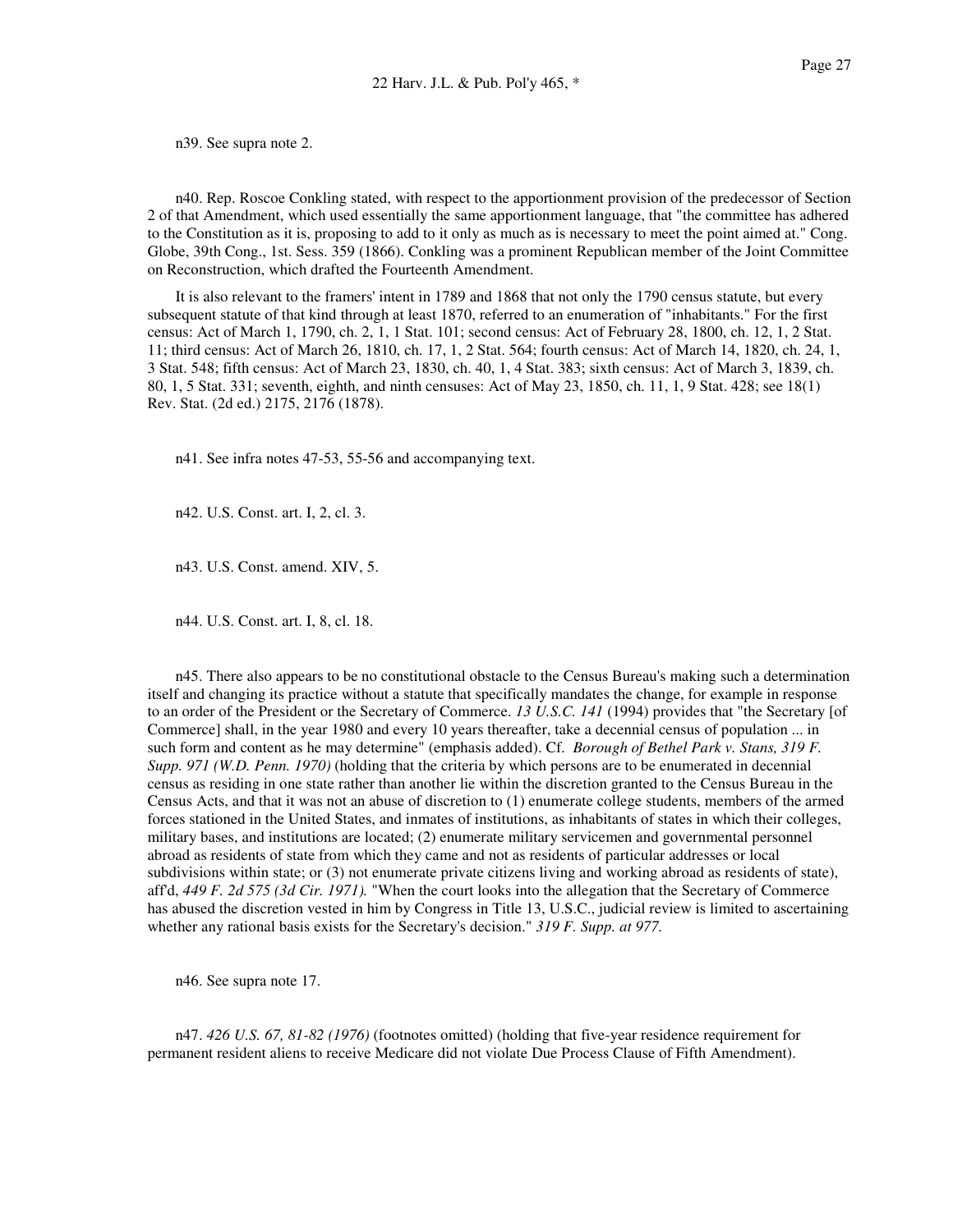n48. *369 U.S. 186, 209 (1962)* (holding that persons qualified to vote in state legislature who brought suit to challenge state apportionment, alleging that it violated the Equal Protection Clause of the Fourteenth Amendment, had presented a justiciable constitutional cause of action rather than a nonjusticiable "political question").

n49. *Id. at 217* (emphasis added).

n50. See supra note 2.

n51. See supra note 49.

n52. *Mathews, 426 U.S. at 67* (emphasis added) (footnote omitted). In the apportionment context, the same reasoning would justify a similar statement, with the substitution of the phrase "stability of residence in a State" for the phrase "affinity with the United States."

n53. *Id. at 83-84* (emphasis added) (footnote omitted).

n54. See supra note 14.

n55. *Mathews, 426 U.S. at 78* (emphasis added) (footnotes omitted).

n56. *Id. at 80.*

n57. Those excluded were Indians not taxed and, until the Fourteenth Amendment, two-fifths of slaves. See supra note 2; DOJ Memo, supra note 2, at 40-41.

n58. See supra Section I.B.2.

n59. See supra note 24.

n60. See DOJ Memo, supra note 2, at 42-43.

n61. See U.S. Const. art. I, 2, cl. 2 and 3, cl. 3 (provisions relating to the qualifications of members of Congress); U.S. Const. amend. XIV, 2, cl. 2, second sentence (providing for a decrease in the apportionment base of any state that denies voting rights to certain of its inhabitants).

n62. See DOJ Memo, supra note 2, at 41-45.

n63. See supra Section I.B.2.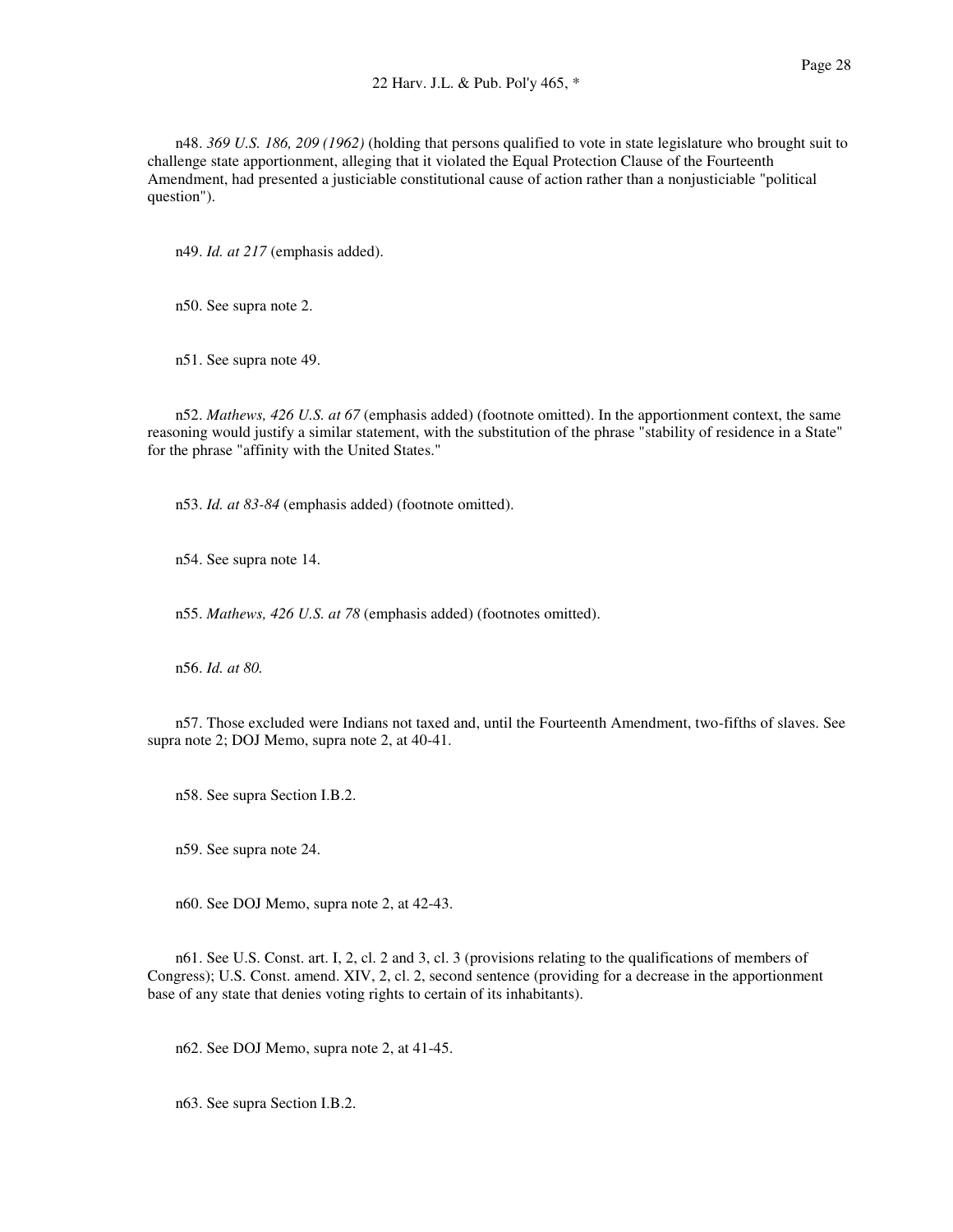n64. See supra notes 26 and 27.

n65. The reason why the second sentence of Section 2 of the Fourteenth Amendment refers to "inhabitant" may have been that this section's penalty for deprivations of voting rights was intended to apply only when states limited the voting rights of male adults with stable residence in the state, not those who had just moved there or merely happened to be present in the state at the time of the election. Otherwise, for example, the provision might have been interpreted to penalize a state for requiring that persons reside in the state for a minimum period of time before having the right to vote.

n66. Some of the persons counted in the population of a state, such as children, do not contribute to the state's wealth but are nevertheless counted. This appears inconsistent with the assertion that apportionment was intended to be based on the states' relative economic wealth or income.

n67. "No State shall ... deprive any person of life, liberty, or property, without due process of law; nor deny to any person within its jurisdiction the equal protection of the laws ...." U.S. Const. amend. XIV, 1.

n68. "Representatives shall be apportioned among the several States according to their respective numbers, counting the whole number of persons in each State, excluding Indians not taxed." U.S. Const. amend. XIV, 2. See also DOJ Memo, supra note 2, at 55-57.

n69. See supra notes 11 and 13 and accompanying text.

n70. See DOJ Memo, supra note 2, at 46-51.

n71. See, e.g., Cong. Globe, 39th Cong., 1st Sess. 432, 2986-87 (1866) (statements of Rep. John A. Bingham (R-Ohio) and Sen. John Sherman (R-Ohio)).

n72. See Act of February 19, 1862, ch. 27, Sections 1-3, 12 Stat. 340 (1862) (later repealed).

n73. See id. Another group that some have called "illegal aliens" (though they need not have violated United States law) consisted of the nationals of a country hostile to the United States. They were, however, subject to deportation only if the President so ordered pursuant to the Alien Enemy Act. See Act of July 6, 1798, 1 Stat. 577 (1798) (current version at *50 U.S.C. 21)* (West 1999). Furthermore, if the President did order such deportations, an enemy alien would probably not have been regarded as still having a "usual place of abode" in this country and hence counted for apportionment. Finally, it seems unlikely such persons were present in large enough numbers and for a long enough time to have been perceived as a problem significant enough for the framers to have considered them in drafting the Census Clause.

n74. See DOJ Memo, supra note 2, at 52-55.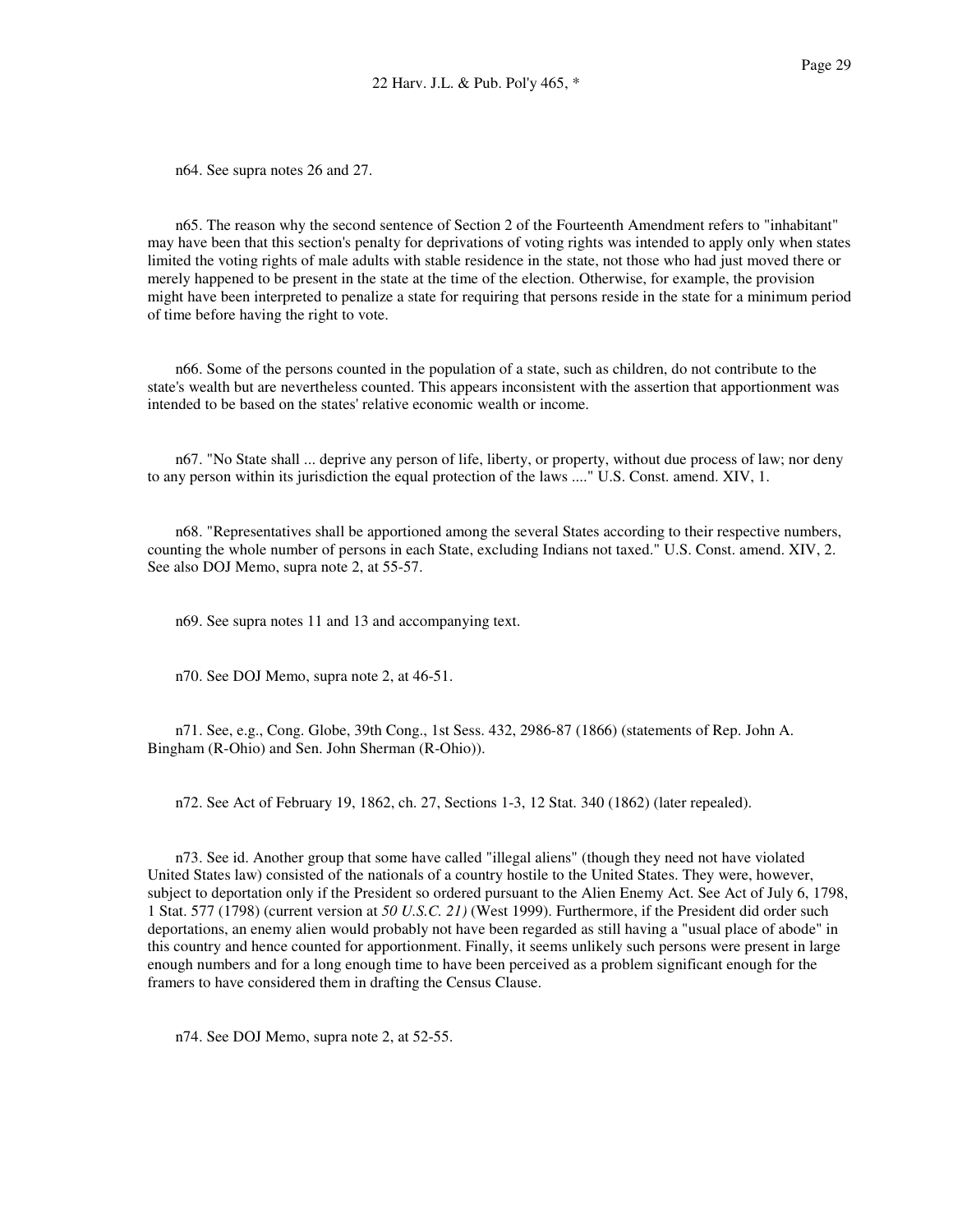n75. See, e.g., DOJ memo, supra note 2, at 54-55; 86 Cong. Rec. 4372 (1940) (statement of Rep. Emmanuel Celler); 1989 Hearing, supra note 2, at 1-2, 4-8,13-15 (statement of Rep. Thomas Sawyer, and testimonies of Rep. Don Edwards and Rep. Albert Bustamante).

n76. For example, in the last Congress ending before the 1990 census, four bills were introduced which would have required the exclusion of illegal aliens from the decennial census: H.R. 3639 (Rep. Petri and 72 cosponsors), H.R. 3814 (Rep. Ridge and 78 co-sponsors), H.R. 4234 (Rep. Daub), and S.2013 (Sen. Richard Shelby and 7 co-sponsors). See Bill Summary and Status for the 100th Congress, Library of Congress's Thomas website (visited Mar. 29, 1999) <http://thomas.loc.gov/bss/d100query.html>.

n77. See General Accounting Office, Report 98-30, Illegal Aliens - Extent of Welfare Benefits Received on Behalf of U.S. Citizen Children 3 (1997) [hereinafter GAO Report].

n78. See Judith T. Fullerton et al., Access to Prenatal Care for Hispanic Women of San Diego County, CPS Report, California Policy Seminar (now California Policy Research Center), Latina/Latino Research Program, University of California, Berkeley (Aug. 1993); Rex Dalton, Born in the USA - Births to Illegal Immigrants on the Rise, San Diego Union-Trib., Feb. 20, 1994, at A1.

n79. See supra note 6.

n80. See GAO Report, supra note 77, at 9.

n81. See Federation for American Immigration Reform (FAIR) website (visited Mar. 31, 1999) <http://www.fairus.org/04139708.htm>.

n82. See *8 U.S.C. 1151*(a). Note that only citizens who are at least twenty-one years of age may sponsor their parents under this provision. See id.

n83. Peter H. Schuck & Rogers M. Smith, Citizenship without Consent: Illegal Aliens in the American Polity 36 (1985).

n84. Michael Walzer, Spheres of Justice: A Defense of Pluralism and Equality 61 (1983).

n85. A few important examples for which there is evidence of differences among nations include limited government, the rule of law, democracy, freedom of speech, press, and assembly, religious liberty, science and exploration, creativity, individualism, competition, meritocracy, fair play, and self-reliance.

n86. The countries that are the source of the largest number of illegal aliens are Mexico (by far the largest), El Salvador, Guatemala, Canada, Haiti, the Phillipines, Honduras, Poland, Nicaragua, and the Bahamas. See supra note 6. Each of these grants citizenship to the foreign-born children of their nationals. See Office of Personnel Management, Office of Investigation, Citizenship Laws of the World: A Directory B-3, B-14, B-16, B-18, B-19, B-21, B-22, C-23, D-7, D-30 (1994) [hereinafter Citizenship Laws of the World] (unpublished report; copy in Law Library of Congress, RRSU unit).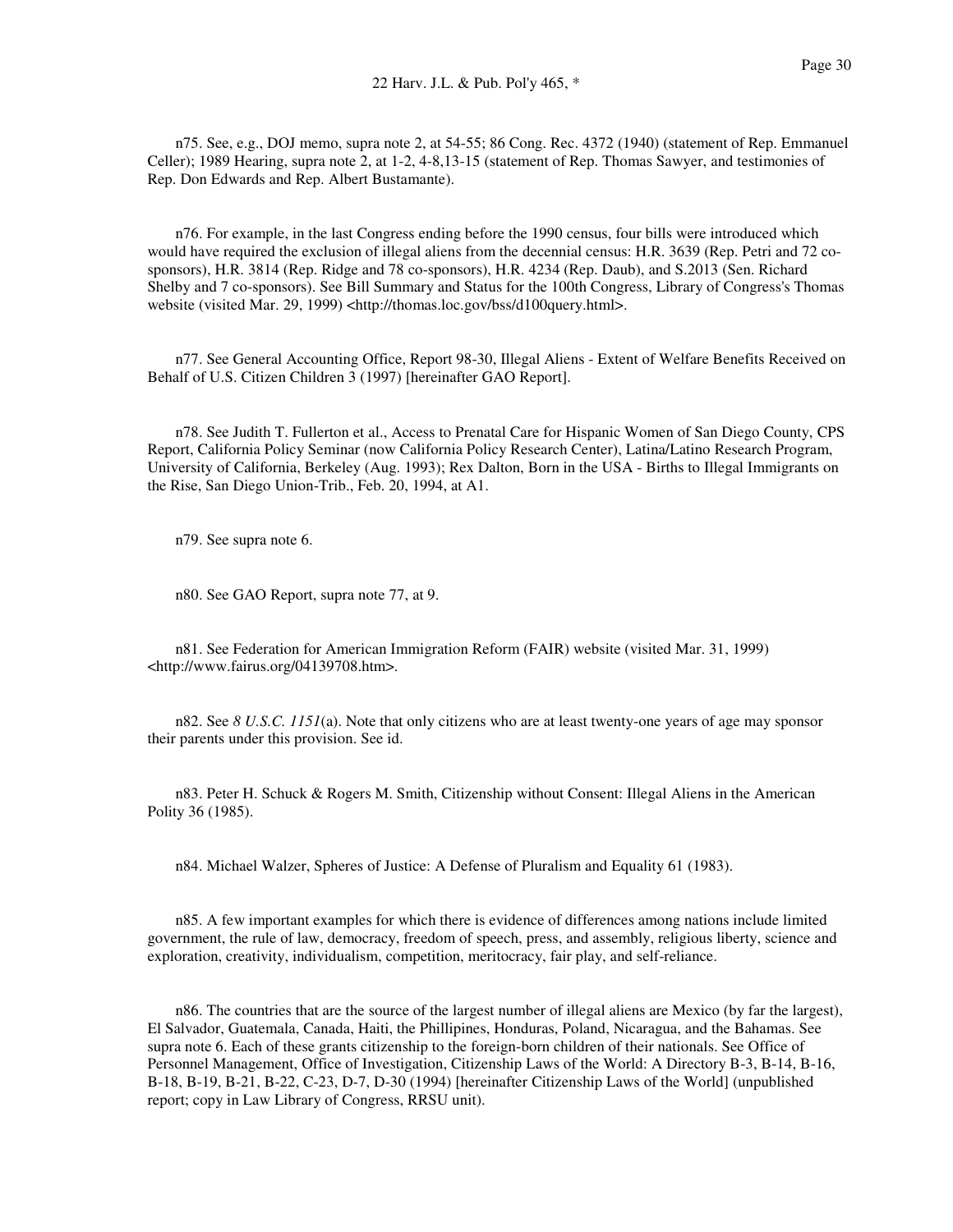n87. Over two-thirds (seventy-four percent) of the 176 countries for which information is provided in Citizenship Laws of the World, supra note 86, do not grant citizenship on the basis of birth within their territory. The United Kingdom and Australia abandoned the jus soli rule within the last twenty years. See, e.g., Polly J. Price, Natural Law & Birthright Citizenship in Calvin's Case, *9 Yale J.L. & Human., 73, 77 n. 15 (1997).* See also 1995 Hearing, supra note 3, at 21 (testimony of Rep. Elton Gallegly). In Canada, the Committee on Citizenship and Immigration recommended in 1994 that the birthright citizenship for that country be amended to apply only to Canadian born children of at least one Canadian citizen, lawful permanent resident, or valid refugee. Id.

n88. See Fullerton & Wallace, supra note 78.

n89. See Dalton, supra note 78.

n90. See 1995 Hearing, supra note 3, at 35 (testimony of Rep. Anthony Beilenson).

n91. See N. Cleeland & E. Young, Living in Shadowland - Citizen Children: Offspring of Illegal Immigrants Face an Uncertain Future, San Diego Union-Tribune, June 2, 1995, A-1 (quoting Peter Nu<tild n>ez).

n92. See Edith Z. Friedler, From Extreme Hardship to Extreme Deference: United States Deportation of its Own Children, *22 Hastings Const. L.Q. 491, 529 (1995).*

n93. See *Gonzalez-Cuevas v. I.N.S., 515 F.2d 1222 (5th Cir. 1975); Perdido v. I.N.S., 420 F.2d 1179 (5th Cir. 1969).*

n94. See 1996 Welfare Reform Act, supra note 17.

n95. See L. Rea & R. Parker, Illegal Immigration in San Diego County: an analysis of costs and revenues viii-ix, 146-150 (1993).

n96. See GAO Report, supra note 77, at 3.

n97. See, e.g., 1995 Hearing, supra note 3, at 29, 31, 152 (testimonies of Rep. Luis V. Gutierrez and Raul Yzaguirre).

n98. See id. at 38, 47, 49, 104, 109, 152 (testimonies of Prof. Gerald L. Neuman, Raul Yzaguirre, Rep. Zoe Lofgren and Barbara Jordan).

n99. See id. at 30, 32, 37, 39, 110 (testimonies of Prof. Gerald L. Neuman, Rep. Zoe Lofgren, and Rep. Luis V. Gutierrez).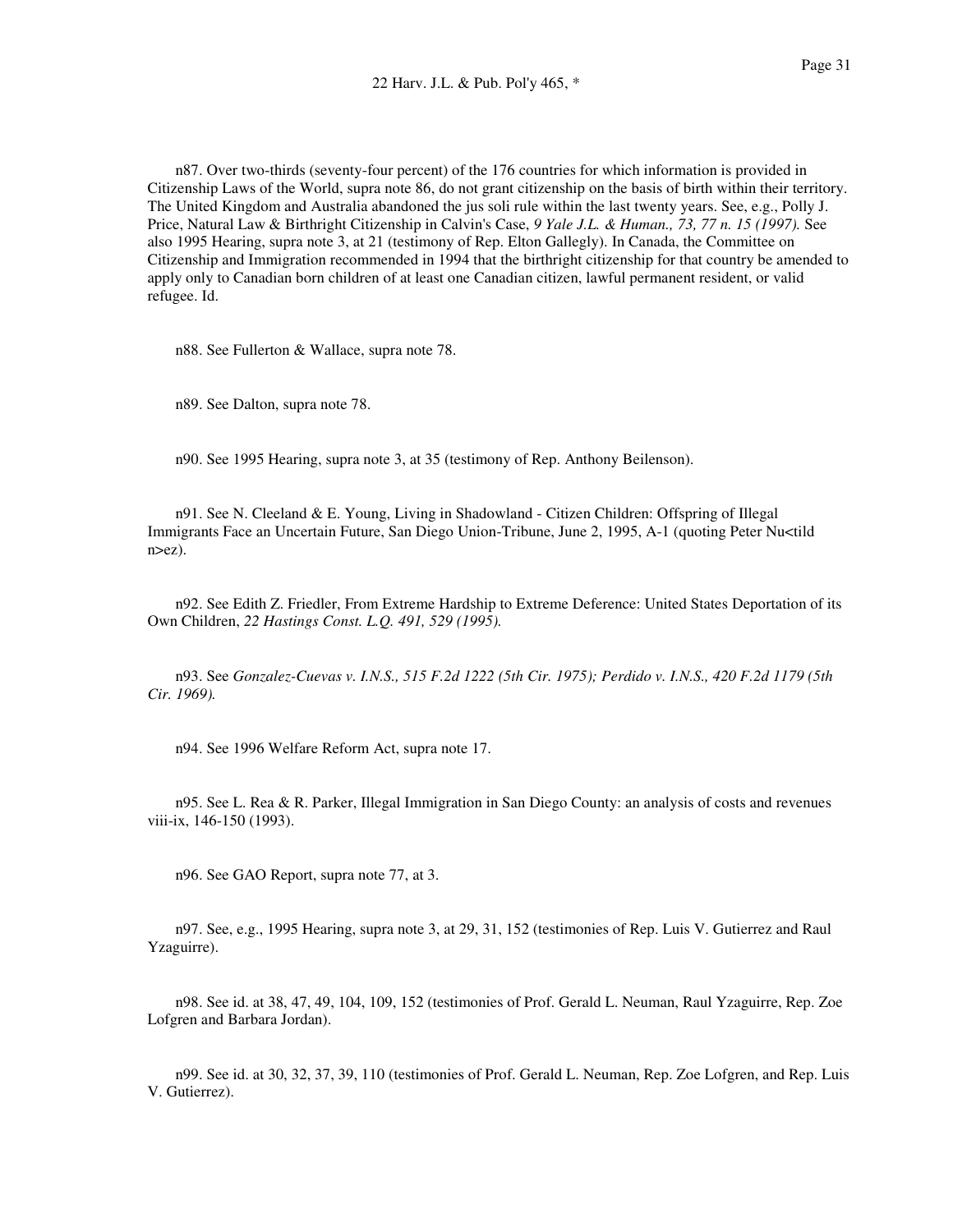n100. See id. at 39, 105, 110 (testimonies of Prof. Gerald L. Neuman and Rep. Zoe Lofgren).

n101. See supra note 97.

n102. See, e.g., 1995 Hearing, supra note 3, at 29, 31, 38, 110 (testimonies of Prof. Gerald L. Neuman, Rep. Zoe Lofgren, and Rep. Luis V. Gutierrez); Select Commission on Immigration and Refugee Policy, U.S. Immigration Policy and the National Interest: the Final Report and Recommendations of the Select Commission on Immigration and Refugee Policy 72 (1981), reprinted in Senate and House Committees on the Judiciary, 97th Cong., Joint Committee Print No. 8 (Aug. 1981).

n103. See supra note 98.

n104. This would, presumably, require a judgment that such an amnesty would not excessively encourage future illegal immigration and that the problems the amnesty was intended to solve were really more harmful than the new problems these individuals would create if they received legal status. Such new problems include not only the greatly increased likelihood that they would remain, but also their obtaining the opportunity to naturalize and thereby obtain voting rights as well as the right to bring in additional immigrants outside any numerical limits - and, if the change in census policy advocated in this article were made, their being counted for apportionment.

n105. See 1995 Hearing, supra note 3, at 102-03 (testimony of Peter Schuck).

n106. See, Citizenship Laws of the World, supra note 86.

n107. See, e.g., 1995 Hearing, supra note 3, at 111 (testimony of Gerald L. Neuman).

n108. See, Citizenship Laws of the World, supra note 86.

n109. See Walzer, supra note 84.

n110. Such proof is also required to establish the United States citizenship of persons born abroad to a United States citizen. *8 U.S.C. 1401*(c)-(h).

n111. Act of April 9, 1866, ch. 31, 1; 14 Stat. 27.

n112. See Charles Fairman, Does the Fourteenth Amendment Incorporate the Bill of Rights? *2 Stan. L. Rev. 5, 44 (1949).* See also Horace Edgar Flack, The Adoption of the Fourteenth Amendment 81 (1908).

n113. *United States v. Wong Kim Ark,169 U.S. 649 (1898).*

n114. Cong. Globe, 39th Cong., 1st Sess. 1115 (1866).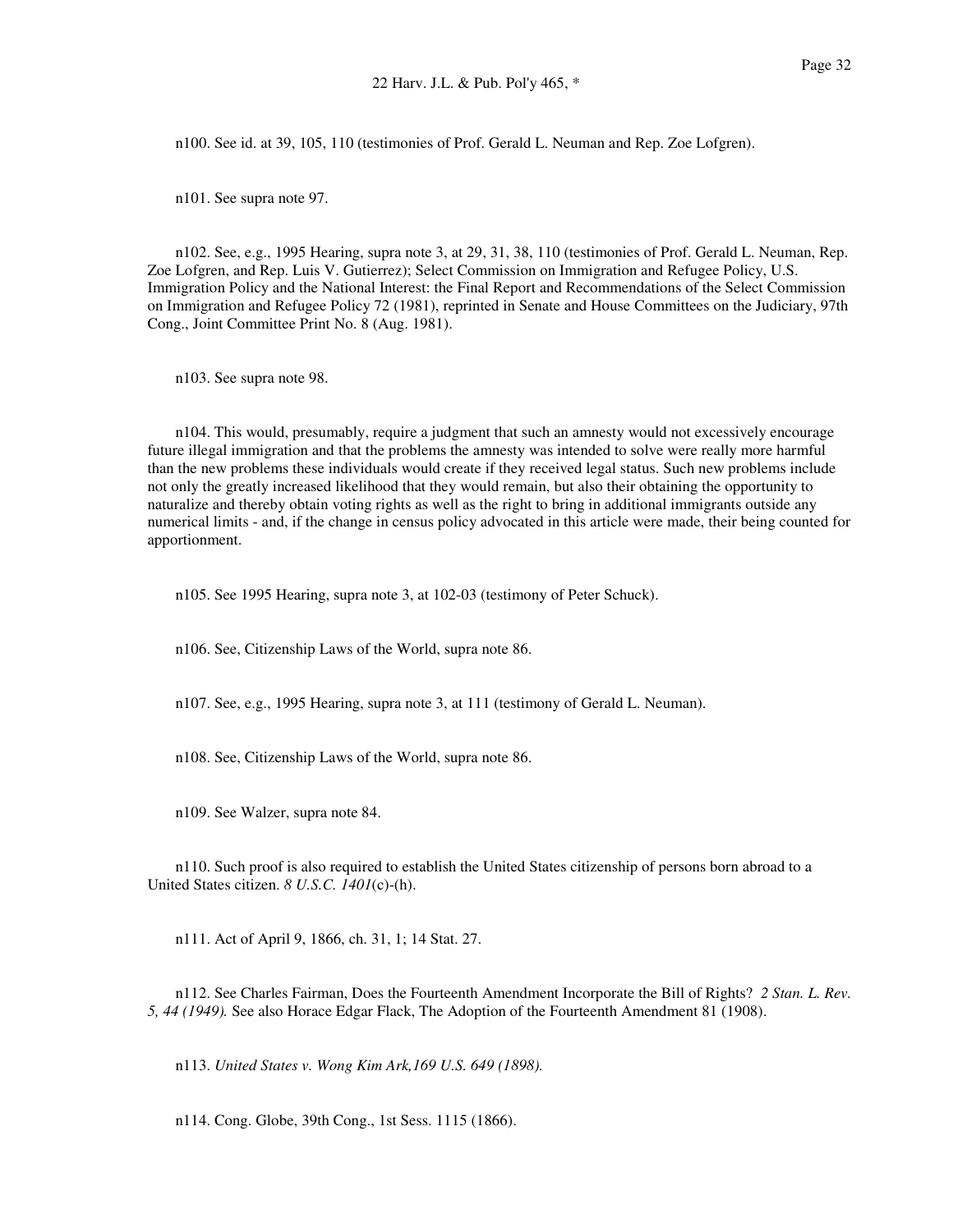- n115. Cong. Globe, 39th Cong., 1st Sess. 2890 (1866).
- n116. *169 U.S. 649 (1898).*
- n117. See *id. at 705.*
- n118. *Id. at 679.*
- n119. *Id. at 658-59, 679.*
- n120. See *id. at 657-58, 664-65, 683-86.*
- n121. *Id. at 655* (emphasis added).
- n122. N. Webster, American Dictionary of the English Language, supra note 32 (not paginated).
- n123. Calvin's Case,7 Co. Rep. 1a, 5b-6a, *77 Eng.Rep. 377, 383-84 (1608).*
- n124. *169 U.S. at 655-656.*
- n125. See Price, supra note 87, at 74.
- n126. See *77 Eng.Rep. at 407* [7 Co. Rep. at 25a].
- n127. See id. [7 Co. Rep. at 25b].
- n128. See *id. at 402* [7 Co. Rep. at 21b].
- n129. See supra notes 121-23, 126-28 and accompanying text.
- n130. See supra notes 126-28 and accompanying text.
- n131. See supra note 112.
- n132. See supra note 111.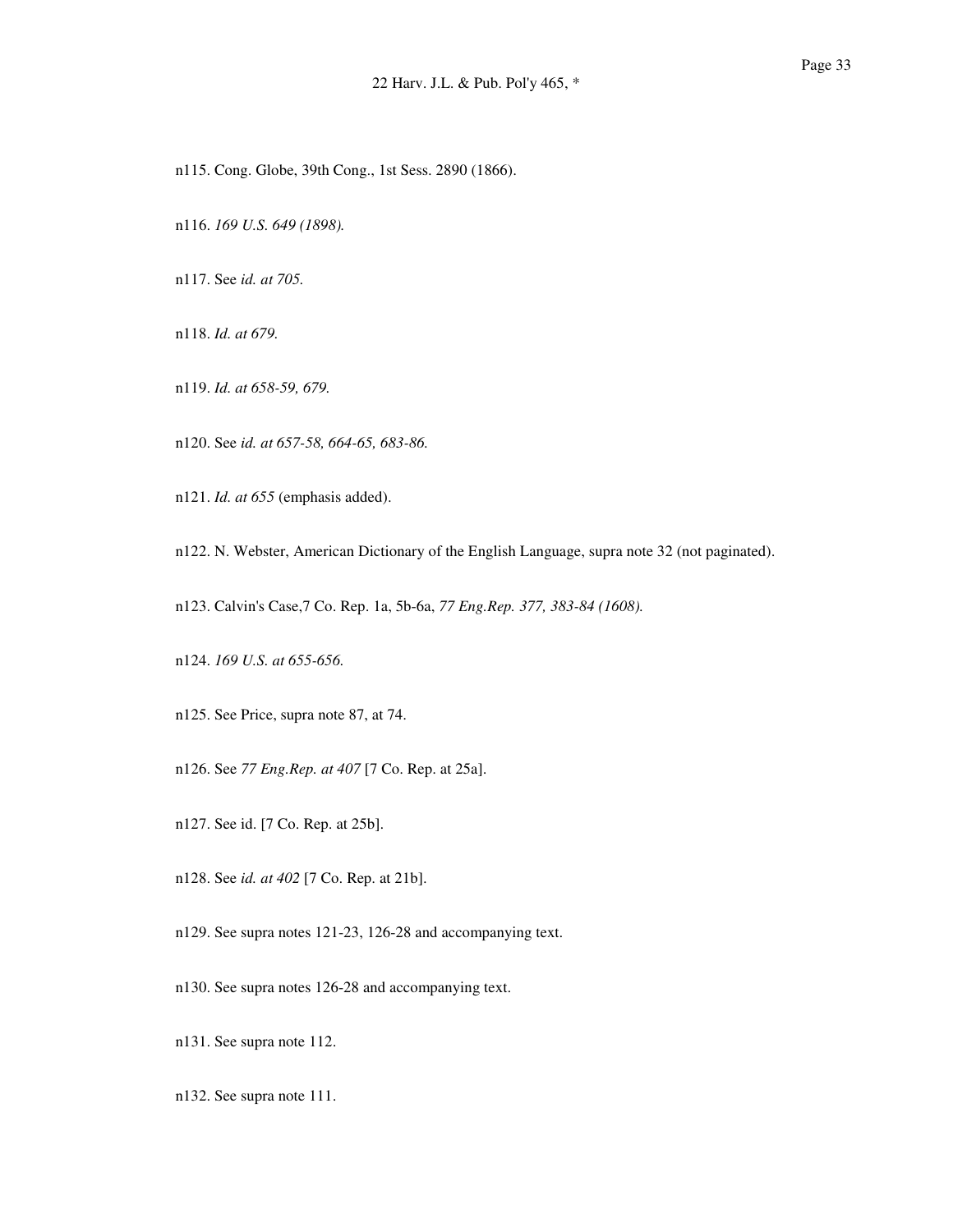n133. See *Elk v. Wilkins, 112 U.S. 94, 101 (1884).*

n134. Cong. Globe, 39th Cong., 1st Sess. 2893 (1866).

n135. Id. at 2895 (emphasis added).

n136. Id. at 2897.

n137. Black's Law Dictionary 1594 (Rev. 4th ed. 1968).

n138. N. Webster, American Dictionary of the English Language, supra note 32 (not paginated).

n139. Id.

n140. See supra note 17.

n141. See, e.g., 1995 Hearing, supra note 3, at 74-91 (testimony of Walter Dellinger), 103-13 (testimony of Gerald L. Neuman); 4 Charles Gordon et al., *Immigration Law and Procedure 92.03*[3] (rev. ed. 1995).

n142. This differs from the view expressed here that, for purposes of the Citizenship Clause, a person is "subject to" the jurisdiction of the United States only if the federal government has more than some minimum degree of actual power to bring the person to justice for any violations of United States law.

n143. See 1995 Hearing, supra note 3, at 74-91.

n144. See id. at 78 n. 8; *Murray v. The Schooner Charming Betsy, 6 U.S. (2 Cranch) 64, 119 (1804)* (presuming that all persons born in the United States were citizens thereof); *McCreery v. Somerville, 22 U.S. (9 Wheat.) 354 (1824)* (in determining title to land in Maryland, Court assumed that children born in the state of an alien were native-born citizens of the United States); Lynch v. *Clarke, 1* Sandf. Ch. 583 (N.Y. 1844) (in holding that child born in New York during temporary stay by alien parents was a citizen of the United States, the court conducted a thorough examination of the law and concluded that it entertained no doubt that every person born within the dominions and allegiance of the United States, whatever the situation of his parents, was a naturalborn citizen).

n145. See supra notes 72-73 and accompanying text.

n146. See Letter from Mr. March, Secretary of State to Mr. Mason, United States Minister to France (1854), in 2 Francis Wharton, Digest of the International Law of the United States 394 (2d ed. 1887) ("In reply to the inquiry which is made by you ... whether "the children of foreign parents born in the United States, but brought to the country in which the father is a subject, and continuing to reside within the jurisdiction of their father's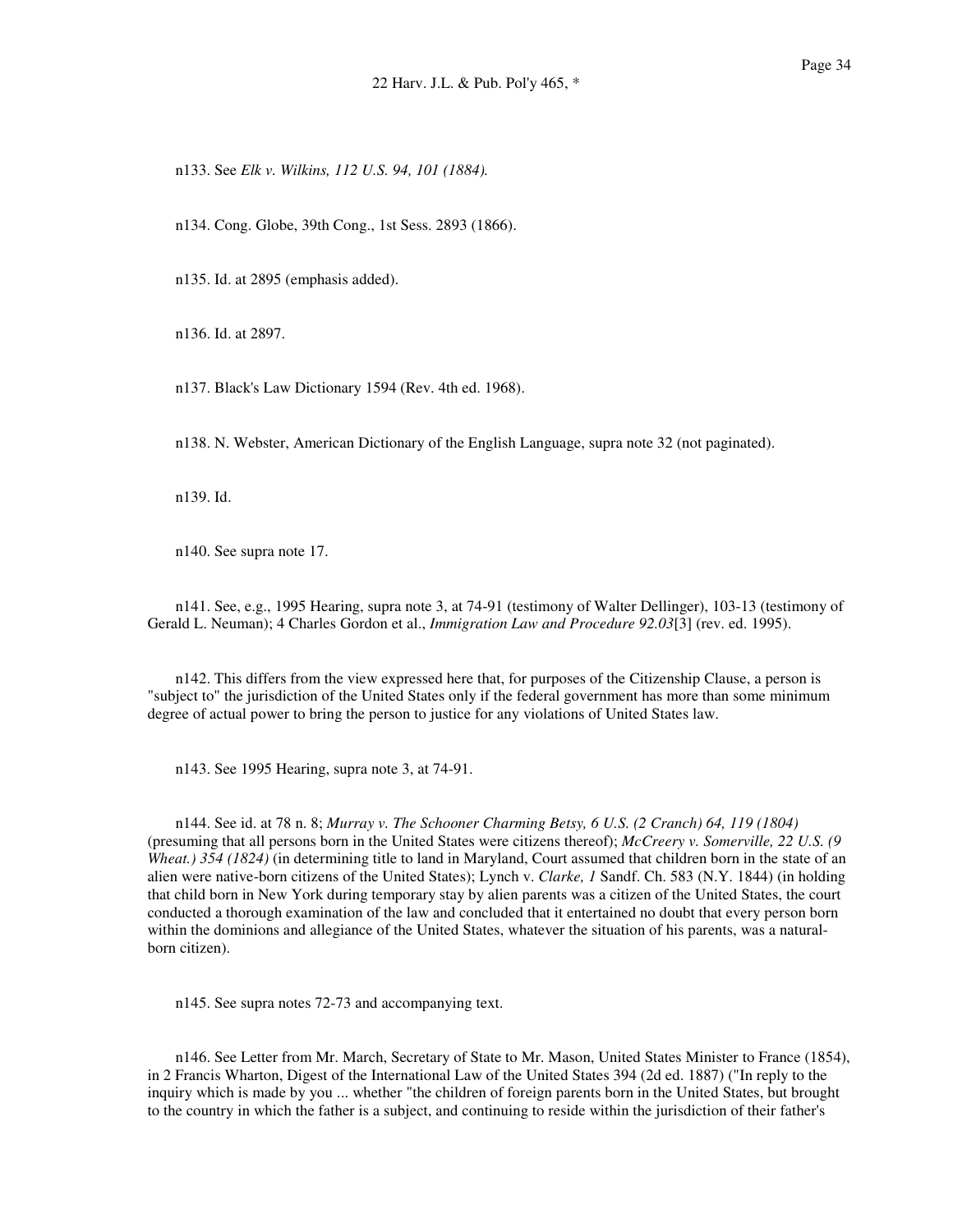country, - are entitled to protection as citizens of the United States,' I have to observe that it is presumed that, according to the common law, any person born in the United States, unless he be born in one of the foreign legations therein, may be considered a citizen thereof until he formally renounces his citizenship. "); *10 Op. Att'y Gen. 328 (1862)* (child born in the United States of alien parents who have never been naturalized is, by fact of birth, a native- born citizen of the United States); *10 Op. Att'y Gen. 382 (1862)* (reaffirming general principle of citizenship by birth in the United States and rejecting the existence under law of a class of persons intermediate between citizens and aliens); Frederick Van Dyne, Citizenship of the United States 6-7 (1904) ("It is beyond doubt that, before the enactment of the civil rights act of 1866 ... or the adoption of the constitutional amendment, all white persons, at least, born within the sovereignty of the United States, whether children of citizens or foreigners, excepting only children of ambassadors or public ministers of a foreign government, were native-born citizens of the United States" (citations omitted).).

n147. This passage is cited by the Department of Justice in its hearing testimony. See 1995 Hearing, supra note 3, at 80.

n148. *Wong Kim Ark, 169 U.S. at 693* (emphasis added).

n149. Two basic principles for the acquisition of nationality at birth are known to international practice: the "jus soli," literally right of land or ground, by which conferment of nationality is based on birth within the national territory; and the "jus sanguinis," or right of blood, by which the conferment of nationality is based on descent, irrespective of the place of birth. T. Aleinikoff, D. Martin, and H. Motomura, Immigration, Process and Policy 990 (3d. ed. 1995). Most nations apply only jus sanguinis. See supra note 87.

n150. 1995 Hearing, supra note 3, at 78.

n151. Albert V. Dicey, A Digest of the Law of England with .Reference to the Conflict of Laws 173-77, 741 (1896).

n152. *77 Eng. Rep. at 384* (7 Co. Rep. at 6a). Black's Law Dictionary supra note 137, at 1075, 1221, defines the Latin terms ligeantia and obediantia, respectively, as "ligeance; allegiance' and "obedience.'

n153. 1995 Hearing, supra note 3, at 79.

n154. Id. (citing Cong. Globe, 39th Cong., lst Sess. 2890 (1866)).

n155. See, e.g., Sen. Howard's own statements in Cong. Globe, 39th Cong., 1st Sess. 2895 (1866).

n156. See supra notes 72-73 and accompanying text.

n157. I want to emphasize that I am referring to the application of the same constitutional principles to new factual circumstances. This has nothing to do with the jurisprudence that advocates "interpreting" the Constitution in a way that changes the principles or creates new principles.